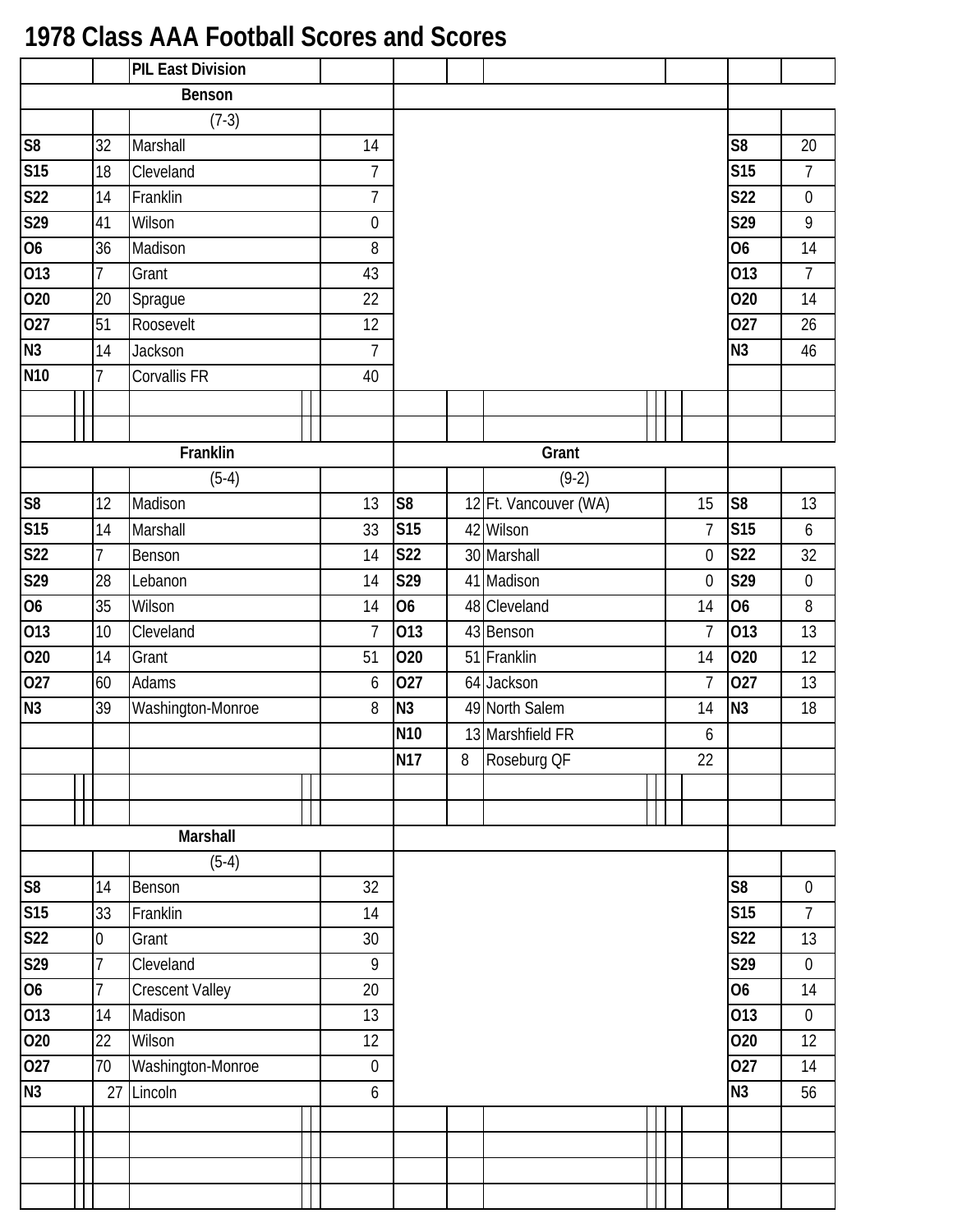|                        | <b>PIL West Division</b> |  |                     |                  |                  |                  |                  |                      |                  |                  |                  |
|------------------------|--------------------------|--|---------------------|------------------|------------------|------------------|------------------|----------------------|------------------|------------------|------------------|
|                        |                          |  | Adams               |                  |                  |                  |                  | <b>Jackson</b>       |                  |                  |                  |
|                        |                          |  | $(2-7)$             |                  |                  |                  |                  | $(5-4)$              |                  |                  |                  |
| S <sub>8</sub>         | $\boldsymbol{0}$         |  | Roosevelt           |                  | 26               | S <sub>8</sub>   |                  | 14 McNary            | 27               | S <sub>8</sub>   | 16               |
| <b>S15</b>             | $\boldsymbol{0}$         |  | Washington          |                  | 28               | <b>S15</b>       |                  | 28 Lincoln           | $\boldsymbol{0}$ | <b>S15</b>       | $\boldsymbol{0}$ |
| <b>S22</b>             | $\boldsymbol{0}$         |  | Lincoln             |                  | 38               | <b>S22</b>       |                  | 48 Washington-Monroe | $\mathbf 0$      | <b>S22</b>       | $\boldsymbol{0}$ |
| S29                    | $\boldsymbol{0}$         |  | Jackson             |                  | 55               | S29              |                  | 55 Adams             | $\boldsymbol{0}$ | S29              | $\boldsymbol{0}$ |
| 06                     | 6                        |  | Jefferson           |                  | 18               | 06               |                  | 13 Roosevelt         | 6                | 06               | 16               |
| 013                    | 20                       |  | Washington/Monroe   |                  | $\boldsymbol{0}$ | 013              | 6                | Jefferson            | 16               | 013              | 8                |
| 020                    | 26                       |  | Roosevelt           |                  | 20               | 020              |                  | 10 Lincoln           | 8                | 020              | 24               |
| 027                    | 6                        |  | Franklin            |                  | 60               | 027              | $\overline{7}$   | Grant                | 64               | 027              | 6                |
| N <sub>3</sub>         | 6                        |  | Wilson              |                  | 56               | N <sub>3</sub>   | 7                | Benson               | 14               | N <sub>3</sub>   | $\boldsymbol{6}$ |
|                        |                          |  |                     |                  |                  |                  |                  |                      |                  |                  |                  |
|                        |                          |  |                     |                  |                  |                  |                  |                      |                  |                  |                  |
|                        |                          |  | Lincoln             |                  |                  |                  |                  | Roosevelt            |                  |                  |                  |
|                        |                          |  | $(3-6)$             |                  |                  |                  |                  | $(4-5)$              |                  |                  |                  |
| $\overline{\text{S8}}$ | $\boldsymbol{0}$         |  | Evergreeen (WA)     |                  | 19               | S <sub>8</sub>   |                  | 26 Adams             | $\boldsymbol{0}$ | S <sub>8</sub>   | $\overline{7}$   |
| <b>S15</b>             | $\mathbf 0$              |  | Jackson             |                  | 28               | <b>S15</b>       | 6                | West Albany          | 33               | <b>S15</b>       | 28               |
| <b>S22</b>             | 38                       |  | Adams               |                  | $\boldsymbol{0}$ | $\overline{S22}$ | 8                | Jefferson            | $\boldsymbol{0}$ | <b>S22</b>       | $\boldsymbol{0}$ |
| S29                    | $\overline{7}$           |  | Jefferson           |                  |                  |                  |                  | 38 Washington-Monroe | 6                | S29              | 6                |
| 06                     | 34                       |  | Washington-Monroe   | $\boldsymbol{0}$ | 06               | 6                | Jackson          | 13                   | 06               | $\boldsymbol{0}$ |                  |
| 013                    | $\boldsymbol{0}$         |  | Roosevelt           | 12               | 013              |                  | 12 Lincoln       | $\mathbf 0$          | 013              | $\mathbf 0$      |                  |
| 020                    | 8                        |  | Jackson             | 10               | 020              |                  | 20 Adams         | 26                   | <b>O20</b>       | $\boldsymbol{0}$ |                  |
| 027                    | $\boldsymbol{0}$         |  | Cleveland           |                  | 26               | 027              |                  | 12 Benson            | 51               | 027              | $\boldsymbol{0}$ |
| N <sub>3</sub>         | 6                        |  | Marshall            |                  | 27               | N <sub>3</sub>   | 8                | Cleveland            | 46               | N <sub>3</sub>   | 8                |
|                        |                          |  |                     |                  |                  |                  |                  |                      |                  |                  |                  |
|                        |                          |  |                     |                  |                  |                  |                  |                      |                  |                  |                  |
|                        |                          |  | Aloha               |                  |                  |                  |                  | Beaverton            |                  |                  |                  |
|                        |                          |  | $(8-1)$             |                  |                  |                  |                  | $(5-4)$              |                  |                  |                  |
| $\overline{\text{S8}}$ | 33                       |  | <b>Grants Pass</b>  |                  | $\overline{1}$   | S <sub>8</sub>   | $\mathbf 0$      | Medford              | 26               | S <sub>8</sub>   | $\bf{0}$         |
| S15                    | 10                       |  | Central Catholic    |                  | $\overline{1}$   | <b>S15</b>       |                  | 44 Parkrose          | 19               | <b>S15</b>       | $\overline{7}$   |
| <b>S22</b>             | 14                       |  | Crater              |                  | 3                | <b>S22</b>       |                  | 16 Klamath Union     | 14               | <b>S22</b>       | 6                |
| S29                    | 35                       |  | David Douglas       |                  | $\overline{0}$   | S29              | $\boldsymbol{0}$ | <b>Jesuit</b>        | 6                | S29              | 29               |
| 06                     | 32                       |  | <b>Jesuit</b>       |                  | 27               | <b>O6</b>        |                  | 12 Central Catholic  | 9                | O <sub>6</sub>   | 9                |
| 013                    | 22                       |  | Beaverton           |                  | 17               | 013              |                  | 17 Aloha             | 22               | 013              | 21               |
| 020                    | 14                       |  | Hillsboro           |                  | 10               | 020              | 27               | David Douglas        | 16               | 020              | 12               |
| 027                    |                          |  | Sunset (cancelled)  |                  |                  | 027              | 21               | Hillsboro            | 19               | 027              | 40               |
|                        |                          |  | (measles at Sunset) |                  |                  | $\overline{N3}$  | 8                | Sunset               | 34               | N3               | $\boldsymbol{6}$ |
| N3                     | 50                       |  | Parkrose            |                  | 6                |                  |                  |                      |                  |                  |                  |
| N <sub>10</sub>        | $\mathfrak{Z}$           |  | Roseburg FR         |                  | 14               |                  |                  |                      |                  |                  |                  |
|                        |                          |  |                     |                  |                  |                  |                  |                      |                  |                  |                  |
|                        |                          |  |                     |                  |                  |                  |                  |                      |                  |                  |                  |
|                        |                          |  |                     |                  |                  |                  |                  |                      |                  |                  |                  |
|                        |                          |  |                     |                  |                  |                  |                  |                      |                  |                  |                  |
|                        |                          |  |                     |                  |                  |                  |                  |                      |                  |                  |                  |
|                        |                          |  |                     |                  |                  |                  |                  |                      |                  |                  |                  |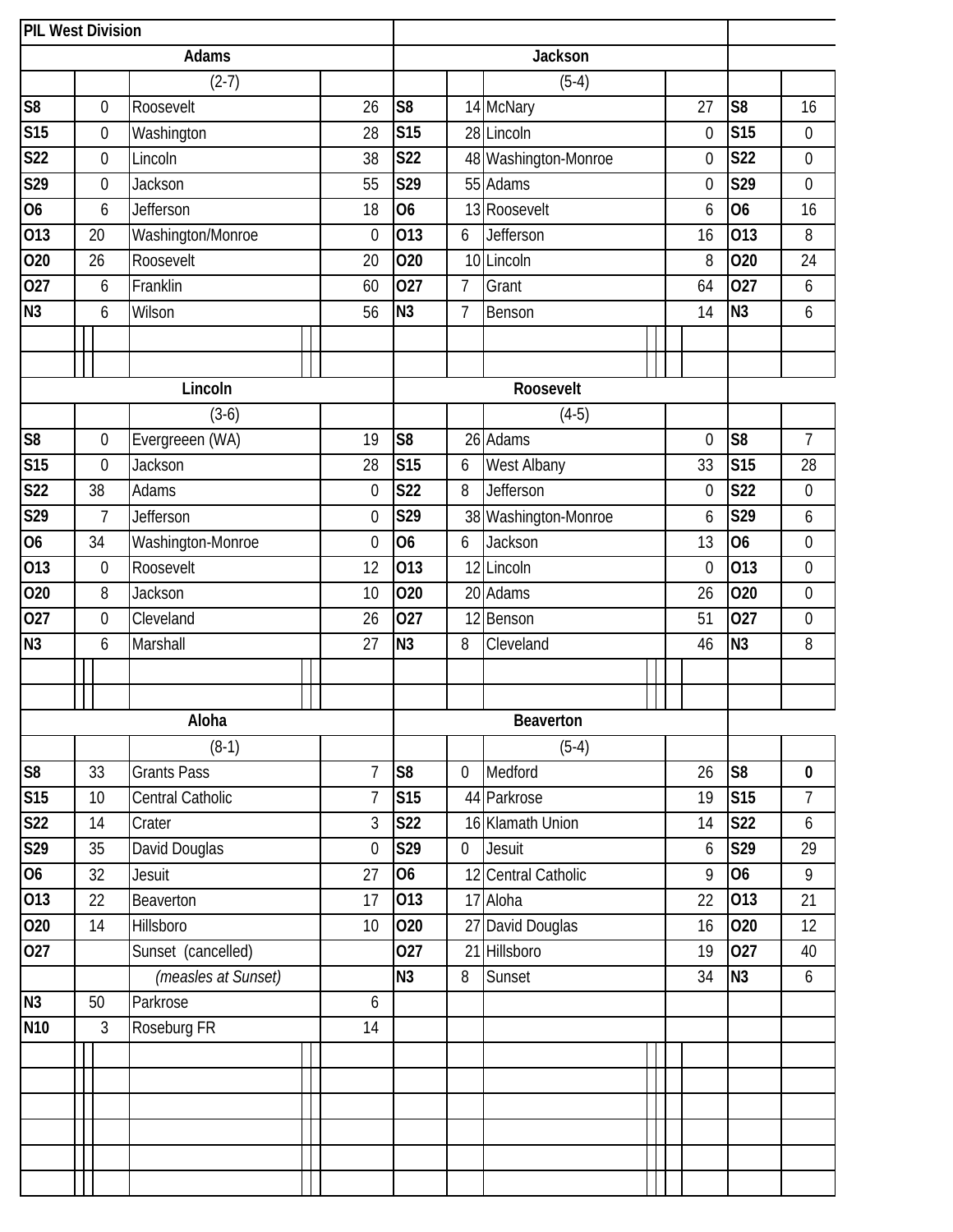|                 | <b>David Douglas</b> |                |                    |  |                  |                |                  |                         |    |                  |                  |
|-----------------|----------------------|----------------|--------------------|--|------------------|----------------|------------------|-------------------------|----|------------------|------------------|
|                 |                      |                | $(1-8)$            |  |                  |                |                  |                         |    |                  |                  |
| S8              |                      | 6              | Crater             |  | 18               |                |                  |                         |    | S <sub>8</sub>   | 40               |
| S15             |                      | $\overline{0}$ | Sunset             |  | 33               |                |                  |                         |    | <b>S15</b>       | 36               |
| <b>S22</b>      |                      | 10             | <b>Grants Pass</b> |  | 14               |                |                  |                         |    | <b>S22</b>       | 21               |
| S29             |                      | $\overline{0}$ | Aloha              |  | 35               |                |                  |                         |    | S29              | 21               |
| 06              |                      | 41             | Parkrose           |  | 13               |                |                  |                         |    | 06               | 28               |
| 013             |                      | 13             | Central Catholic   |  | 21               |                |                  |                         |    | $\overline{013}$ | 43               |
| 020             |                      | 16             | Beaverton          |  | 27               |                |                  |                         |    | 020              | 10               |
| 027             |                      | 7              | Jesuit             |  | 23               |                |                  |                         |    | 027              | 19               |
| N3              |                      | $\overline{0}$ | Hillsboro          |  | 25               |                |                  |                         |    | N <sub>3</sub>   | 25               |
|                 |                      |                |                    |  |                  |                |                  |                         |    |                  |                  |
|                 |                      |                |                    |  |                  |                |                  |                         |    |                  |                  |
|                 |                      |                | <b>Jesuit</b>      |  |                  |                |                  | Parkrose                |    |                  |                  |
|                 |                      |                | $(5-4)$            |  |                  |                |                  | $(0-9)$                 |    |                  |                  |
| S <sub>8</sub>  |                      | 21             | Tigard             |  | 6                | S <sub>8</sub> | 0                | Gresham                 | 21 | S <sub>8</sub>   | 28               |
| S15             |                      | 6              | Hillsboro          |  | 36               | <b>S15</b>     |                  | 19 Beaverton            | 44 | S15              | 33               |
| S <sub>22</sub> |                      | $\overline{0}$ | Roseburg           |  | 16               | <b>S22</b>     |                  | 15 Sunset               | 56 | <b>S22</b>       | 56               |
| S29             |                      | 6              | Beaverton          |  | $\mathbf{0}$     | S29            | $\overline{7}$   | <b>Grants Pass</b>      | 50 | S29              | 28               |
| 06              |                      | 27             | Aloha              |  |                  | 06             |                  | 13 David Douglas        | 41 | <b>O6</b>        | 33               |
| 013             |                      | 12             | Sunset             |  |                  |                |                  | 15 Hilsboro             | 43 | 013              | 53               |
| 020             |                      | 43             | Parkrose           |  |                  |                | $\overline{0}$   | Jesuit                  | 43 | 020              | 27               |
| 027             |                      | 23             | David Douglas      |  | $\overline{1}$   | 027            | 6                | <b>Central Catholic</b> | 40 | 027              |                  |
| N <sub>3</sub>  |                      | 23             | Central Catholic   |  | 6                | N <sub>3</sub> | 6                | Aloha                   | 50 |                  |                  |
|                 |                      |                |                    |  |                  |                |                  |                         |    | N <sub>3</sub>   | 34               |
|                 |                      |                |                    |  |                  |                |                  |                         |    | N <sub>10</sub>  | 6                |
|                 |                      |                |                    |  |                  |                |                  |                         |    |                  |                  |
|                 |                      |                |                    |  |                  |                |                  |                         |    |                  |                  |
|                 |                      |                | District 3         |  |                  |                |                  | <b>Wilco League</b>     |    |                  |                  |
|                 |                      |                | <b>Barlow</b>      |  |                  |                |                  | Centennial              |    |                  |                  |
|                 |                      |                | $(8-2)$            |  |                  |                |                  | $(3-6)$                 |    |                  |                  |
| S8              |                      | 6              | Lakeridge          |  | $\overline{1}$   | S <sub>8</sub> |                  | 15 Clackamas            | 14 | S <sub>8</sub>   | 35               |
| S15             |                      | 36             | Lake Oswego        |  | 15               | <b>S15</b>     |                  | 14 Columbia             | 15 | <b>S15</b>       | 15               |
| S <sub>22</sub> |                      | 41             | The Dalles         |  | $\mathbf 0$      | <b>S22</b>     |                  | 20 Hood River Valley    | 13 | <b>S22</b>       | 14               |
| S29             |                      | 42             | Reynolds           |  | 14               | S29            | $\mathbf 0$      | Gresham                 | 21 | S29              | 20               |
| 06              |                      | 28             | Centennial         |  | $\mathbf 0$      | <b>O6</b>      | $\boldsymbol{0}$ | <b>Barlow</b>           | 28 | <b>O6</b>        | $\boldsymbol{0}$ |
| 013             |                      | 46             | Columbia           |  | $\boldsymbol{0}$ | 013            |                  | 15 The Dalles           | 20 | 013              | $\mathbf 0$      |
| 020             |                      | 28             | Hood River Valley  |  | $\overline{1}$   | 020            | 6                | Reynolds                | 14 | 020              | 20               |
| 027             |                      | 21             | Gresham            |  | 15               | 027            |                  | 14 Lake Oswego          | 31 | 027              | $\boldsymbol{6}$ |
| N3              |                      | 6              | West Linn          |  | $\mathbf{0}$     | N <sub>3</sub> | $\overline{7}$   | Oregon City             | 6  | N3               | $\boldsymbol{0}$ |
| <b>N10</b>      |                      | 13             | Medford FR         |  | 21               |                |                  |                         |    |                  |                  |
|                 |                      |                |                    |  |                  |                |                  |                         |    |                  |                  |
|                 |                      |                |                    |  |                  |                |                  |                         |    |                  |                  |
|                 |                      |                |                    |  |                  |                |                  |                         |    |                  |                  |
|                 |                      |                |                    |  |                  |                |                  |                         |    |                  |                  |
|                 |                      |                |                    |  |                  |                |                  |                         |    |                  |                  |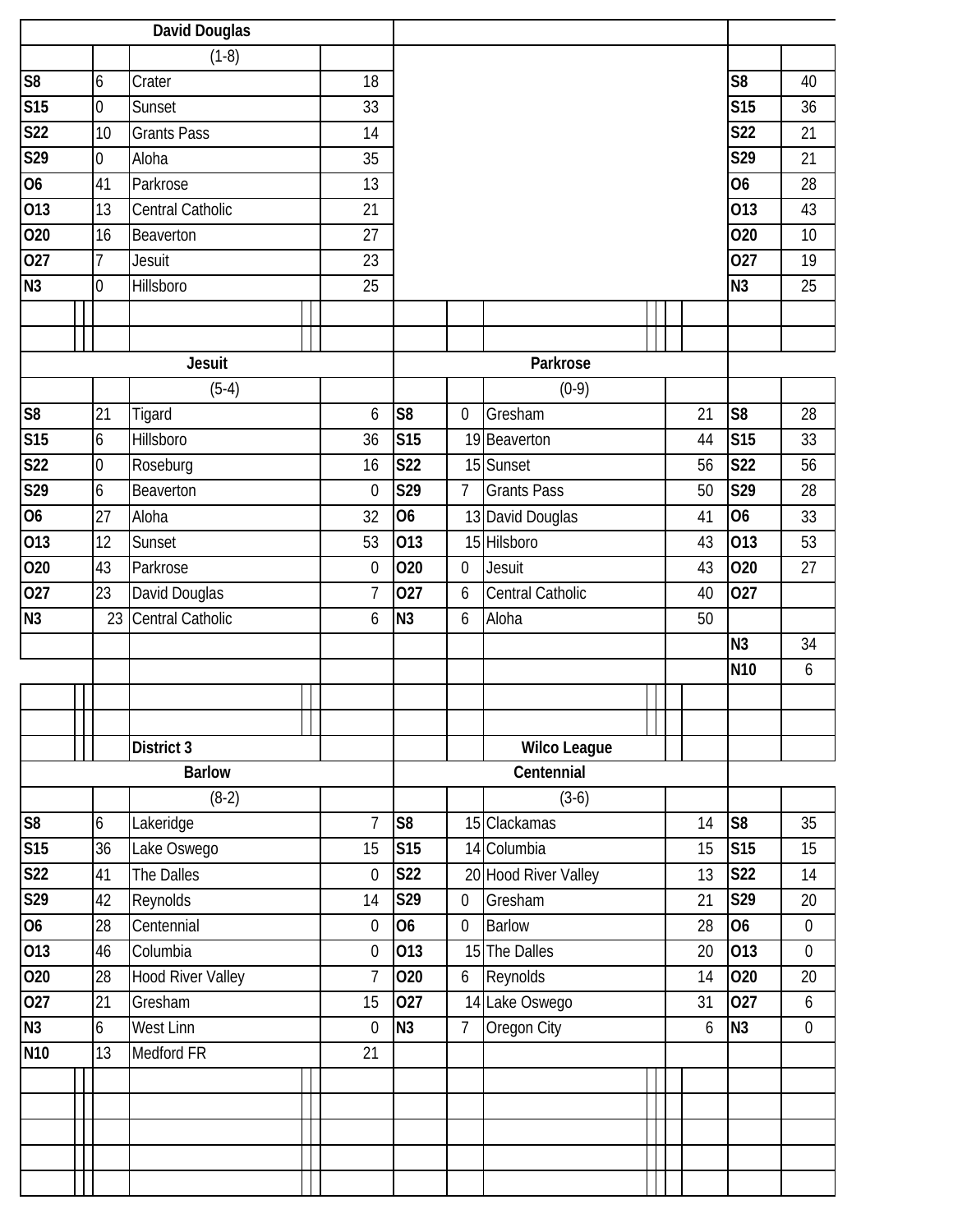|                          | Gresham |    |                          |  |                  |                |                |                            |  |                |                         |                  |
|--------------------------|---------|----|--------------------------|--|------------------|----------------|----------------|----------------------------|--|----------------|-------------------------|------------------|
|                          |         |    | $(7-2)$                  |  |                  |                |                |                            |  |                |                         |                  |
| S <sub>8</sub>           |         | 21 | Parkrose                 |  | $\mathbf 0$      |                |                |                            |  |                | S <sub>8</sub>          | 20               |
| S15                      |         | 14 | The Dalles               |  | 0                |                |                |                            |  |                | $\overline{\text{S15}}$ | 14               |
| <b>S22</b>               |         | 21 | Reynolds                 |  | 6                |                |                |                            |  |                | <b>S22</b>              | 13               |
| S29                      |         | 21 | Centennial               |  | 0                |                |                |                            |  |                | S29                     | 14               |
| $\overline{00}$          |         | 23 | Columbia                 |  | 0                |                |                |                            |  |                | <b>O6</b>               | 20               |
| 013                      |         | 50 | <b>Hood River Valley</b> |  | 6                |                |                |                            |  |                | $\overline{013}$        | 6                |
| 020                      |         | 6  | Lake Oswego              |  | 27               |                |                |                            |  |                | 020                     | $\overline{7}$   |
| 027                      |         | 15 | <b>Barlow</b>            |  | 21               |                |                |                            |  |                | $\overline{027}$        | $\mathbf 0$      |
| N <sub>3</sub>           |         | 16 | Milwaukie                |  | 9                |                |                |                            |  |                | N <sub>3</sub>          | 41               |
|                          |         |    |                          |  |                  |                |                |                            |  |                |                         |                  |
|                          |         |    |                          |  |                  |                |                |                            |  |                |                         |                  |
|                          |         |    | Lake Oswego              |  |                  |                |                | Reynolds                   |  |                |                         |                  |
|                          |         |    | $(7-2)$                  |  |                  |                |                | $(3-6)$                    |  |                |                         |                  |
| S <sub>8</sub>           |         | 14 | West Linn                |  | 13               | S <sub>8</sub> |                | 18 Milwaukie               |  | 24             | S <sub>8</sub>          | 26               |
| S15                      |         | 15 | <b>Barlow</b>            |  | 36               | <b>S15</b>     |                | 13 Hood River Valley       |  | 14             | <b>S15</b>              | $\mathbf 0$      |
| <b>S22</b>               |         | 28 | Columbia                 |  | 14               | <b>S22</b>     | 6              | Gresham                    |  | 21             | S <sub>22</sub>         | $\mathbf 0$      |
| S29                      |         | 41 | The Dalles               |  | $\boldsymbol{0}$ | S29            |                | 14 Barlow                  |  | 42             | S29                     | $\boldsymbol{0}$ |
| 06                       |         | 56 | <b>Hood River Valley</b> |  | 20               | <b>O6</b>      |                | 20 The Dalles              |  | $\overline{7}$ | 06                      | $\overline{7}$   |
| 013                      |         | 31 | Reynolds                 |  | 14               | 013            |                | 14 Lake Oswego             |  | 31             | 013                     | 20               |
| 020                      |         | 27 | Gresham                  |  | 6                | 020            |                | 14 Centennial              |  | 6              | 020                     | 21               |
| 027                      |         | 31 | Centennial               |  | 14               | 027            |                | 16 Columbia                |  | 6              | 027                     | $\overline{7}$   |
| N <sub>3</sub>           |         | 14 | Clackamas                |  | 20               | N <sub>3</sub> | $\overline{7}$ | Tigard                     |  | 8              | N <sub>3</sub>          | $\mathbf 0$      |
|                          |         |    |                          |  |                  |                |                |                            |  |                |                         |                  |
|                          |         |    |                          |  |                  |                |                |                            |  |                |                         |                  |
|                          |         |    |                          |  |                  |                |                | <b>Willamette Division</b> |  |                |                         |                  |
|                          |         |    | Clackamas                |  |                  |                |                |                            |  |                |                         |                  |
|                          |         |    | $(9-2)$                  |  |                  |                |                |                            |  |                |                         |                  |
| $\overline{\mathcal{S}}$ |         | 14 | Centennial               |  | 15               |                |                |                            |  |                | $\overline{\text{S8}}$  | $\overline{7}$   |
| S15                      |         | 10 | Lakeridge                |  | 8                |                |                |                            |  |                | S15                     | 8                |
| <b>S22</b>               |         | 27 | Putnam                   |  | 17               |                |                |                            |  |                | <b>S22</b>              | 40               |
| S29                      |         | 21 | Evergreen (WA)           |  | 6                |                |                |                            |  |                | S29                     | 13               |
| $\overline{60}$          |         | 14 | Oregon City              |  | $\overline{0}$   |                |                |                            |  |                | <b>O6</b>               | 32               |
| 013                      |         | 24 | <b>West Linn</b>         |  | 6                |                |                |                            |  |                | $\overline{013}$        | 33               |
| 020                      |         | 31 | Milwaukie                |  | $\boldsymbol{0}$ |                |                |                            |  |                | 020                     | 35               |
| 027                      |         | 23 | Tigard                   |  | 10 <sup>1</sup>  |                |                |                            |  |                | 027                     | 34               |
| N3                       |         | 20 | Lake Oswego              |  | 14               |                |                |                            |  |                | N3                      | 39               |
| <b>N10</b>               |         | 21 | Pendleton FR             |  | 20               |                |                |                            |  |                |                         |                  |
| <b>N17</b>               |         | 7  | Forest Grove QF          |  | 21               |                |                |                            |  |                |                         |                  |
|                          |         |    |                          |  |                  |                |                |                            |  |                |                         |                  |
|                          |         |    |                          |  |                  |                |                |                            |  |                |                         |                  |
|                          |         |    |                          |  |                  |                |                |                            |  |                |                         |                  |
|                          |         |    |                          |  |                  |                |                |                            |  |                |                         |                  |
|                          |         |    |                          |  |                  |                |                |                            |  |                |                         |                  |
|                          |         |    |                          |  |                  |                |                |                            |  |                |                         |                  |
|                          |         |    |                          |  |                  |                |                |                            |  |                |                         |                  |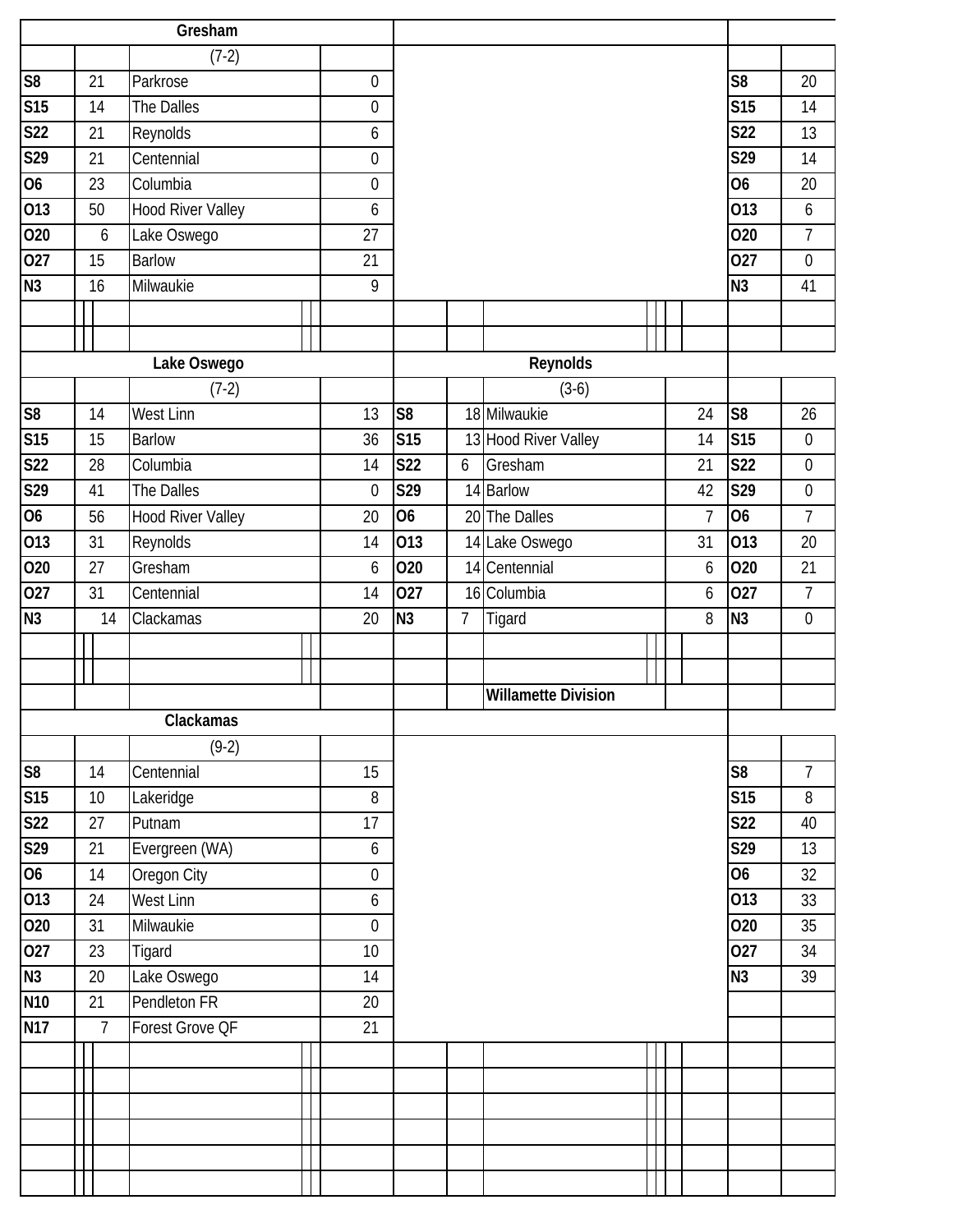|                        | Milwaukie      |                     |                |                  |                 | <b>Oregon City</b>      |                |                  |                  |
|------------------------|----------------|---------------------|----------------|------------------|-----------------|-------------------------|----------------|------------------|------------------|
|                        |                | $(6-3)$             |                |                  |                 | $(0-9)$                 |                |                  |                  |
| S8                     | 28             | Reynolds            | 14             | S <sub>8</sub>   |                 | 13 The Dalles           | 26             | S <sub>8</sub>   | 24               |
| <b>S15</b>             | 10             | West Linn           | 14             | <b>S15</b>       |                 | 13 Tigard               | 45             | S15              | 24               |
| S <sub>22</sub>        | 32             | Battle Ground WA)   | 14             | <b>S22</b>       | $7\overline{ }$ | Lakeridge               | 40             | <b>S22</b>       | 17               |
| S29                    | 19             | Tigard              | 32             | S29              |                 | 14 Putnam               | 30             | S29              | 30               |
| $\overline{06}$        | 34             | Lakeridge           | 32             | <b>O6</b>        | $\mathbf 0$     | Clackamas               | 14             | 06               | 6                |
| $\overline{013}$       | 26             | Putnam              | $\overline{1}$ | $\overline{013}$ |                 | 14 Hermiston            | 19             | 013              | $\overline{7}$   |
| 020                    | $\overline{0}$ | Clackamas           | 31             | 020              | $\overline{0}$  | West Linn               | 50             | 020              | $\overline{7}$   |
| 027                    | 35             | Oregon City         | 12             | 027              |                 | 12 Milwaukie            | 35             | 027              | 13               |
| N3                     | 16             | Gresham             | 9              | N <sub>3</sub>   | 6               | Centennial              | $\overline{7}$ | N <sub>3</sub>   | 27               |
|                        |                |                     |                |                  |                 |                         |                |                  |                  |
|                        |                |                     |                |                  |                 |                         |                |                  |                  |
|                        |                | Tigard              |                |                  |                 |                         |                |                  |                  |
|                        |                | $(4-4)$             |                |                  |                 |                         |                |                  |                  |
| $\overline{\text{S8}}$ | 6              | Jesuit              | 21             |                  |                 |                         |                | S <sub>8</sub>   | 13               |
| S15                    | 45             | Oregon City         | 13             |                  |                 |                         |                | <b>S15</b>       | 14               |
| $\overline{S22}$       | 28             | West Linn           | 32             |                  |                 |                         |                | <b>S22</b>       | 32               |
| S29                    | 20             | Milwaukie           | 19             |                  |                 |                         |                | S29              | 16               |
| $\overline{06}$        |                |                     |                |                  |                 |                         |                | <b>O6</b>        | 41               |
| 013                    | 19             | Lakeridge           | 33             |                  |                 |                         |                | 013              | $\boldsymbol{6}$ |
| 020                    | 20             | Putnam              | $\overline{7}$ |                  |                 |                         |                | 020              | 50               |
| $\overline{027}$       | 10             | Clackamas           | 23             |                  |                 |                         |                | $\overline{027}$ | 29               |
| N3                     | 8              | Reynolds            | $\overline{7}$ |                  |                 |                         |                | N3               | $\overline{0}$   |
|                        |                |                     |                |                  |                 |                         |                |                  |                  |
|                        |                |                     |                |                  |                 |                         |                |                  |                  |
|                        |                |                     |                |                  |                 |                         |                |                  |                  |
| District 4             |                | Coast-Valley League |                |                  |                 | <b>Eastern Division</b> |                |                  |                  |
|                        |                | Canby               |                |                  |                 | Estacada                |                |                  |                  |
|                        |                | $(3-6)$             |                |                  |                 | $(2-7)$                 |                |                  |                  |
| S8                     | 13             | McMinnville         | 12             | S <sub>8</sub>   | 8               | <b>Dallas</b>           | 21             | S <sub>8</sub>   | 12               |
| <b>S15</b>             | $7^{\circ}$    | <b>Dallas</b>       | 43             | S <sub>15</sub>  | 6               | McMinnville             | $\mathbf 0$    | S <sub>15</sub>  | 6                |
| <b>S22</b>             | 14             | <b>Forest Grove</b> | 54             | <b>S22</b>       | $\overline{2}$  | St. Helens              | 39             | <b>S22</b>       | 12               |
| S29                    | 11             | Moalla              | $\mathbf 0$    | S29              | $\overline{0}$  | Sandy                   | 31             | S29              | $\mathbf 0$      |
| 06                     | 14             | Sweet Home          | 34             | <b>O6</b>        | 8               | Silverton               | 6              | 06               | 20               |
| 013                    | 25             | Estacada            | 6              | 013              | 6               | Canby                   | 25             | 013              | 6                |
| 020                    | $\overline{7}$ | Silverton<br>(ot)   | 14             | 020              | 6               | Molalla                 | 18             | 020              | 18               |
| 027                    | 21             | Sandy               | 24             | 027              |                 | 14 Sweet Home           | 21             | 027              | $\overline{7}$   |
| N3                     | 21             | St. Helens          | 33             | N <sub>3</sub>   | $\overline{2}$  | Newberg                 | 20             | N3               | 12               |
|                        |                |                     |                |                  |                 |                         |                |                  |                  |
|                        |                |                     |                |                  |                 |                         |                |                  |                  |
|                        |                |                     |                |                  |                 |                         |                |                  |                  |
|                        |                |                     |                |                  |                 |                         |                |                  |                  |
|                        |                |                     |                |                  |                 |                         |                |                  |                  |
|                        |                |                     |                |                  |                 |                         |                |                  |                  |
|                        |                |                     |                |                  |                 |                         |                |                  |                  |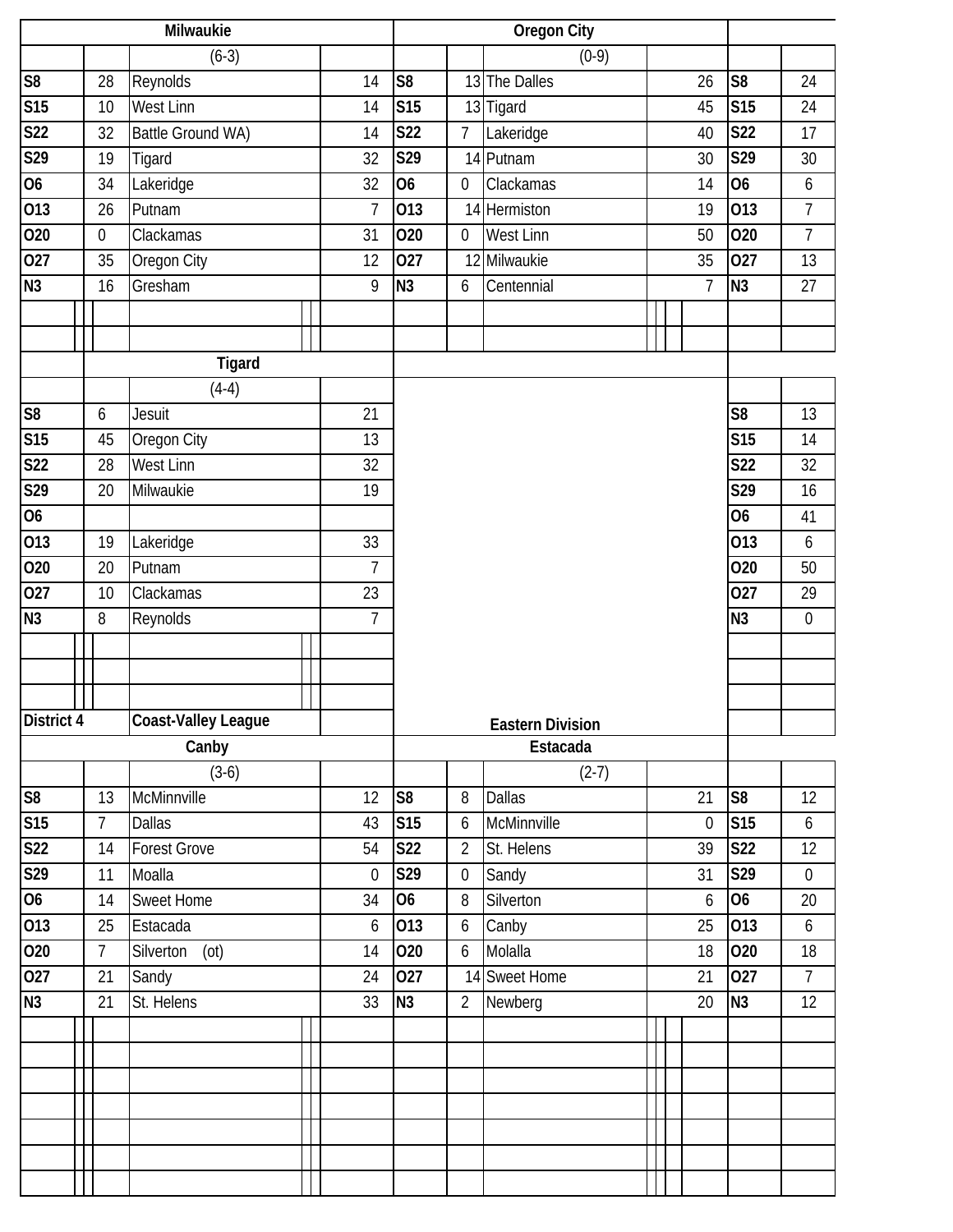|                         | Sandy            |                     |             |                |                  | Silverton               |                |                |                |
|-------------------------|------------------|---------------------|-------------|----------------|------------------|-------------------------|----------------|----------------|----------------|
|                         |                  | $(4-5)$             |             |                |                  | $(4-5)$                 |                |                |                |
| S <sub>8</sub>          | $\overline{7}$   | Astoria             | 10          | S <sub>8</sub> | $\overline{7}$   | Newberg                 | $\mathbf{0}$   | S <sub>8</sub> | $\mathbf 0$    |
| <b>S15</b>              | 6                | St. Helens          | 15          | <b>S15</b>     | $\mathbf 0$      | <b>Forest Grove</b>     | 44             | <b>S15</b>     | $\overline{7}$ |
| S <sub>22</sub>         | 6                | McMinnville         | 13          | <b>S22</b>     |                  | 31 Astoria              | 16             | <b>S22</b>     | 16             |
| S29                     | 31               | Estacada            | $\mathbf 0$ | S29            |                  | 18 Sweet Home           | 22             | S29            | 22             |
| 06                      | 39               | Molalla             | 20          | 06             | 6                | Estacada                | 8              | 06             | 34             |
| $\overline{013}$        | 23               | Silverton           | 13          | 013            |                  | 13 Sandy                | 23             | 013            | 33             |
| 020                     | $\boldsymbol{0}$ | <b>Sweet Home</b>   | 21          | 020            |                  | 14 Canby<br>(ot)        | 7              | 020            | 21             |
| 027                     | 24               | Canby               | 21          | 027            |                  | 34 Molalla              | 7              | 027            | 21             |
| N <sub>3</sub>          |                  | 18 Forest Grove     | 31          | N <sub>3</sub> | 6                | McMinnville             | 20             | N <sub>3</sub> | 6              |
|                         |                  |                     |             |                |                  |                         |                |                |                |
|                         |                  |                     |             |                |                  |                         |                |                |                |
|                         |                  |                     |             |                |                  | <b>Western Division</b> |                |                |                |
|                         |                  | Astoria             |             |                |                  | <b>Dallas</b>           |                |                |                |
|                         |                  | $(4-5)$             |             |                |                  | $(9-2)$                 |                |                |                |
| $\overline{\text{S8}}$  | 10               | Sandy               | 7           | S <sub>8</sub> |                  | 21 Estacada             | 8              | S <sub>8</sub> | 27             |
| $\overline{\text{S15}}$ | 22               | Molalla             | 6           | <b>S15</b>     |                  | 43 Canby                | $\overline{7}$ | S15            | 44             |
| <b>S22</b>              | 16               | Silverton           | 31          | <b>S22</b>     |                  | 40 Sweet Home           | 16             | <b>S22</b>     | 54             |
| S29                     | 13               | <b>Dallas</b>       | 21          | S29            |                  | 21 Astoria              | 13             | S29            | 39             |
| 06                      | 24               | Newberg             | 10          | 06             |                  | 41 McMinnville          | 15             | 06             | 27             |
| 013                     | 19               | St. Helens          | 20          | 013            |                  | 41 Newberg              | 6              | 013            | 28             |
| 020                     | 9                | <b>Forest Grove</b> | 33          | 020            |                  | 49 St. Helens           | 6              | 020            | 33             |
| 027                     | 20               | McMinnville         | 21          | 027            | 7 <sup>1</sup>   | <b>Forest Grove</b>     | 14             | 027            | 14             |
| N <sub>3</sub>          | 21               | Molalla             | 12          | N <sub>3</sub> |                  | 44 Sweet Home           | 6              | N <sub>3</sub> | 31             |
|                         |                  |                     |             | <b>N10</b>     |                  | 14 La Grande FR         | 13             | <b>N10</b>     | 15             |
|                         |                  |                     |             | N17            |                  | 13 Corvallis QF         | 42             | <b>N17</b>     | 21             |
|                         |                  |                     |             |                |                  |                         |                | N24            | 14             |
|                         |                  |                     |             |                |                  |                         |                |                |                |
|                         |                  |                     |             |                |                  |                         |                |                |                |
|                         |                  | <b>McMinnville</b>  |             |                |                  | Newberg                 |                |                |                |
|                         |                  | $(5-4)$             |             |                |                  | $(1-8)$                 |                |                |                |
| S <sub>8</sub>          | 12               | Canby               | 13          | S <sub>8</sub> | $\boldsymbol{0}$ | Silverton               | $\overline{7}$ | S <sub>8</sub> | 29             |
| <b>S15</b>              | $\boldsymbol{0}$ | Estacada            | 6           | <b>S15</b>     | 6                | <b>Sweet Home</b>       | $\overline{7}$ | S15            | 15             |
| <b>S22</b>              | 13               | Sandy               | 6           | <b>S22</b>     | $\boldsymbol{0}$ | Molalla                 | 12             | <b>S22</b>     | 39             |
| S29                     | 28               | St. Helens          | 12          | S29            | $\boldsymbol{0}$ | <b>Forest Grove</b>     | 39             | S29            | 12             |
| $\overline{06}$         | 15               | <b>Dallas</b>       | 41          | 06             |                  | 10 Astoria              | 24             | O <sub>6</sub> | $\overline{7}$ |
| 013                     | 13               | <b>Forest Grove</b> | 28          | 013            | 6                | <b>Dallas</b>           | 41             | 013            | 20             |
| 020                     | 14               | Newberg             | 12          | 020            |                  | 12 McMinnville          | 14             | 020            | 6              |
| 027                     | 21               | Astoria             | 20          | 027            |                  | 20 St. Helens           | 26             | 027            | 26             |
| N3                      | 20               | Silverton           | 6           | N <sub>3</sub> |                  | 20 Estacada             | $\overline{2}$ | N <sub>3</sub> | 33             |
|                         |                  |                     |             |                |                  |                         |                |                |                |
|                         |                  |                     |             |                |                  |                         |                |                |                |
|                         |                  |                     |             |                |                  |                         |                |                |                |
|                         |                  |                     |             |                |                  |                         |                |                |                |
|                         |                  |                     |             |                |                  |                         |                |                |                |
|                         |                  |                     |             |                |                  |                         |                |                |                |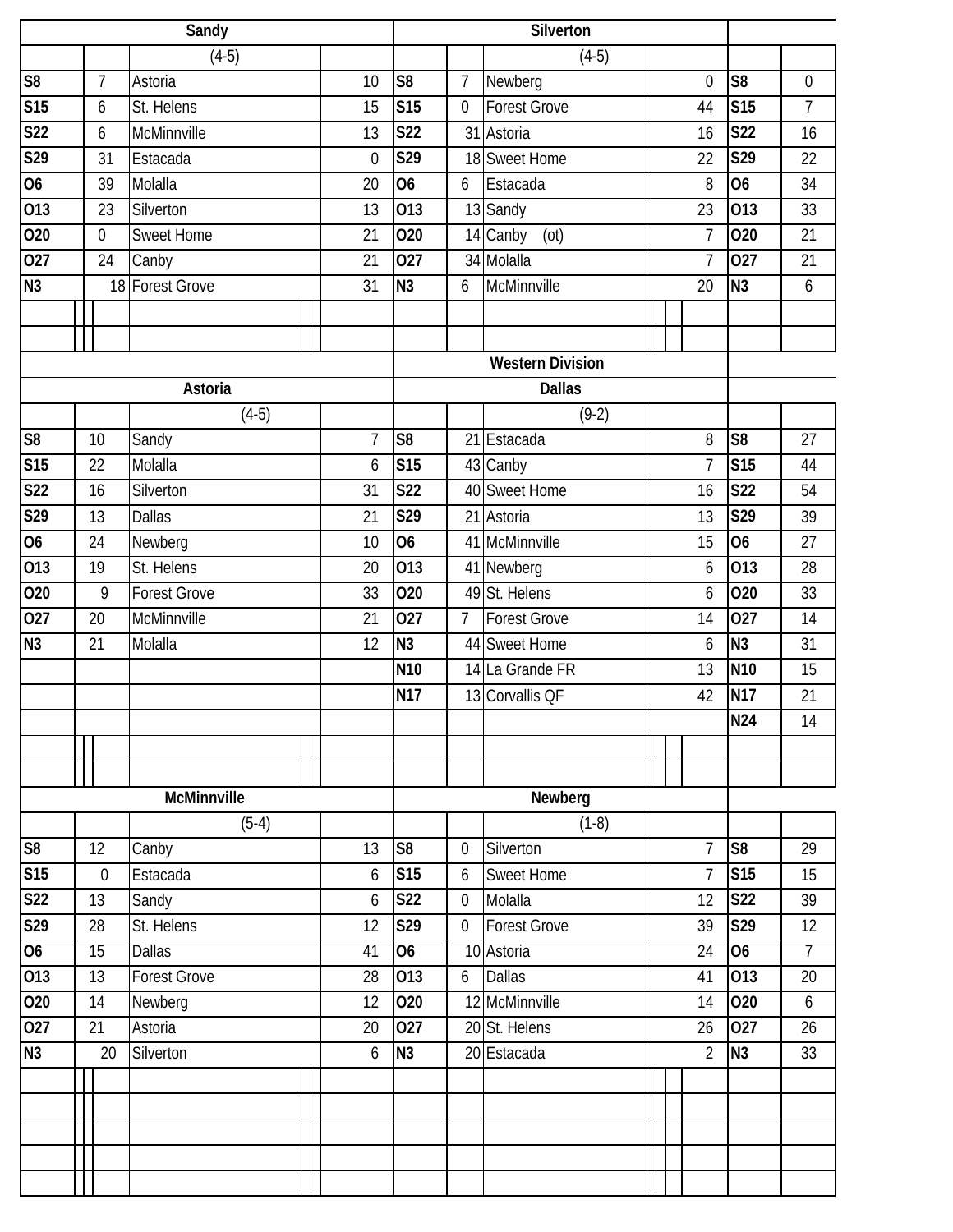|                 | District 5 Midwestern |                  |                    |                  |                  |                  |                  |                 |             |                  |                  |                  |
|-----------------|-----------------------|------------------|--------------------|------------------|------------------|------------------|------------------|-----------------|-------------|------------------|------------------|------------------|
|                 |                       |                  | Churchill          |                  |                  |                  |                  |                 |             |                  |                  |                  |
|                 |                       |                  | $(10-1)$           |                  |                  |                  |                  |                 |             |                  |                  |                  |
| S <sub>8</sub>  |                       | 34               | Cottage Grove      |                  | 6                |                  |                  |                 |             |                  | S <sub>8</sub>   | 6                |
| <b>S15</b>      |                       | $\overline{7}$   | Thurston           |                  | 6                |                  |                  |                 |             |                  | <b>S15</b>       | $\boldsymbol{0}$ |
| <b>S22</b>      |                       | 27               | North Bend         |                  | 18               |                  |                  |                 |             |                  | <b>S22</b>       | 6                |
| S29             |                       | 30               | South Eugene       |                  | 12               |                  |                  |                 |             |                  | S29              | $\overline{7}$   |
| 06              |                       | 30               | Marshfield         |                  | $\overline{1}$   |                  |                  |                 |             |                  | $\overline{06}$  | 26               |
| 013             |                       | 27               | Springfield        |                  | $\mathbf 0$      |                  |                  |                 |             |                  | 013              | 8                |
| 020             |                       | 33               | Willamette         |                  | 18               |                  |                  |                 |             |                  | 020              | 30               |
| 027             |                       | 48               | North Eugene       |                  | 21               |                  |                  |                 |             |                  | 027              | 26               |
| N3              |                       | 23               | Sheldon            |                  | 10               |                  |                  |                 |             |                  | N <sub>3</sub>   | 21               |
| N <sub>10</sub> |                       | 22               | Sunset FR          |                  | 6                |                  |                  |                 |             |                  |                  |                  |
| <b>N17</b>      |                       | $\, 8$           | Medford QF         |                  | 14               |                  |                  |                 |             |                  |                  |                  |
|                 |                       |                  |                    |                  |                  |                  |                  |                 |             |                  |                  |                  |
|                 |                       |                  |                    |                  |                  |                  |                  |                 |             |                  |                  |                  |
|                 |                       |                  | Marshfield         |                  |                  |                  |                  | North Bend      |             |                  |                  |                  |
|                 |                       |                  | $(8-2)$            |                  |                  |                  |                  | $(3-6)$         |             |                  |                  |                  |
| S <sub>8</sub>  |                       | 20               | Willamette<br>(ot) |                  | 14               | S <sub>8</sub>   | 8                | Thurston        |             | $\boldsymbol{0}$ | S <sub>8</sub>   | $\boldsymbol{0}$ |
| <b>S15</b>      |                       | 42               | North Eugene       |                  | $\overline{7}$   | <b>S15</b>       |                  | 14 South Eugene |             | 8                | <b>S15</b>       | $\overline{7}$   |
| <b>S22</b>      |                       | 20               | Cottage Grove      |                  | 6                | <b>S22</b>       |                  | 18 Churchill    |             | 27               | <b>S22</b>       | 7                |
| S29             |                       | 6                | Thurston           | $\boldsymbol{0}$ | S29              | $\boldsymbol{0}$ | Sheldon          |                 | 21          | S29              | $\boldsymbol{0}$ |                  |
| $\overline{06}$ |                       | $\overline{7}$   | Churchill          | 30               | $\overline{06}$  | 6                | Springfield      |                 | $\mathbf 0$ | O <sub>6</sub>   | $\boldsymbol{0}$ |                  |
| 013             |                       | $\overline{7}$   | Sheldon            |                  | $\boldsymbol{0}$ | 013              | $\boldsymbol{0}$ | Willamette      |             | 27               | 013              | $\overline{7}$   |
| 020             |                       | 13               | South Eugene       |                  | $\boldsymbol{0}$ | 020              | 6                | North Eugene    |             | $\overline{7}$   | 020              | $\overline{7}$   |
| 027             |                       | 27               | Springfield        |                  | 6                | 027              | $\boldsymbol{6}$ | Cottage Grove   |             | 26               | 027              | 21               |
| N <sub>3</sub>  |                       | 36               | North Bend         |                  | $\overline{1}$   | N <sub>3</sub>   | $\overline{7}$   | Marshfield      |             | 36               | N <sub>3</sub>   | $\overline{7}$   |
| <b>N10</b>      |                       | 6                | <b>Grant FR</b>    |                  | 13               |                  |                  |                 |             |                  |                  |                  |
|                 |                       |                  |                    |                  |                  |                  |                  |                 |             |                  |                  |                  |
|                 |                       |                  |                    |                  |                  |                  |                  |                 |             |                  |                  |                  |
|                 |                       |                  | Sheldon            |                  |                  |                  |                  | South Eugene    |             |                  |                  |                  |
|                 |                       |                  | $(7-2)$            |                  |                  |                  |                  | $(3-6)$         |             |                  |                  |                  |
| ${\sf S8}$      |                       | 26               | North Eugene       |                  | 0                | S <sub>8</sub>   |                  | 13 Springfield  |             | $\overline{2}$   | S <sub>8</sub>   | $\overline{2}$   |
| <b>S15</b>      |                       | 31               | Cottage Grove      |                  | $\boldsymbol{0}$ | <b>S15</b>       | 8                | North Bend      |             | 14               | S15              | 6                |
| <b>S22</b>      |                       | 21               | Thurston           |                  | $\boldsymbol{0}$ | <b>S22</b>       |                  | 14 Willamette   |             | 20               | <b>S22</b>       | 20               |
| S29             |                       | 21               | North Bend         |                  | $\boldsymbol{0}$ | S29              | 12               | Churchill       |             | 30               | S29              | 14               |
| 06              |                       | 16               | South Eugene       |                  | 8                | 06               | 8                | Sheldon         |             | 16               | 06               | $\boldsymbol{0}$ |
| 013             |                       | $\boldsymbol{0}$ | Marshfield         |                  | $\overline{7}$   | 013              | 20               | Cottage Grove   |             | 6                | 013              | $\boldsymbol{0}$ |
| 020             |                       | 29               | Springfield        |                  | 0                | 020              | $\boldsymbol{0}$ | Marshfield      |             | 13               | 020              | $\boldsymbol{0}$ |
| 027             |                       | 10               | Willamette         |                  | $\overline{1}$   | 027              | $\boldsymbol{0}$ | Thurston        |             | 14               | 027              | 6                |
| N3              |                       | 10               | Churchill          |                  | 23               | N3               | 20               | North Eugene    |             | 7                | N <sub>3</sub>   | $\boldsymbol{0}$ |
|                 |                       |                  |                    |                  |                  |                  |                  |                 |             |                  |                  |                  |
|                 |                       |                  |                    |                  |                  |                  |                  |                 |             |                  |                  |                  |
|                 |                       |                  |                    |                  |                  |                  |                  |                 |             |                  |                  |                  |
|                 |                       |                  |                    |                  |                  |                  |                  |                 |             |                  |                  |                  |
|                 |                       |                  |                    |                  |                  |                  |                  |                 |             |                  |                  |                  |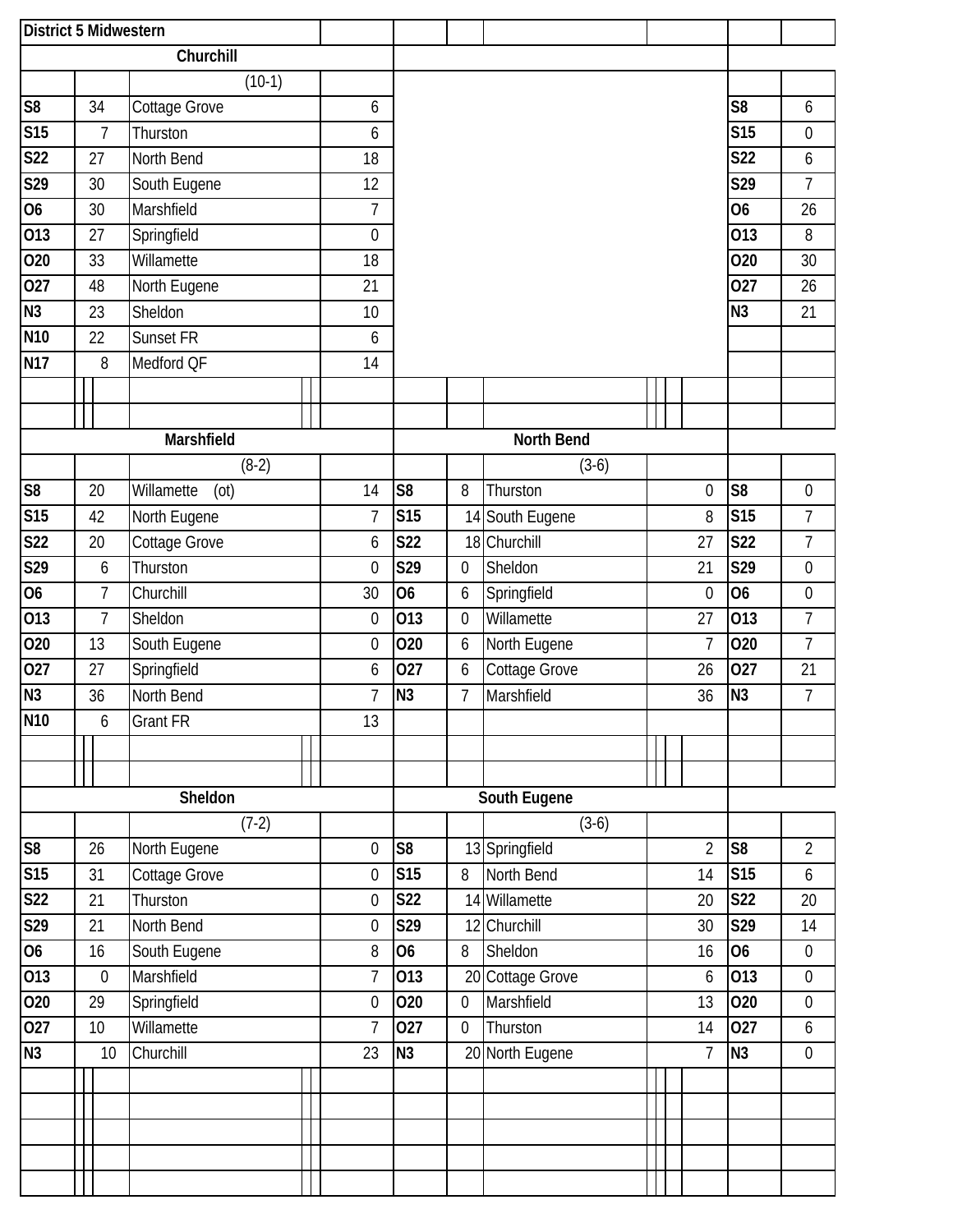|                        | Thurston |                  |                            |  |                |                 |                  |                           |                |                  |                |
|------------------------|----------|------------------|----------------------------|--|----------------|-----------------|------------------|---------------------------|----------------|------------------|----------------|
|                        |          |                  | $(3-6)$                    |  |                |                 |                  |                           |                |                  |                |
| S <sub>8</sub>         |          | $\mathbf 0$      | North Bend                 |  | 8              |                 |                  |                           |                | S <sub>8</sub>   | 14             |
| <b>S15</b>             |          | $\mathbf 0$      | Churchill                  |  | 6              |                 |                  |                           |                | <b>S15</b>       | 47             |
| <b>S22</b>             |          | $\boldsymbol{0}$ | Sheldon                    |  | 21             |                 |                  |                           |                | <b>S22</b>       | 20             |
| S29                    |          | $\boldsymbol{0}$ | Marshfield                 |  | 6              |                 |                  |                           |                | S29              | 28             |
| $\overline{06}$        |          | 21               | Willamette<br>(ot)         |  | 27             |                 |                  |                           |                | <b>O6</b>        | 27             |
| 013                    |          | 31               | North Eugene               |  | $\overline{7}$ |                 |                  |                           |                | $\overline{013}$ | 27             |
| 020                    |          | $\overline{7}$   | Cottage Grove              |  | 30             |                 |                  |                           |                | 020              | 18             |
| 027                    |          | 14               | South Eugene               |  | 0              |                 |                  |                           |                | 027              | 7              |
| $\overline{N3}$        |          | 27               | Springfield                |  | $\overline{0}$ |                 |                  |                           |                | <b>N3</b>        | 15             |
|                        |          |                  |                            |  |                |                 |                  |                           |                |                  |                |
|                        |          |                  |                            |  |                |                 |                  |                           |                |                  |                |
|                        |          |                  | District 6 Southern Oregon |  |                |                 |                  |                           |                |                  |                |
|                        |          |                  | Ashland                    |  |                |                 |                  | Crater                    |                |                  |                |
|                        |          |                  | $(1-8)$                    |  |                |                 |                  | $(4-5)$                   |                |                  |                |
| $\overline{\text{S8}}$ |          | 23               | Hillsboro                  |  | 40             | S <sub>8</sub>  |                  | 18 David Douglas          | 6              | S <sub>8</sub>   | $\overline{7}$ |
| S15                    |          | 13               | Gold Beach                 |  | 6              | <b>S15</b>      |                  | 24 Hidden Valley          | $\mathbf 0$    | <b>S15</b>       | 27             |
| <b>S22</b>             |          | 14               | Yreka (CA)                 |  | 26             | S <sub>22</sub> | $\mathfrak{Z}$   | Aloha                     | 14             | <b>S22</b>       | 14             |
| S29                    |          | 17               | <b>Central Catholic</b>    |  | 29             | S29             | 27               | Yreka (CA)                | $\mathbf 0$    | S29              | 50             |
| $\overline{06}$        |          | 8                | Klamath Union              |  |                |                 | $\overline{7}$   | <b>Grants Pass</b>        | 19             | 06               | 7              |
| $\overline{013}$       |          | $\mathfrak{Z}$   | Crater                     |  |                | 013             | 21               | Ashland                   | 3              | 013              | 6              |
| 020                    |          | 13               | Medford                    |  |                | 020             | 6                | <b>Klamath Union</b>      | $\overline{7}$ | 020              | $\mathbf 0$    |
| 027                    |          | 20               | Roseburg                   |  | 40             | 027             | $\boldsymbol{0}$ | Medford                   | 27             | 027              | 20             |
| N3                     |          | 6                | <b>Grants Pass</b>         |  | 21             | N <sub>3</sub>  |                  | 14 Roseburg               | 34             | N <sub>3</sub>   | 21             |
|                        |          |                  |                            |  |                |                 |                  |                           |                |                  |                |
|                        |          |                  |                            |  |                |                 |                  |                           |                |                  |                |
|                        |          |                  | <b>Klamath Union</b>       |  |                |                 |                  | Medford                   |                |                  |                |
|                        |          |                  | $(5-4)$                    |  |                |                 |                  | $(11-1)$                  |                |                  |                |
| $\overline{\text{S8}}$ |          | $\overline{7}$   | Central Catholic           |  | $\mathbf 0$    | S <sub>8</sub>  |                  | 26 Beaverton              | $\mathbf 0$    | S <sub>8</sub>   | 26             |
| S15                    |          | 14               | Sparks (NV)                |  | 0              | <b>S15</b>      |                  | 20 Mission (San Jose, CA) | $\mathbf 0$    | <b>S15</b>       | 35             |
| <b>S22</b>             |          | 14               | Beaverton                  |  | 16             | <b>S22</b>      |                  | 28 Enterprise (CA)        | $\overline{2}$ | <b>S22</b>       | 16             |
| S29                    |          | $\overline{7}$   | Sunset                     |  | 28             | S29             |                  | 27 Hillsboro              | 21             | S29              | 37             |
| 06                     |          | 27               | Ashland                    |  | 8              | <b>O6</b>       | 8                | Roseburg                  | $\overline{7}$ | O <sub>6</sub>   | $\overline{7}$ |
| 013                    |          | 14               | Roseburg                   |  | 20             | 013             |                  | 34 Grants Pass            | 6              | 013              | 20             |
| 020                    |          | $\overline{7}$   | Crater                     |  | 6              | 020             |                  | 41 Ashland                | 13             | 020              | 27             |
| 027                    |          | 21               | <b>Grants Pass</b>         |  | 20             | 027             |                  | 27 Crater                 | $\overline{0}$ | 027              | 40             |
| N <sub>3</sub>         |          | 14               | Medford                    |  | 33             | N <sub>3</sub>  |                  | 33 Klamath Union          | 14             | N <sub>3</sub>   | 34             |
|                        |          |                  |                            |  |                | N <sub>10</sub> |                  | 21 Barlow FR              | 13             | N <sub>10</sub>  | 14             |
|                        |          |                  |                            |  |                | <b>N17</b>      |                  | 14 Churchill QF           | 8              | <b>N17</b>       | 22             |
|                        |          |                  |                            |  |                | N24             |                  | 12 Corvallis SF           | 13             | <b>N24</b>       | 35             |
|                        |          |                  |                            |  |                |                 |                  |                           |                | D <sub>1</sub>   | 14             |
|                        |          |                  |                            |  |                |                 |                  |                           |                |                  |                |
|                        |          |                  |                            |  |                |                 |                  |                           |                |                  |                |
|                        |          |                  |                            |  |                |                 |                  |                           |                |                  |                |
|                        |          |                  |                            |  |                |                 |                  |                           |                |                  |                |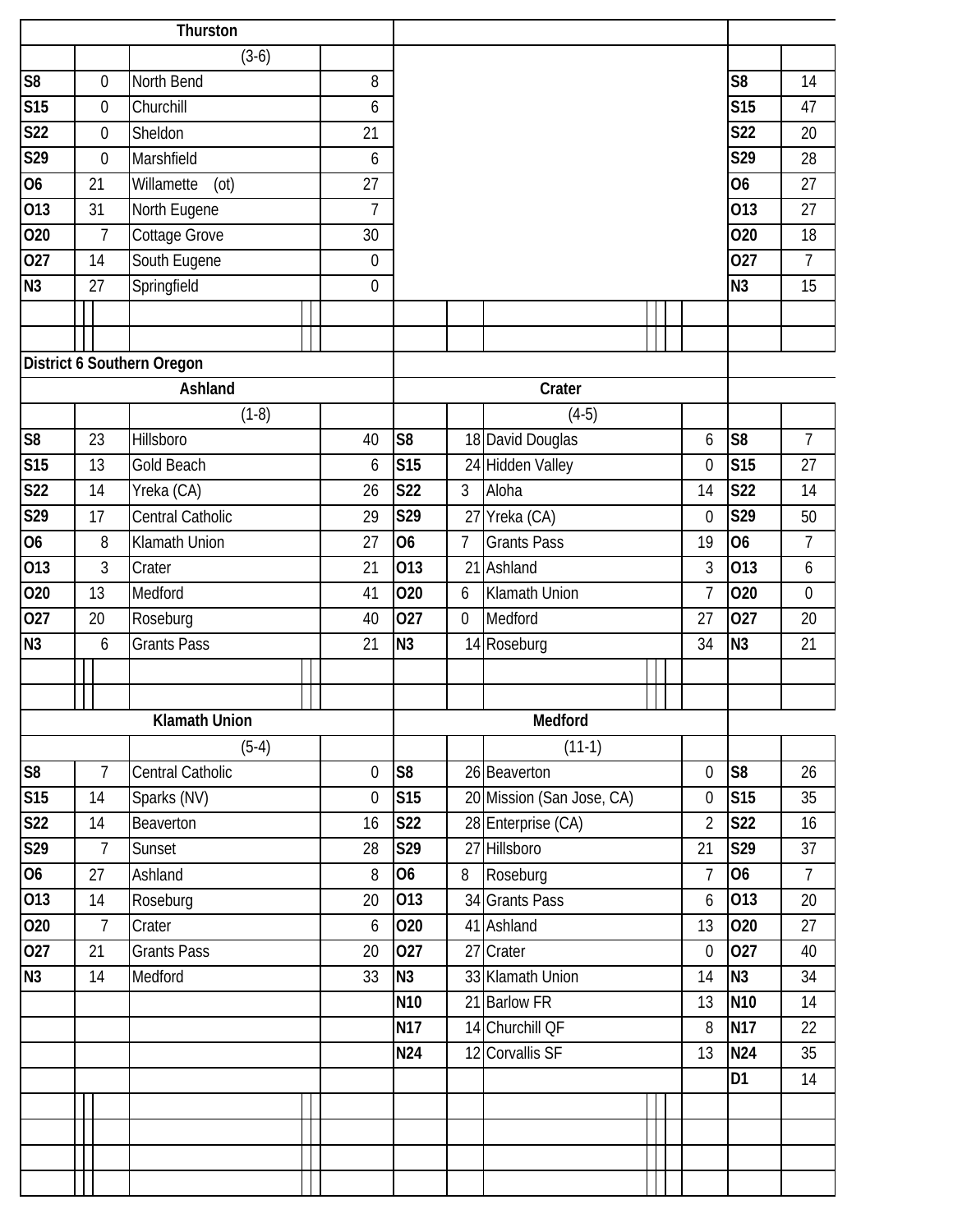|                        | <b>District 7 IMC</b> |                  |                    |  |              |                |                  |                           |  |             |                |                  |
|------------------------|-----------------------|------------------|--------------------|--|--------------|----------------|------------------|---------------------------|--|-------------|----------------|------------------|
|                        |                       |                  | <b>Baker</b>       |  |              |                |                  | <b>Bend</b>               |  |             |                |                  |
|                        |                       |                  | $(2-7)$            |  |              |                |                  | $(2-7)$                   |  |             |                |                  |
| S <sub>1</sub>         |                       | 18               | Payette (ID)       |  | 11           | S <sub>8</sub> |                  | 27 Eagle Point            |  | 6           | S <sub>1</sub> | 13               |
| $\overline{\text{S8}}$ |                       | 12               | Emmett (ID)        |  | 18           | <b>S15</b>     | $\mathfrak{Z}$   | Roseburg                  |  | 35          | S <sub>8</sub> | 14               |
| S15                    |                       | 6                | Ontario            |  | 14           | <b>S22</b>     |                  | 12 Hermiston              |  | 14          | <b>S15</b>     |                  |
| <b>S22</b>             |                       | $\boldsymbol{6}$ | Moscow (ID)        |  | 27           | S29            |                  | 24 Pendleton              |  | 38          | <b>S22</b>     | 14               |
| S29                    |                       |                  |                    |  |              | 06             |                  | 23 Baker                  |  | 14          | S29            | $\boldsymbol{0}$ |
| $\overline{06}$        |                       | 14               | Bend               |  | 23           | 013            | $\overline{7}$   | Ontario                   |  | 14          | 06             | 19               |
| $\overline{013}$       |                       | 13               | Redmond            |  | 29           | 020            | $\overline{7}$   | Lakeridge                 |  | 35          | 013            | 19               |
| 020                    |                       | $\boldsymbol{0}$ | Pendleton          |  | 34           | 027            | $\boldsymbol{0}$ | La Grande                 |  | 27          | 020            | 13               |
| 027                    |                       | 6                | Hermiston          |  | $\mathbf{0}$ | N <sub>3</sub> | $\mathbf 0$      | Redmond                   |  | 59          | 027            | $\boldsymbol{0}$ |
| N <sub>3</sub>         |                       | 22               | La Grande          |  | 34           |                |                  |                           |  |             | N <sub>3</sub> | 14               |
|                        |                       |                  |                    |  |              |                |                  |                           |  |             |                |                  |
|                        |                       |                  |                    |  |              |                |                  |                           |  |             |                |                  |
|                        |                       |                  | La Grande          |  |              |                |                  | <b>Mountain View</b>      |  |             |                |                  |
|                        |                       |                  | $(8-1)$            |  |              |                |                  | $(5-4)$                   |  |             |                |                  |
| S <sub>8</sub>         |                       | 35               | Lewiston (ID)      |  | 13           | S <sub>8</sub> | 7                | Crook County JV           |  | 21          | S <sub>1</sub> | 14               |
| <b>S15</b>             |                       | 34               | <b>Burns</b>       |  | 12           | <b>S15</b>     | 27               | Gilchrist                 |  | $\mathbf 0$ | S <sub>8</sub> | $\boldsymbol{0}$ |
| <b>S22</b>             |                       | 50               | Ontario            |  | 18           | <b>S22</b>     | 9                | Redmond JV                |  | 12          | <b>S15</b>     | 14               |
| S29                    |                       | 19               | Hermiston          |  |              |                | 12               | <b>Grant Union</b>        |  | 50          | <b>S22</b>     | 18               |
| $\overline{06}$        |                       | 28               | Pendleton          |  |              |                |                  | 42 Madras JV              |  | 8           | S29            | 6                |
| 013                    |                       | 20               | Redmond            |  |              |                |                  | 54 Burns JV               |  | $\mathbf 0$ | 06             |                  |
| 020                    |                       |                  |                    |  |              | 020            | $\overline{0}$   | <b>Crescent Valley JV</b> |  | 34          | 013            | 14               |
| 027                    |                       | 27               | Bend               |  | $\mathbf 0$  | 027            |                  | 32 Redmond JV             |  | 14          | 020            | 12               |
| N3                     |                       | 34               | <b>Baker</b>       |  | 22           | N <sub>3</sub> |                  | 19 Bend JV                |  | 14          | 027            | 21               |
| N <sub>10</sub>        |                       | 13               | Dallas FR          |  | 14           |                |                  | played                    |  |             | N <sub>3</sub> | 32               |
|                        |                       |                  |                    |  |              |                |                  | indepentent schdule       |  |             |                |                  |
|                        |                       |                  |                    |  |              |                |                  |                           |  |             |                |                  |
|                        |                       |                  |                    |  |              |                |                  |                           |  |             |                |                  |
|                        |                       |                  | Pendleton          |  |              |                |                  |                           |  |             |                |                  |
|                        |                       |                  | $(6-4)$            |  |              |                |                  |                           |  |             |                |                  |
| S8                     |                       | $\overline{7}$   | Couer d'Alene (ID) |  | 21           |                |                  |                           |  |             | S <sub>8</sub> | 28               |
| S15                    |                       | 20               | Putnam             |  | 24           |                |                  |                           |  |             | <b>S15</b>     | 32               |
| <b>S22</b>             |                       | 29               | Redmond            |  | 15           |                |                  |                           |  |             | <b>S22</b>     | 15               |
| S29                    |                       | 38               | Bend               |  | 24           |                |                  |                           |  |             | <b>S29</b>     | 17               |
| $\overline{06}$        |                       | 23               | Moscow (ID)        |  | $\mathbf 0$  |                |                  |                           |  |             | <b>O6</b>      | 27               |
| 013                    |                       | 14               | La Grande          |  | 28           |                |                  |                           |  |             | 013            | 39               |
| 020                    |                       | 34               | <b>Baker</b>       |  | $\mathbf 0$  |                |                  |                           |  |             | 020            | 17               |
| 027                    |                       | 49               | Ontario            |  | 21           |                |                  |                           |  |             | 027            | 14               |
| N3                     |                       | 34               | Hermiston          |  | 14           |                |                  |                           |  |             | N <sub>3</sub> | 59               |
| N <sub>10</sub>        |                       | 20               | Clackamas FR       |  | 21           |                |                  |                           |  |             |                |                  |
|                        |                       |                  |                    |  |              |                |                  |                           |  |             |                |                  |
|                        |                       |                  |                    |  |              |                |                  |                           |  |             |                |                  |
|                        |                       |                  |                    |  |              |                |                  |                           |  |             |                |                  |
|                        |                       |                  |                    |  |              |                |                  |                           |  |             |                |                  |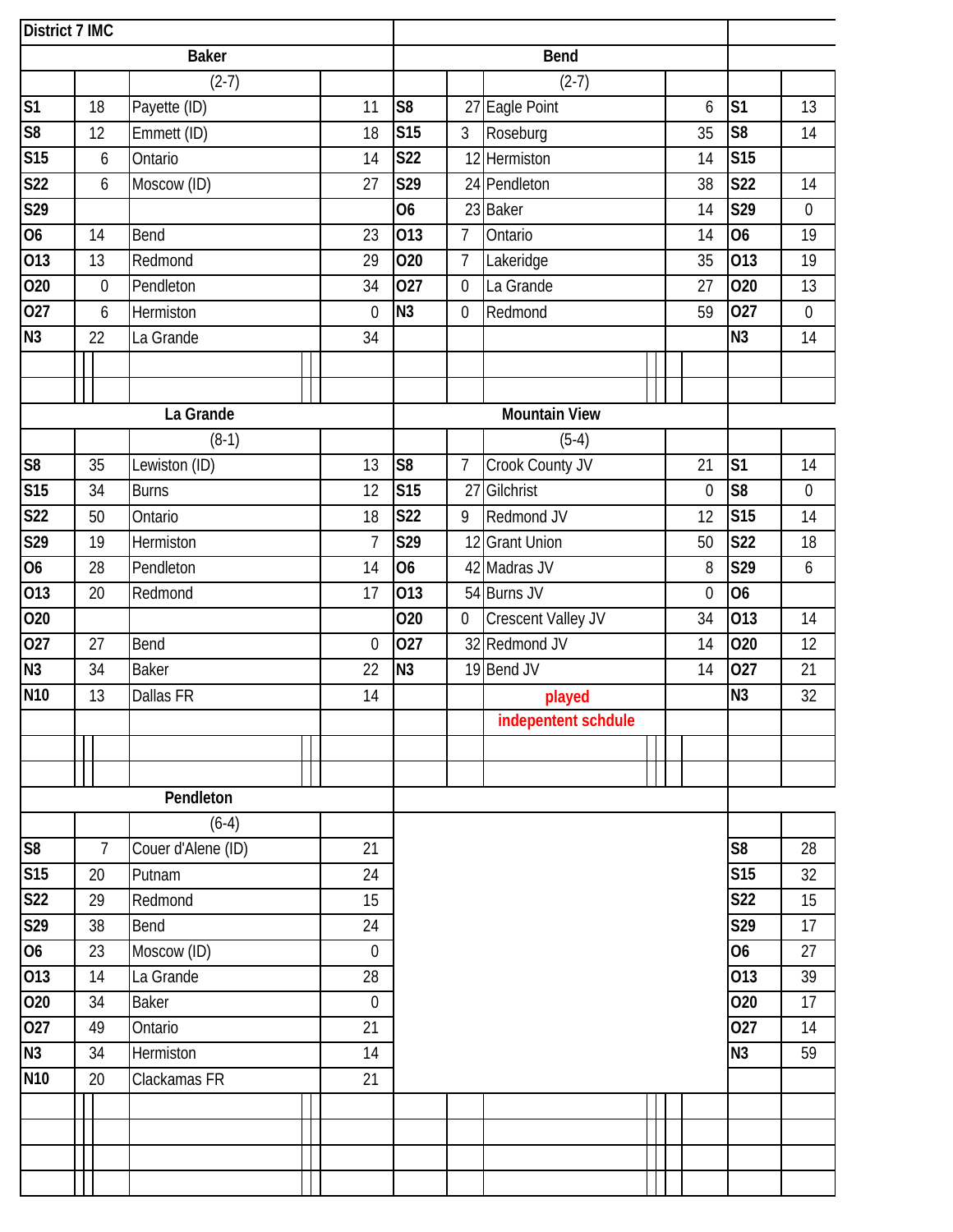|                 | <b>District 8 Valley</b> |                        |                |                  |                |                        |                |                  |                  |
|-----------------|--------------------------|------------------------|----------------|------------------|----------------|------------------------|----------------|------------------|------------------|
|                 |                          | Corvallis              |                |                  |                | <b>Crescent Valley</b> |                |                  |                  |
|                 |                          | $(13-0)$               |                |                  |                | $(8-2)$                |                |                  |                  |
| S <sub>8</sub>  | 27                       | <b>Crescent Valley</b> | 20             | S <sub>8</sub>   |                | 20 Corvallis           | 27             | S <sub>8</sub>   | $\overline{7}$   |
| S15             | 28                       | Sprague                | $\mathbf 0$    | <b>S15</b>       |                | 14 South Salem         | $\overline{7}$ | <b>S15</b>       | 6                |
| <b>S22</b>      | 17                       | North Salem            | 8              | <b>S22</b>       |                | 25 McNary              | 6              | <b>S22</b>       | 6                |
| S29             | 24                       | West Albany            | $\overline{1}$ | S29              |                | 42 South Albany        | 26             | S29              | 14               |
| <b>O6</b>       | 21                       | Lebanon                | $\overline{0}$ | 06               |                | 20 Marshall            | $\overline{1}$ | 06               | $\boldsymbol{0}$ |
| 012             | 46                       | Wilson                 | $\overline{0}$ | 012              |                | 35 Sprague             | $\overline{7}$ | 012              | $\overline{7}$   |
| 020             | 17                       | South Salem            | 14             | 020              | 27             | North Salem            | 21             | 020              | 27               |
| 027             | 36                       | McNary                 | $\overline{1}$ | 027              |                | 21 West Albany         | 17             | 027              | 27               |
| N3              | 51                       | South Albany           | 21             | N <sub>3</sub>   |                | 40 Lebanon             | $\overline{1}$ | N <sub>3</sub>   | $\overline{7}$   |
| N <sub>10</sub> | 40                       | <b>Benson FR</b>       | $\overline{1}$ | <b>N10</b>       |                | 14 Forest Grove FR     | 15             |                  |                  |
| <b>N17</b>      | 42                       | Dallas QF              | 13             |                  |                |                        |                |                  |                  |
| <b>N24</b>      | 13                       | Medford SF             | 12             |                  |                |                        |                |                  |                  |
| D <sub>1</sub>  | 21                       | Roseburg F             | 14             |                  |                |                        |                |                  |                  |
|                 |                          |                        |                |                  |                |                        |                |                  |                  |
|                 |                          |                        |                |                  |                |                        |                |                  |                  |
|                 |                          | <b>McNary</b>          |                |                  |                | North Salem            |                |                  |                  |
|                 |                          | $(4-5)$                |                |                  |                | $(3-6)$                |                |                  |                  |
| S <sub>8</sub>  | 27                       | Jackson                | 14             | S <sub>8</sub>   | 0              | West Albany            | 14             | S <sub>8</sub>   | 19               |
| S15             | 21                       | South Albany           | 19             | <b>S15</b>       |                | 26 Lebanon             | 6              | S15              | 19               |
| S <sub>22</sub> | 6                        | <b>Crescent Valley</b> | 25             | $\overline{S22}$ | 8              | Corvallis              | 17             | $\overline{S22}$ | 30               |
| S29             | 21                       | Sprague                | 22             | $\overline{529}$ | 12             | South Salem            | 27             | S29              | 26               |
| <b>O6</b>       | 27                       | North Salem            | 21             | <b>O6</b>        |                | 21 McNary              | 27             | <b>O6</b>        | 12               |
| 012             | 21                       | West Albany            | 22             | 012              |                | 35 South Albany        | 29             | 012              | 29               |
| 020             | $\overline{7}$           | Lebanon                | 27             | 020              |                | 21 Crescent Valley     | 27             | 020              | 20               |
| 027             | 7                        | Corvallis              | 36             | 027              |                | 13 Sprague             | 6              | 027              | 21               |
| N3              | 14                       | South Salem            | 11             | N3               |                | 14 Grant               | 49             | N3               | 21               |
|                 |                          |                        |                |                  |                |                        |                |                  |                  |
|                 |                          |                        |                |                  |                |                        |                |                  |                  |
|                 |                          | South Salem            |                |                  |                | Sprague                |                |                  |                  |
|                 |                          | $(7-2)$                |                |                  |                | $(4-5)$                |                |                  |                  |
| S <sub>8</sub>  | 21                       | South Albany           | 19             | S <sub>8</sub>   |                | 27 Lebanon             | $\overline{7}$ | S <sub>8</sub>   | 14               |
| <b>S15</b>      | $\overline{7}$           | <b>Crescent Valley</b> | 14             | <b>S15</b>       | $\overline{0}$ | Corvallis              | 28             | <b>S15</b>       | 33               |
| <b>S22</b>      | 31                       | Sprague                | $\mathbf 0$    | <b>S22</b>       | $\overline{0}$ | South Salem            | 31             | <b>S22</b>       | 35               |
| S29             | 27                       | North Salem            | 12             | S29              |                | 22 McNary              | 21             | S29              | 7                |
| 06              | 50                       | West Albany            | 21             | <b>O6</b>        |                | 26 South Albany        | 12             | O <sub>6</sub>   | 21               |
| 012             | 35                       | Lebanon                | $\overline{7}$ | 012              | $\overline{7}$ | <b>Crescent Valley</b> | 35             | 012              | 22               |
| 020             | 14                       | Corvallis              | 17             | 020              | 22             | Benson                 | 20             | 020              | 27               |
| 027             | 34                       | Madison                | 13             | 027              | 6              | North Salem            | 13             | 027              | 17               |
| <b>N3</b>       | 14                       | <b>McNary</b>          | 11             | N <sub>3</sub>   |                | 14 West Albany         | 28             | N3               | 28               |
|                 |                          |                        |                |                  |                |                        |                |                  |                  |
|                 |                          |                        |                |                  |                |                        |                |                  |                  |
|                 |                          |                        |                |                  |                |                        |                |                  |                  |
|                 |                          |                        |                |                  |                |                        |                |                  |                  |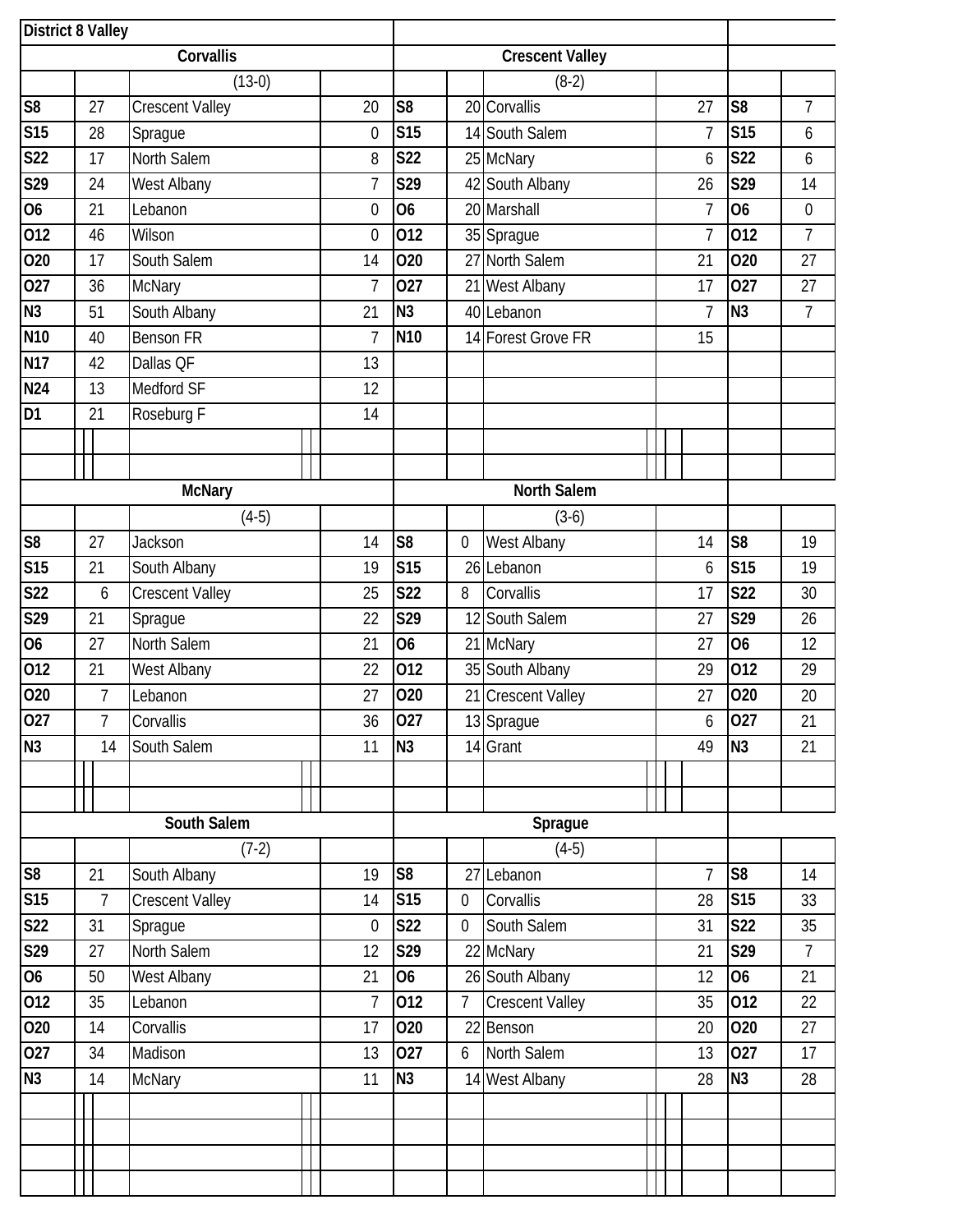| 1978 Class AA Football Schedules and Scores |                |                 |  |                |                |                |                  |  |                |                  |                |
|---------------------------------------------|----------------|-----------------|--|----------------|----------------|----------------|------------------|--|----------------|------------------|----------------|
| <b>District 1</b>                           |                | Cowapa League   |  |                |                |                |                  |  |                |                  |                |
|                                             |                | <b>Banks</b>    |  |                |                |                |                  |  |                |                  |                |
|                                             |                | $(2-7)$         |  |                |                |                |                  |  |                |                  |                |
| S <sub>8</sub>                              | 18             | Dayton          |  | 40             |                |                |                  |  |                | S <sub>8</sub>   | $\overline{2}$ |
| S15                                         | 25             | Yamhill-Carlton |  | 14             |                |                |                  |  |                | <b>S15</b>       | 42             |
| S <sub>22</sub>                             | 8              | Neah-Kah-Nie    |  | 14             |                |                |                  |  |                | $\overline{S22}$ | $\overline{7}$ |
| S29                                         | 13             | Rainier         |  | 34             |                |                |                  |  |                | $\overline{S29}$ | $\mathbf 0$    |
| 06                                          | 6              | Clatskanie (ot) |  | 13             |                |                |                  |  |                | 06               | 13             |
| 013                                         | 6              | Tillamook       |  | 27             |                |                |                  |  |                | 013              | 13             |
| 020                                         | 22             | Stayton         |  | 14             |                |                |                  |  |                | 020              | 21             |
| 027                                         | 6              | Scappoose       |  | 12             |                |                |                  |  |                | 027              | 6              |
| $\overline{N3}$                             | 6              | Seaside         |  | 8              |                |                |                  |  |                | N <sub>3</sub>   | 14             |
|                                             |                |                 |  |                |                |                |                  |  |                |                  |                |
|                                             |                |                 |  |                |                |                |                  |  |                |                  |                |
|                                             |                | Neah-Kah-Nie    |  |                |                |                | Rainier          |  |                |                  |                |
|                                             |                |                 |  |                |                |                | $(7-3)$          |  |                |                  |                |
| S <sub>8</sub>                              | 14             | Stayton         |  | $\overline{7}$ | S <sub>8</sub> |                | 19 Woodland (WA) |  | 7              | S <sub>8</sub>   | 24             |
| S15                                         | 28             | Nestucca        |  | 20             | <b>S15</b>     |                | 35 Winlock (WA)  |  | 14             | <b>S15</b>       | 16             |
| <b>S22</b>                                  | 14             | <b>Banks</b>    |  | 8              | <b>S22</b>     | 21             | Clatskanie       |  | $\overline{7}$ | <b>S22</b>       | $\mathbf 0$    |
| S29                                         | 35             | Seaside         |  | 20             | S29            |                | 34 Banks         |  | 14             | S29              | 20             |
| 06                                          | 12             | Tillamook       |  | 65             | 06             | $\mathfrak{Z}$ | Gladstone        |  | 34             | <b>O6</b>        | 14             |
| 012                                         | $\overline{0}$ | Woodburn        |  | 34             | 013            |                | 20 Seaside       |  | 6              | 013              | $\overline{7}$ |
| 020                                         | 6              | Scappoose       |  | 26             | 020            |                | 14 Tillamook     |  | 36             | 020              | 26             |
| 027                                         | 20             | Rainier         |  | 48             | 027            |                | 48 Neah-Kah-Nie  |  | 20             | 027              | 12             |
| N3                                          | 6              | Clatskanie      |  | 14             | N <sub>3</sub> |                | 20 Scappoose     |  | 14             | N <sub>3</sub>   | 14             |
|                                             |                |                 |  |                | <b>N10</b>     |                | 12 Siuslaw FR    |  | 40             |                  |                |
|                                             |                |                 |  |                |                |                |                  |  |                |                  |                |
|                                             |                |                 |  |                |                |                |                  |  |                |                  |                |
|                                             |                | Seaside         |  |                |                |                |                  |  |                |                  |                |
|                                             |                | $(2-7)$         |  |                |                |                |                  |  |                |                  |                |
| S <sub>8</sub>                              | 7              | Yamhill-Carlton |  | $\mathbf 0$    |                |                |                  |  |                | S <sub>8</sub>   | 0              |
| <b>S15</b>                                  | 6              | Woodburn        |  | 12             |                |                |                  |  |                | <b>S15</b>       | 40             |
| S <sub>22</sub>                             | 14             | Salem Academy   |  | 22             |                |                |                  |  |                | <b>S22</b>       | 30             |
| S29                                         | 20             | Neah-Kah-Nie    |  | 35             |                |                |                  |  |                | S29              | 42             |
| 06                                          | 6              | Scappoose       |  | 14             |                |                |                  |  |                | 06               | 65             |
| 013                                         | 6              | Rainier         |  | 20             |                |                |                  |  |                | 013              | 27             |
| 020                                         | $\overline{0}$ | Clatskanie      |  | 21             |                |                |                  |  |                | 020              | 36             |
| 027                                         | 6              | Tillamook       |  | 34             |                |                |                  |  |                | 027              | 34             |
| N3                                          | 8              | <b>Banks</b>    |  | 6              |                |                |                  |  |                | N <sub>3</sub>   | 17             |
|                                             |                |                 |  |                |                |                |                  |  |                | N <sub>10</sub>  | 30             |
|                                             |                |                 |  |                |                |                |                  |  |                |                  |                |
|                                             |                |                 |  |                |                |                |                  |  |                |                  |                |
|                                             |                |                 |  |                |                |                |                  |  |                |                  |                |
|                                             |                |                 |  |                |                |                |                  |  |                |                  |                |
|                                             |                |                 |  |                |                |                |                  |  |                |                  |                |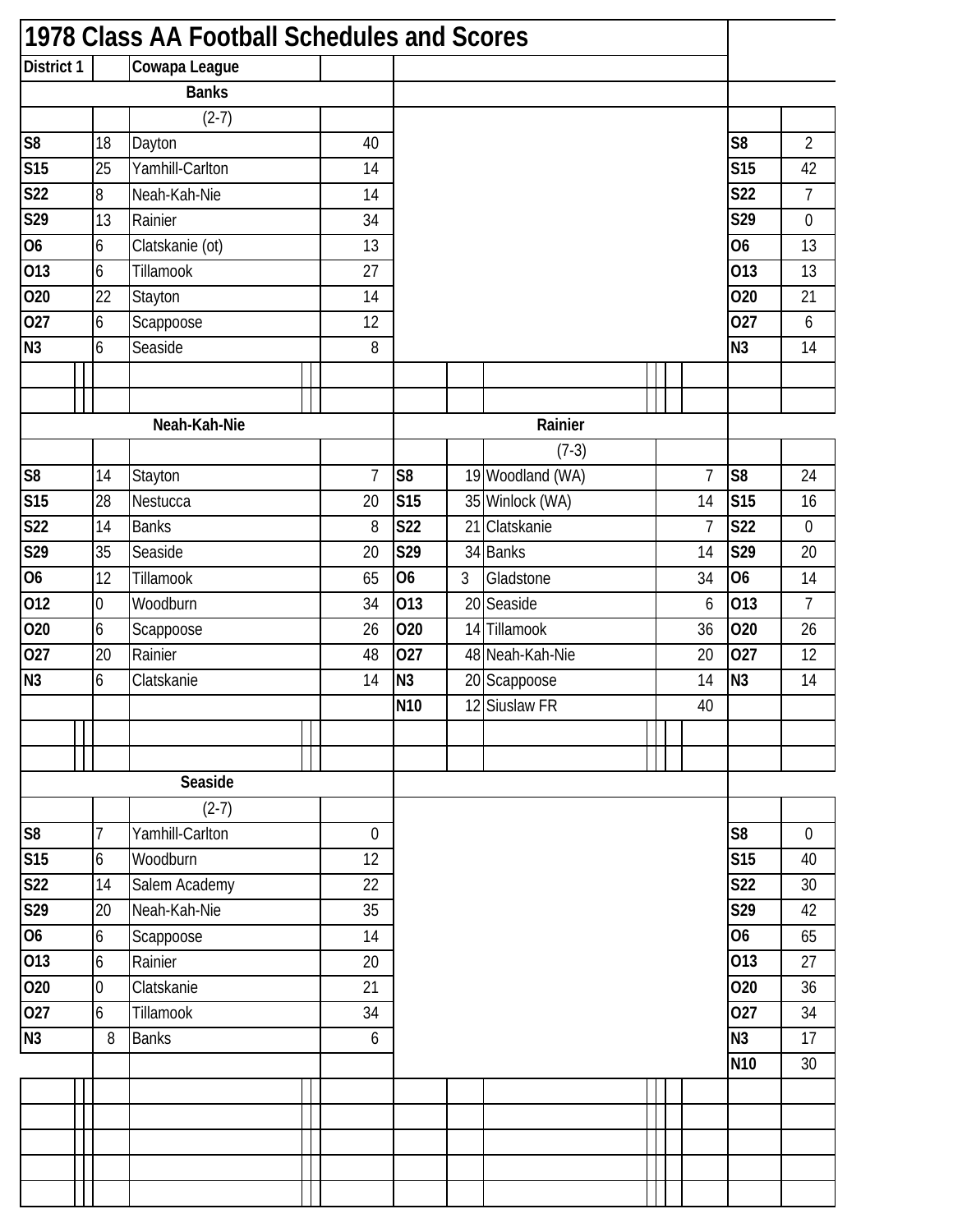|                         | <b>District 2</b> |                  |                     |    |                  |                |                  | Yamawa League        |                  |                |                  |
|-------------------------|-------------------|------------------|---------------------|----|------------------|----------------|------------------|----------------------|------------------|----------------|------------------|
|                         |                   |                  | Dayton              |    |                  |                |                  | <b>Jefferson</b>     |                  |                |                  |
|                         |                   |                  |                     |    |                  |                |                  | $(6-3)$              |                  |                |                  |
| S <sub>8</sub>          |                   | 40               | <b>Banks</b>        |    | 18               | S <sub>8</sub> |                  | 14 Gervais           | $\overline{7}$   | S <sub>8</sub> | $\mathbf 0$      |
| S15                     |                   | 37               | Amity               |    | $\boldsymbol{0}$ | <b>S15</b>     | $\overline{7}$   | Scio                 | 6                | S15            | 20               |
| <b>S22</b>              |                   | 30               | Yamhill-Carlton     |    | $\boldsymbol{0}$ | <b>S22</b>     |                  | 20 Willamina         | $\mathbf 0$      | <b>S22</b>     | $\boldsymbol{0}$ |
| $\overline{529}$        |                   | 38               | Sheridan            |    | 8                | S29            |                  | 20 Sherwood          | $\mathbf 0$      | S29            | $\mathsf{q}$     |
| $\overline{06}$         |                   | $\boldsymbol{6}$ | Sherwood            |    | 12               | 06             |                  | 15 Sheridan          | 21               | O <sub>6</sub> | 22               |
| 013                     |                   | 28               | Willamina           |    | $\overline{1}$   | 013            |                  | 28 Yamhill-Carlton   | 14               | 013            | 22               |
| 020                     |                   | 28               | <b>Jefferson</b>    |    | $\overline{1}$   | 020            | $\overline{7}$   | Dayton               | 28               | 020            | 14               |
| 027                     |                   | 34               | North Marion        |    | 20               | 027            |                  | 34 Nestucca          | $\boldsymbol{0}$ | 027            | $\boldsymbol{0}$ |
| N3                      |                   | 46               | Nestucca            |    | 6                | N <sub>3</sub> |                  | 32 Hood River Valley | 41               | N <sub>3</sub> | $\boldsymbol{6}$ |
| N <sub>10</sub>         |                   | $\boldsymbol{0}$ | Phoenix FR          |    | 40               |                |                  |                      |                  |                |                  |
|                         |                   |                  |                     |    |                  |                |                  |                      |                  |                |                  |
|                         |                   |                  |                     |    |                  |                |                  |                      |                  |                |                  |
|                         |                   |                  | <b>North Marion</b> |    |                  |                |                  |                      |                  |                |                  |
|                         |                   |                  | $(4-5)$             |    |                  |                |                  |                      |                  |                |                  |
| S8                      |                   | 20               | Woodburn            |    | 8                |                |                  |                      |                  | S <sub>8</sub> | 25               |
| <b>S15</b>              |                   | 44               | Gervais             |    | 14               |                |                  |                      |                  | <b>S15</b>     | 6                |
| <b>S22</b>              |                   | 12               | Sheridan            |    | 21               |                |                  |                      |                  | <b>S22</b>     | 21               |
| S29                     |                   | 39               | Yamhill-Carlton     | 6  |                  |                |                  |                      | S29              | 8              |                  |
| $\overline{06}$         |                   | 21               | Nestucca            | 22 |                  |                |                  |                      | $\overline{06}$  | 21             |                  |
| 013                     |                   | 6                | Sherwood            |    | 26               |                |                  |                      |                  | 013            | 29               |
| 020                     |                   | 12               | Willamina           |    | $\mathbf 0$      |                |                  |                      |                  | 020            | 12               |
| 027                     |                   | 20               | Dayton              |    | 34               |                |                  |                      |                  | 027            | 22               |
| N <sub>3</sub>          |                   | $\boldsymbol{0}$ | Jefferson (forfeit) |    | $\mathbf{1}$     |                |                  |                      |                  | N3             | 8                |
|                         |                   |                  |                     |    |                  |                |                  |                      |                  |                |                  |
|                         |                   |                  |                     |    |                  |                |                  |                      |                  |                |                  |
|                         |                   |                  | Sherwood            |    |                  |                |                  | Willamina            |                  |                |                  |
|                         |                   |                  | $(8-2)$             |    |                  |                |                  | $(3-6)$              |                  |                |                  |
| ${\sf S8}$              |                   | 12               | Coquille            |    | $\overline{1}$   | S <sub>8</sub> | $\overline{7}$   | La Salle             | 6                | S <sub>8</sub> | $\mathbf 0$      |
| <b>S15</b>              |                   | 20               | Scappoose           |    | 16               | <b>S15</b>     |                  | 13 Taft              | 12               | <b>S15</b>     | 14               |
| $\overline{\text{S}22}$ |                   | 22               | Nestucca            |    | $\boldsymbol{0}$ | <b>S22</b>     | $\boldsymbol{0}$ | Jefferson            | 20               | <b>S22</b>     | $\boldsymbol{0}$ |
| S <sub>29</sub>         |                   | $\boldsymbol{0}$ | Jefferson           |    | 20               | S29            | 21               | Nestucca             | 9                | S29            | 6                |
| 06                      |                   | 12               | Daytpon             |    | 6                | <b>O6</b>      | $\boldsymbol{0}$ | Yamhill-Carlton      | 20               | O <sub>6</sub> | 20               |
| 013                     |                   | 26               | North Marion        |    | 6                | 013            | $\overline{7}$   | Dayton               | 28               | 013            | 14               |
| 020                     |                   | 16               | Sheridan            |    | 12               | 020            | $\boldsymbol{0}$ | North Marion         | 12               | 020            | 32               |
| 027                     |                   | 27               | Willamina           |    | 6                | 027            | 6                | Sherwood             | 27               | 027            | 24               |
| N3                      |                   | 21               | Yamhill-Carlton     |    | $\overline{0}$   | N <sub>3</sub> | 7                | Sheridan             | 8                | N <sub>3</sub> | $\boldsymbol{0}$ |
|                         |                   |                  |                     |    |                  |                |                  |                      |                  |                |                  |
|                         |                   |                  |                     |    |                  |                |                  |                      |                  |                |                  |
|                         |                   |                  |                     |    |                  |                |                  |                      |                  |                |                  |
|                         |                   |                  |                     |    |                  |                |                  |                      |                  |                |                  |
|                         |                   |                  |                     |    |                  |                |                  |                      |                  |                |                  |
|                         |                   |                  |                     |    |                  |                |                  |                      |                  |                |                  |
|                         |                   |                  |                     |    |                  |                |                  |                      |                  |                |                  |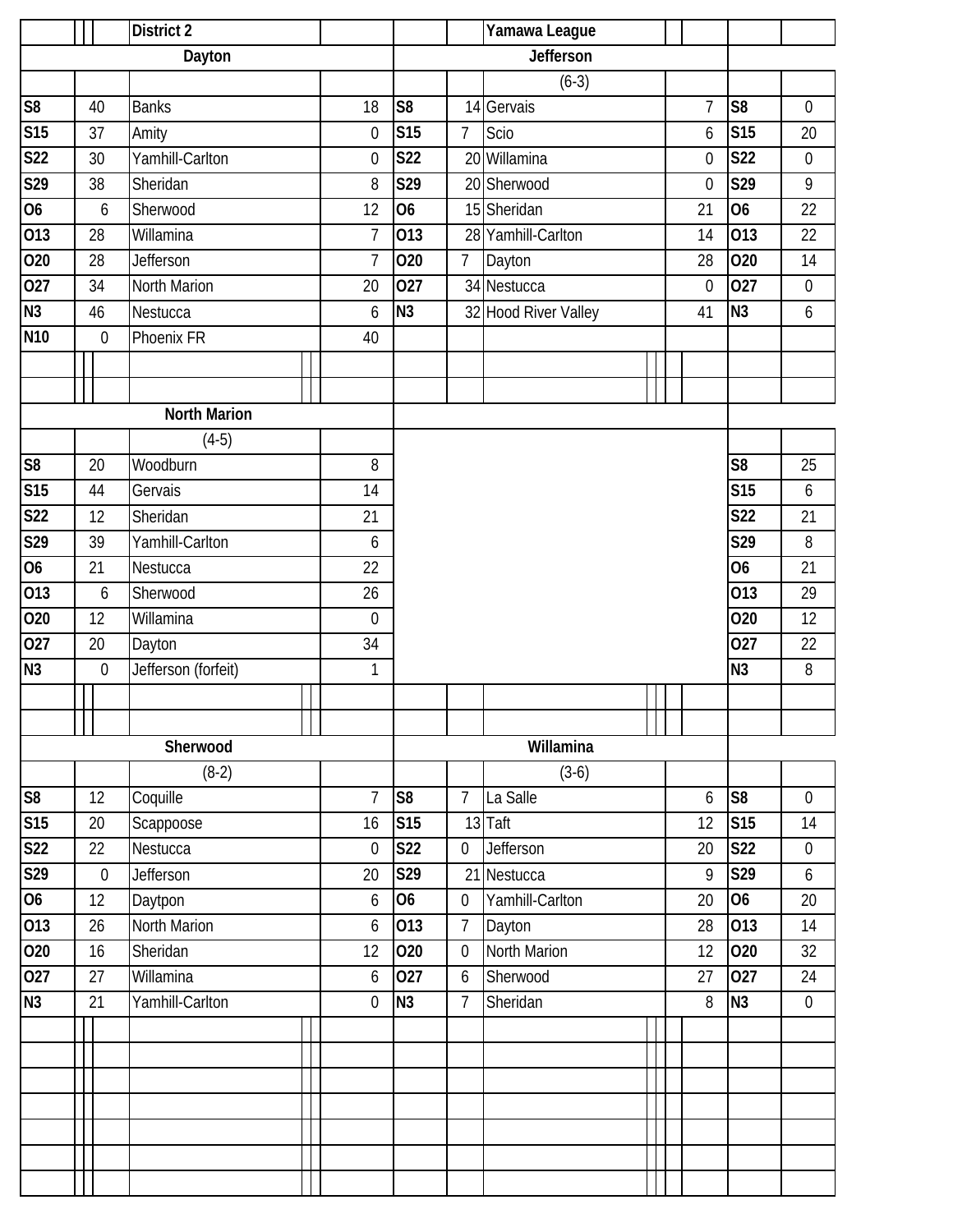| <b>District 3 Far West</b> |                  |                      |    |                |                  |                  |                     |  |    |                 |                  |
|----------------------------|------------------|----------------------|----|----------------|------------------|------------------|---------------------|--|----|-----------------|------------------|
|                            |                  | <b>Bandon</b>        |    |                |                  |                  |                     |  |    |                 |                  |
|                            |                  | $(1-8)$              |    |                |                  |                  |                     |  |    |                 |                  |
| ${\sf S8}$                 | $\boldsymbol{0}$ | Brookings-Harbor     | 34 |                |                  |                  |                     |  |    | S <sub>8</sub>  | 34               |
| S15                        | $\boldsymbol{0}$ | <b>Hidden Valley</b> | 21 |                |                  |                  |                     |  |    | <b>S15</b>      | 17               |
| <b>S22</b>                 | 6                | Eagle Point          | 13 |                |                  |                  |                     |  |    | <b>S22</b>      | 14               |
| S29                        | 12               | Brookings-Harbor     | 14 |                |                  |                  |                     |  |    | S29             | $\boldsymbol{0}$ |
| $\overline{06}$            | $\overline{7}$   | Reedsport            | 12 |                |                  |                  |                     |  |    | <b>O6</b>       | 10               |
| $\overline{013}$           | 18               | Siuslaw              | 14 |                |                  |                  |                     |  |    | 013             | 12               |
| 020                        | 6                | Gold Beach           | 21 |                |                  |                  |                     |  |    | 020             | 8                |
| 027                        | 12               | Coquille             | 34 |                |                  |                  |                     |  |    | 027             | 17               |
| N3                         | 8                | Myrtle Point         | 27 |                |                  |                  |                     |  |    | N3              |                  |
|                            |                  |                      |    |                |                  |                  |                     |  |    |                 |                  |
|                            |                  |                      |    |                |                  |                  |                     |  |    |                 |                  |
|                            |                  | Coquille             |    |                |                  |                  | <b>Gold Beach</b>   |  |    |                 |                  |
|                            |                  | $(6-3)$              |    |                |                  |                  | $(6-4)$             |  |    |                 |                  |
| ${\sf S8}$                 | 48               | Myrtle Point         |    | $\mathbf 0$    | S <sub>8</sub>   | 6                | Phoenix             |  | 14 | S <sub>8</sub>  | $\boldsymbol{0}$ |
| $\overline{\text{S15}}$    | $\overline{7}$   | Sherwood             | 12 |                | <b>S15</b>       | 6                | Ashland             |  | 13 | <b>S15</b>      | $\mathbf 0$      |
| <b>S22</b>                 | 15               | Sutherlin            |    | $\overline{1}$ | <b>S22</b>       |                  | 47 Myrtle Point     |  | 6  | <b>S22</b>      | 12               |
| S29                        | 22               | Reedsport            | 16 |                | S29              |                  | 34 Regis            |  | 22 | S29             | $\overline{7}$   |
| $\overline{06}$            | 28               | Myrtle Point         |    | 6              | 06               |                  | 36 Brookings-Harbor |  | 10 | 06              | 6                |
| $\overline{013}$           | $\boldsymbol{6}$ | Siuslaw              | 13 |                | $\overline{013}$ |                  | 22 Reedsport        |  | 19 | 013             | 22               |
| 020                        | 41               | Brookings-Harbor     | 12 |                | 020              |                  | 21 Bandon           |  | 6  | 020             | 14               |
| $\overline{027}$           | 34               | Bandon               | 12 |                | $\overline{027}$ |                  | 12 Siuslaw          |  | 40 | 027             | 20               |
| N3                         | $\overline{7}$   | Gold Beach           | 18 |                | N <sub>3</sub>   |                  | 18 Coquille         |  | 7  | N <sub>3</sub>  | 27               |
| N <sub>10</sub>            |                  |                      |    |                | N <sub>10</sub>  | $\boldsymbol{0}$ | South Umpqua FR     |  | 36 | N <sub>10</sub> |                  |
|                            |                  |                      |    |                |                  |                  |                     |  |    |                 |                  |
|                            |                  |                      |    |                |                  |                  |                     |  |    |                 |                  |
|                            |                  | Reedsport            |    |                |                  |                  |                     |  |    |                 |                  |
|                            |                  | $(3-6)$              |    |                |                  |                  |                     |  |    |                 |                  |
| S <sub>8</sub>             | $\boldsymbol{6}$ | Newport              | 19 |                |                  |                  |                     |  |    | S <sub>8</sub>  | 48               |
| <b>S15</b>                 | $\boldsymbol{0}$ | North Valley         | 21 |                |                  |                  |                     |  |    | <b>S15</b>      | 21               |
| <b>S22</b>                 | $\boldsymbol{0}$ | Coquille             |    | 6              |                  |                  |                     |  |    | <b>S22</b>      | 36               |
| S29                        | 14               | Bandon               | 27 |                |                  |                  |                     |  |    | S29             | 34               |
| 06                         | 41               | Myrtle Point         | 14 |                |                  |                  |                     |  |    | <b>O6</b>       | 13               |
| 013                        | 14               | Gold Beach           | 12 |                |                  |                  |                     |  |    | 013             | 14               |
| 020                        | 21               | Brookings-Harbor     | 53 |                |                  |                  |                     |  |    | 020             | 28               |
| 027                        | 13               | Pacific              | 14 |                |                  |                  |                     |  |    | 027             | 40               |
| N3                         | 33               | Siuslaw              | 20 |                |                  |                  |                     |  |    | N3              | 28               |
|                            |                  |                      |    |                |                  |                  |                     |  |    | N <sub>10</sub> | 40               |
|                            |                  |                      |    |                |                  |                  |                     |  |    | <b>N17</b>      | $\boldsymbol{0}$ |
|                            |                  |                      |    |                |                  |                  |                     |  |    |                 |                  |
|                            |                  |                      |    |                |                  |                  |                     |  |    |                 |                  |
|                            |                  |                      |    |                |                  |                  |                     |  |    |                 |                  |
|                            |                  |                      |    |                |                  |                  |                     |  |    |                 |                  |
|                            |                  |                      |    |                |                  |                  |                     |  |    |                 |                  |
|                            |                  |                      |    |                |                  |                  |                     |  |    |                 |                  |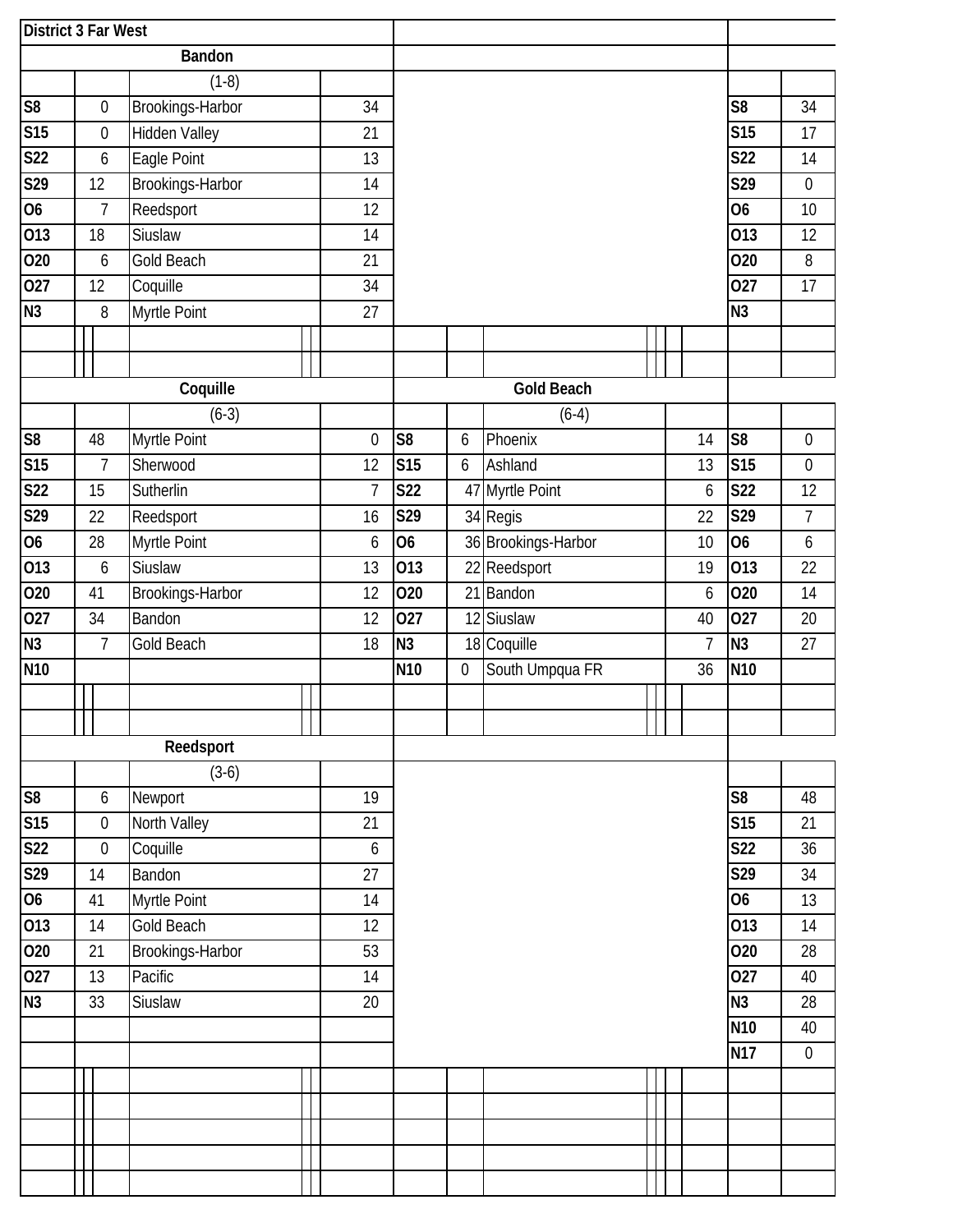| <b>District 4 Val-Co</b> |    |                  |                           |    |                |                |                  |                           |  |  |                  |                        |                  |
|--------------------------|----|------------------|---------------------------|----|----------------|----------------|------------------|---------------------------|--|--|------------------|------------------------|------------------|
|                          |    |                  | <b>Central Linn</b>       |    |                | Elmira         |                  |                           |  |  |                  |                        |                  |
|                          |    |                  |                           |    |                |                |                  | $(3-6)$                   |  |  |                  |                        |                  |
| S <sub>8</sub>           | 10 |                  | Creswell                  |    | 8              | S <sub>8</sub> | 0                | <b>Pleasant Hill</b>      |  |  | 16               | S <sub>8</sub>         | $\boldsymbol{0}$ |
| S15                      | 14 |                  | Harrisburg                | 24 |                | <b>S15</b>     |                  | 18 Central                |  |  | $\boldsymbol{0}$ | <b>S15</b>             | 6                |
| <b>S22</b>               | 14 |                  | Taft                      | 12 |                | <b>S22</b>     |                  | 26 Junction City          |  |  | 27               | <b>S22</b>             | 27               |
| S29                      |    | $\boldsymbol{0}$ | Elmira                    | 34 |                | S29            |                  | 34 Central Linn           |  |  | $\boldsymbol{0}$ | S29                    | 14               |
| $\overline{06}$          |    |                  | Scio <sup>*</sup>         |    |                | 06             | 12               | Philomath                 |  |  | 19               | 06                     | 31               |
| 013                      |    | 6                | Newport                   | 47 |                | 013            | $\boldsymbol{0}$ | Scio                      |  |  | 21               | 013                    | 41               |
| 020                      | 22 |                  | Junction City             | 34 |                | 020            |                  | 24 Toledo                 |  |  | 19               | 020                    | 34               |
| 027                      |    | 6                | Philomath                 | 26 |                | 027            |                  | 12 Newport                |  |  | 41               | 027                    | 21               |
| N3                       |    | $\mathbf 0$      | Toledo                    | 26 |                | N <sub>3</sub> | $\boldsymbol{0}$ | Taft                      |  |  | 8                | N <sub>3</sub>         | 21               |
|                          |    |                  |                           |    |                |                |                  |                           |  |  |                  | N <sub>10</sub>        | 42               |
|                          |    |                  |                           |    |                |                |                  |                           |  |  |                  | <b>N17</b>             | 12               |
|                          |    |                  | Newport                   |    |                |                |                  |                           |  |  |                  |                        |                  |
|                          |    |                  | $(8-3)$                   |    |                |                |                  | $\star$                   |  |  |                  |                        |                  |
| $\overline{\mathcal{S}}$ | 15 |                  | Reedsport                 | 12 |                |                |                  | Scio vs. Central Linn     |  |  |                  | S <sub>8</sub>         | 6                |
| S15                      | 35 |                  | Siuslaw                   | 36 |                |                |                  | <b>Standings inducate</b> |  |  |                  | <b>S15</b>             | $\boldsymbol{0}$ |
| <b>S22</b>               | 13 |                  | Philomath                 | 24 |                |                |                  | Scio won                  |  |  |                  | <b>S22</b>             | 24               |
| S29                      | 42 |                  | Toledo                    |    | $\mathbf 0$    |                |                  | but no score              |  |  |                  | S29                    | $\boldsymbol{0}$ |
| 06                       | 44 |                  | Taft                      |    | 8              |                |                  | was found                 |  |  |                  | <b>O6</b>              | 19               |
| 013                      | 47 |                  | <b>Central Linn</b>       |    | 6              |                |                  |                           |  |  |                  | $\overline{013}$       | 10               |
| 020                      | 41 |                  | Scio                      |    | 9              |                |                  |                           |  |  |                  | 020                    | 12               |
| 027                      | 41 |                  | Elmira                    | 12 |                |                |                  |                           |  |  |                  | 027                    | 26               |
| N3                       | 29 |                  | Junction City             | 21 |                |                |                  |                           |  |  |                  | N <sub>3</sub>         | 13               |
| <b>N10</b>               | 43 |                  | Nyssa FR                  | 13 |                |                |                  |                           |  |  |                  |                        |                  |
| <b>N17</b>               | 20 |                  | Gladstone QF              | 63 |                |                |                  |                           |  |  |                  |                        |                  |
|                          |    |                  | Scio                      |    |                |                |                  | Taft                      |  |  |                  |                        |                  |
|                          |    |                  |                           |    |                |                |                  | $(3-6)$                   |  |  |                  |                        |                  |
| $\overline{\text{S8}}$   |    | $\mathbf 0$      | Vernonia                  | 24 |                | S <sub>8</sub> |                  | 14 Nestucca               |  |  | $\mathbf 0$      | $\overline{\text{S8}}$ | $\boldsymbol{0}$ |
| S15                      |    | $\boldsymbol{6}$ | <b>Jefferson</b>          |    | $\overline{1}$ | S15            |                  | 12 Willamina              |  |  | 13               | <b>S15</b>             | $\boldsymbol{0}$ |
| <b>S22</b>               |    | 6                | Toledo                    | 13 |                | <b>S22</b>     |                  | 12 Central Linn           |  |  | 14               | <b>S22</b>             | 13               |
| S29                      |    | $\boldsymbol{0}$ | Taft                      | 16 |                | S29            |                  | 16 Scio                   |  |  | $\overline{0}$   | S29                    | $\boldsymbol{0}$ |
| 06                       |    |                  | Central Linn <sup>*</sup> |    |                | <b>O6</b>      | 8                | Newport                   |  |  | 44               | <b>O6</b>              | $\overline{7}$   |
| 013                      | 21 |                  | Elmira                    |    | $\mathbf 0$    | 013            | 6                | Junction City             |  |  | 41               | 013                    | $\overline{7}$   |
| 020                      |    | 9                | Newport                   | 41 |                | 020            | 6                | Philomath                 |  |  | 12               | 020                    | 19               |
| 027                      |    | 8                | Junction City             | 21 |                | 027            | 12               | Toledo                    |  |  | 33               | 027                    | 33               |
| N3                       |    | $\mathbf 0$      | Philomath                 | 13 |                | N <sub>3</sub> | 8                | Elmira                    |  |  | $\boldsymbol{0}$ | N <sub>3</sub>         | 26               |
|                          |    |                  |                           |    |                |                |                  |                           |  |  |                  |                        |                  |
|                          |    |                  |                           |    |                |                |                  |                           |  |  |                  |                        |                  |
|                          |    |                  |                           |    |                |                |                  |                           |  |  |                  |                        |                  |
|                          |    |                  |                           |    |                |                |                  |                           |  |  |                  |                        |                  |
|                          |    |                  |                           |    |                |                |                  |                           |  |  |                  |                        |                  |
|                          |    |                  |                           |    |                |                |                  |                           |  |  |                  |                        |                  |
|                          |    |                  |                           |    |                |                |                  |                           |  |  |                  |                        |                  |
|                          |    |                  |                           |    |                |                |                  |                           |  |  |                  |                        |                  |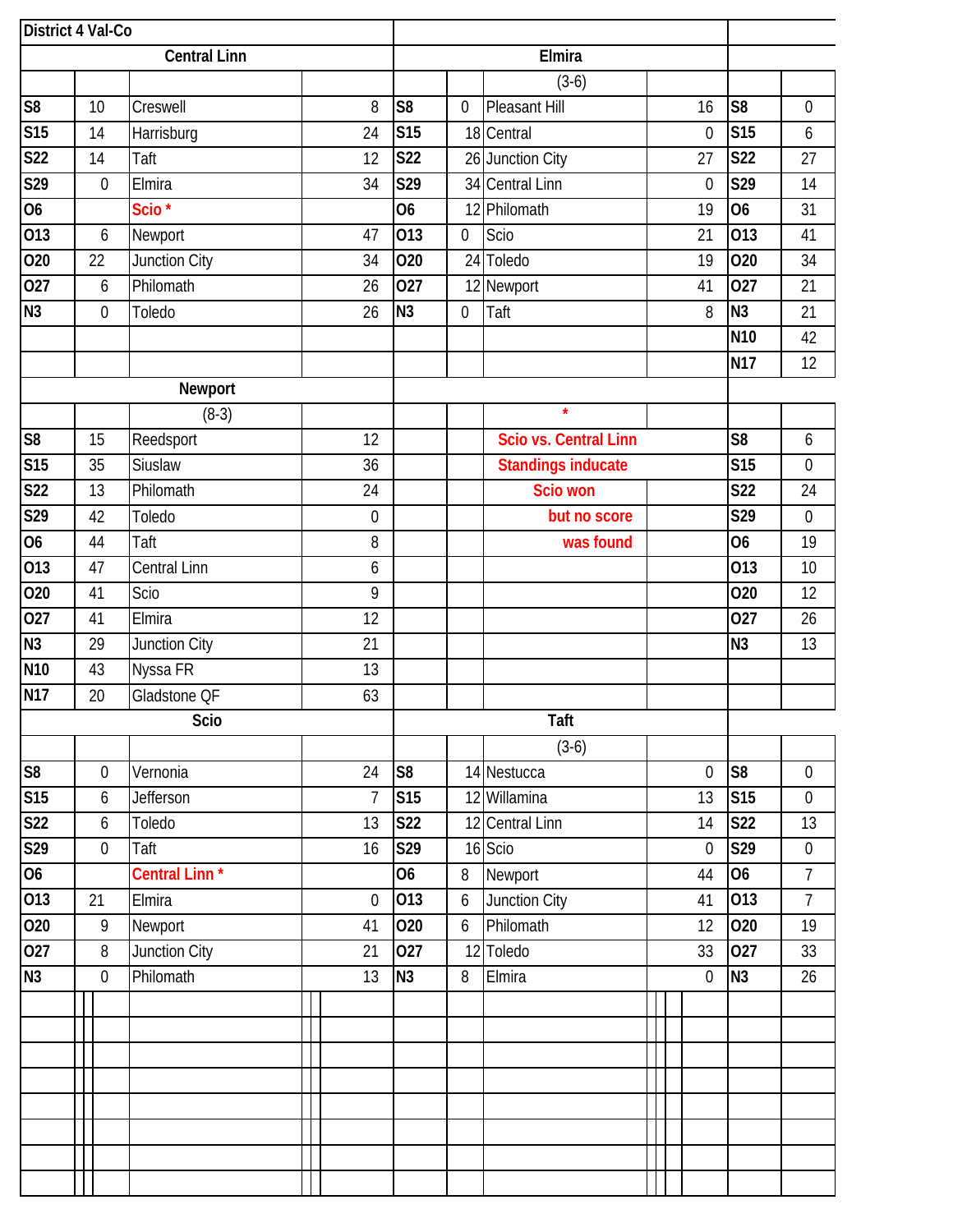| District 5              |                | $\overline{Sky}$ -Em |                  |                 |                |                     |  |                  |                 |                  |
|-------------------------|----------------|----------------------|------------------|-----------------|----------------|---------------------|--|------------------|-----------------|------------------|
|                         |                | Creswell             |                  | Douglas         |                |                     |  |                  |                 |                  |
|                         |                | $(1-8)$              |                  |                 |                | $(7-2)$             |  |                  |                 |                  |
| S <sub>8</sub>          | 8              | <b>Central Linn</b>  | 10               | S <sub>8</sub>  |                | 21 Rogue River      |  | 14               | S <sub>8</sub>  |                  |
| <b>S15</b>              | 28             | Gaston               | 18               | <b>S15</b>      |                | 33 Myrtle Point     |  | 12               | <b>S15</b>      | $\boldsymbol{0}$ |
| S22                     | $\overline{0}$ | Marist               | 49               | <b>S22</b>      | $\mathbf 0$    | South Umpqua        |  | 28               | <b>S22</b>      | 0                |
| S29                     | $\overline{0}$ | Glide                | 34               | S29             |                | 14 Sutherlin        |  | 12               | S29             | 34               |
| $\overline{06}$         | 6              | Pleasant Hill        | 46               | 06              |                | 26 Oakridge         |  | 6                | 06              | 8                |
| 013                     | 6              | Douglas              | 46               | 013             |                | 46 Creswell         |  | 6                | 013             | 13               |
| 020                     | $\overline{0}$ | South Umpqua         | 42               | 020             |                | 41 Pleasant Hill    |  | 19               | 020             | 12               |
| 027                     | $\overline{0}$ | Sutherlin            | 26               | 027             |                | 21 Marist           |  | 29               | 027             | 6                |
| N <sub>3</sub>          | 12             | Oakridge             | 37               | N <sub>3</sub>  |                | 34 Glide            |  | $\boldsymbol{0}$ | N <sub>3</sub>  | $\boldsymbol{0}$ |
|                         |                |                      |                  |                 |                |                     |  |                  |                 |                  |
|                         |                |                      |                  |                 |                |                     |  |                  |                 |                  |
|                         |                | Marist               |                  |                 |                |                     |  |                  |                 |                  |
|                         |                | $(7-3)$              |                  |                 |                |                     |  |                  |                 |                  |
| $\overline{\text{S8}}$  | 29             | Junction City        | $\boldsymbol{0}$ |                 |                |                     |  |                  | S <sub>8</sub>  | 14               |
| $\overline{\text{S15}}$ | 21             | Philomath            | $\boldsymbol{0}$ |                 |                |                     |  |                  | <b>S15</b>      | 6                |
| S22                     | 49             | Creswell             | $\overline{0}$   |                 |                |                     |  |                  | <b>S22</b>      | 28               |
| S29                     | 15             | Oakridge             | 14               |                 |                |                     |  |                  | S29             | 14               |
| $\overline{06}$         | 17             | South Umpqua         | 20               |                 |                |                     |  |                  | <b>O6</b>       | $\boldsymbol{6}$ |
| 013                     | 14             | Sutherlin            | $\mathbf 0$      |                 |                |                     |  |                  | 013             | 12               |
| 020                     | 43             | Glide                | 12               |                 |                |                     |  |                  | 020             | $\boldsymbol{0}$ |
| $\overline{027}$        | 21             | Douglas              | 29               |                 |                |                     |  |                  | 027             | 8                |
| N3                      | 24             | Pleasant Hill        | $\overline{0}$   |                 |                |                     |  |                  | N3              | 37               |
| N <sub>10</sub>         | $\overline{0}$ | Gladstone FR         | 25               |                 |                |                     |  |                  |                 |                  |
|                         |                |                      |                  |                 |                |                     |  |                  |                 |                  |
|                         |                |                      |                  |                 |                |                     |  |                  |                 |                  |
|                         |                | <b>Pleasant Hill</b> |                  |                 |                | South Umpqua        |  |                  |                 |                  |
|                         |                | $(5-4)$              |                  |                 |                | $(10-2)$            |  |                  |                 |                  |
| ${\sf S8}$              | 16             | Elmira               | $\overline{0}$   | S <sub>8</sub>  |                | 48 Myrtle Point     |  | $\mathbf 0$      | S <sub>8</sub>  | 16               |
| <b>S15</b>              | $8\,$          | Junction City        | 6                | <b>S15</b>      | $\mathbf 0$    | Phoenix             |  | 24               | S <sub>15</sub> | 7                |
| <b>S22</b>              | $\overline{0}$ | Sutherlin            | 14               | <b>S22</b>      |                | 28 Douglas          |  | $\boldsymbol{0}$ | <b>S22</b>      | 14               |
| S29                     | $\overline{0}$ | South Umpqua         | 33               | S29             |                | 33 Pleasant Hill    |  | $\boldsymbol{0}$ | S29             | 12               |
| 06                      | 46             | Creswell             | 6                | <b>O6</b>       |                | 20 Marist           |  | 17               | O <sub>6</sub>  | 23               |
| 013                     | 24             | Glide                | 13               | 013             |                | 28 Oakridge         |  | 12               | 013             | $\boldsymbol{0}$ |
| 020                     | 19             | Douglas              | 41               | 020             |                | 42 Creswell         |  | $\boldsymbol{0}$ | 020             | 20               |
| 027                     | 28             | Oakridge             | 8                | 027             |                | 48 Glide            |  | $\boldsymbol{6}$ | 027             | 26               |
| N3                      | $\overline{0}$ | Marist               | 24               | N <sub>3</sub>  |                | 33 Sutherlin        |  | 6                | N <sub>3</sub>  | $\boldsymbol{6}$ |
|                         |                |                      |                  | N <sub>10</sub> |                | 36 Gold Beach FR    |  | $\boldsymbol{0}$ |                 |                  |
|                         |                |                      |                  | <b>N17</b>      | 7 <sup>1</sup> | <b>Burns QF</b>     |  | 6                |                 |                  |
|                         |                |                      |                  | N24             |                | 22 Hidden Valley SF |  | 28               |                 |                  |
|                         |                |                      |                  |                 |                |                     |  |                  |                 |                  |
|                         |                |                      |                  |                 |                |                     |  |                  |                 |                  |
|                         |                |                      |                  |                 |                |                     |  |                  |                 |                  |
|                         |                |                      |                  |                 |                |                     |  |                  |                 |                  |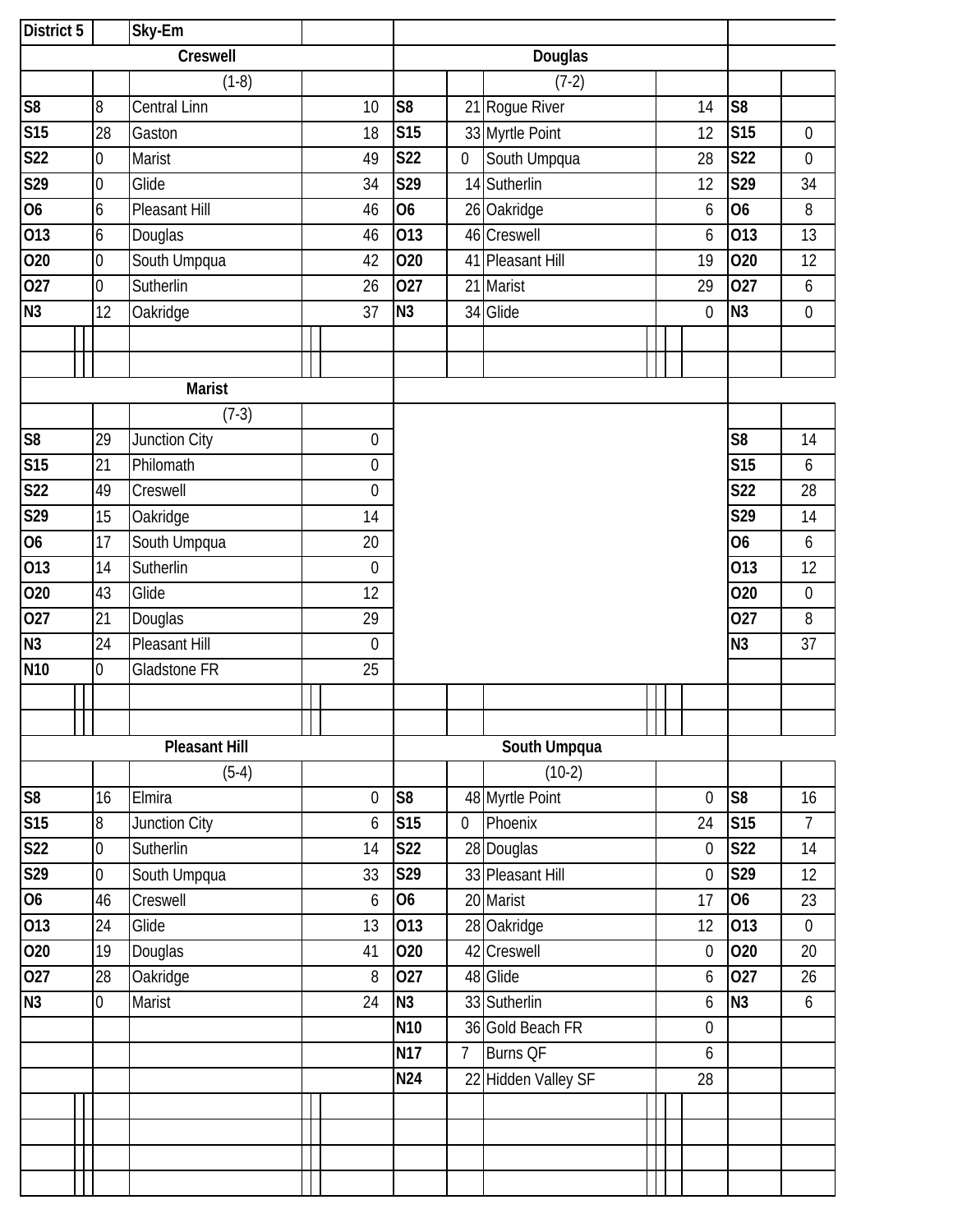| District 6 Skyline      |                  |                        |                  |                |                  |                      |  |                  |                 |                  |
|-------------------------|------------------|------------------------|------------------|----------------|------------------|----------------------|--|------------------|-----------------|------------------|
|                         |                  | <b>Eagle Point</b>     |                  |                |                  | Henley               |  |                  |                 |                  |
|                         |                  | $(3-5)$                |                  |                |                  | $(3-5)$              |  |                  |                 |                  |
| S8                      | 6                | Bend                   | 27               | S <sub>8</sub> |                  | 12 Del Norte (CA)    |  | $\mathbf 0$      | S <sub>8</sub>  | 21               |
| <b>S15</b>              | 13               | Bandon                 | 6                | <b>S15</b>     | $\boldsymbol{0}$ | Crook County         |  | 28               | <b>S15</b>      | $\boldsymbol{0}$ |
| <b>S22</b>              | $\overline{2}$   | Phoenix                | 27               | <b>S22</b>     |                  | 30 Lakeview          |  | 6                | <b>S22</b>      | 26               |
| $\overline{529}$        | 19               | North Valley<br>(ot)   | 13               | S29            | $\overline{2}$   | Rogue River          |  | 6                | S29             | $\overline{7}$   |
| $\overline{06}$         |                  |                        |                  | 06             | 21               | <b>Hidden Valley</b> |  | 30               | 06              | 30               |
| 013                     | 6                | Rogue River            | 14               | 013            |                  |                      |  |                  | 013             | 16               |
| 020                     | $\boldsymbol{6}$ | Lakeview               | $\mathbf{0}$     | 020            | 0                | North Valley         |  | $\overline{7}$   | 020             | 40               |
| 027                     | 22               | <b>Hidden Valley</b>   | 28               | 027            | $\boldsymbol{6}$ | Phoenix              |  | 29               | 027             | 28               |
| N3                      | 20               | Henley                 | 27               | N <sub>3</sub> |                  | 27 Eagle Point       |  | 20               | N <sub>3</sub>  |                  |
|                         |                  |                        |                  |                |                  |                      |  |                  | N <sub>10</sub> | 35               |
|                         |                  |                        |                  |                |                  |                      |  |                  | <b>N17</b>      | 36               |
|                         |                  |                        |                  |                |                  |                      |  |                  | <b>N24</b>      | 28               |
|                         |                  |                        |                  |                |                  |                      |  |                  | D <sub>1</sub>  | 8                |
|                         |                  |                        |                  |                |                  |                      |  |                  |                 |                  |
|                         |                  |                        |                  |                |                  |                      |  |                  |                 |                  |
|                         |                  | <b>Illionis Valley</b> |                  |                |                  |                      |  |                  |                 |                  |
|                         |                  |                        |                  |                |                  |                      |  |                  |                 |                  |
| S8                      |                  |                        |                  |                |                  |                      |  |                  | S <sub>8</sub>  | 31               |
| $\overline{\text{S15}}$ |                  |                        |                  |                |                  |                      |  |                  | S15             | 16               |
| <b>S22</b>              |                  |                        |                  |                |                  |                      |  |                  | S22             | $\boldsymbol{6}$ |
| S29                     |                  |                        |                  |                |                  |                      |  |                  | S29             |                  |
| 06                      |                  | <b>No</b>              |                  |                |                  |                      |  |                  | <b>O6</b>       | 6                |
| 013                     |                  | <b>Team</b>            |                  |                |                  |                      |  |                  | 013             | $\boldsymbol{0}$ |
| 020                     |                  |                        |                  |                |                  |                      |  |                  | 020             | $\boldsymbol{0}$ |
| 027                     |                  |                        |                  |                |                  |                      |  |                  | 027             | 14               |
| N3                      |                  |                        |                  |                |                  |                      |  |                  | N <sub>3</sub>  | 6                |
|                         |                  |                        |                  |                |                  |                      |  |                  |                 |                  |
|                         |                  |                        |                  |                |                  |                      |  |                  |                 |                  |
|                         |                  | <b>North Valley</b>    |                  |                |                  | Phoenix              |  |                  |                 |                  |
|                         |                  | $(4-3-1)$              |                  |                |                  | $(10-1)$             |  |                  |                 |                  |
| S8                      | 20               | Brookings-Harbor       | 17               | S <sub>8</sub> |                  | 14 Gold Beach        |  | 6                | S <sub>8</sub>  | 14               |
| <b>S15</b>              | 13               | Reedsport              | 13               | <b>S15</b>     |                  | 24 South Umpqua      |  | $\mathbf 0$      | <b>S15</b>      | 46               |
| <b>S22</b>              | 32               | Hidden Valley (ot)     | 26               | <b>S22</b>     |                  | 27 Eagle Point       |  | 12               | <b>S22</b>      |                  |
| S29                     | 13               | Eagle Point            | 19               | S29            |                  | 26 Hidden Valley     |  | 7                | S29             | 6                |
| $\overline{06}$         | $\overline{7}$   | Rogue River            | 14               | <b>O6</b>      |                  | 27 Lakeview          |  | $\boldsymbol{6}$ | 06              | 14               |
| 013                     | $\overline{7}$   | Phoenix                | 21               | 013            |                  | 21 North Valley      |  | $\overline{7}$   | 013             | 14               |
| 020                     | $\overline{7}$   | Henley                 | $\boldsymbol{0}$ | 020            |                  |                      |  |                  | 020             | 8                |
| $\overline{027}$        |                  |                        |                  | 027            |                  | 29 Henley            |  | $\boldsymbol{6}$ | 027             | 20               |
| N3                      | 14               | Lakeview               | 6                | N <sub>3</sub> |                  | 33 Rogue River       |  | $\boldsymbol{0}$ | N3              | $\boldsymbol{0}$ |
|                         |                  |                        |                  | <b>N10</b>     |                  | 40 Dayton FR         |  | $\mathbf 0$      |                 |                  |
|                         |                  |                        |                  | <b>N17</b>     | $7\overline{ }$  | Siuslaw QF           |  | $\mathbf 0$      |                 |                  |
|                         |                  |                        |                  | N24            | 7                | Gladstone SF         |  | 12               |                 |                  |
|                         |                  |                        |                  |                |                  |                      |  |                  |                 |                  |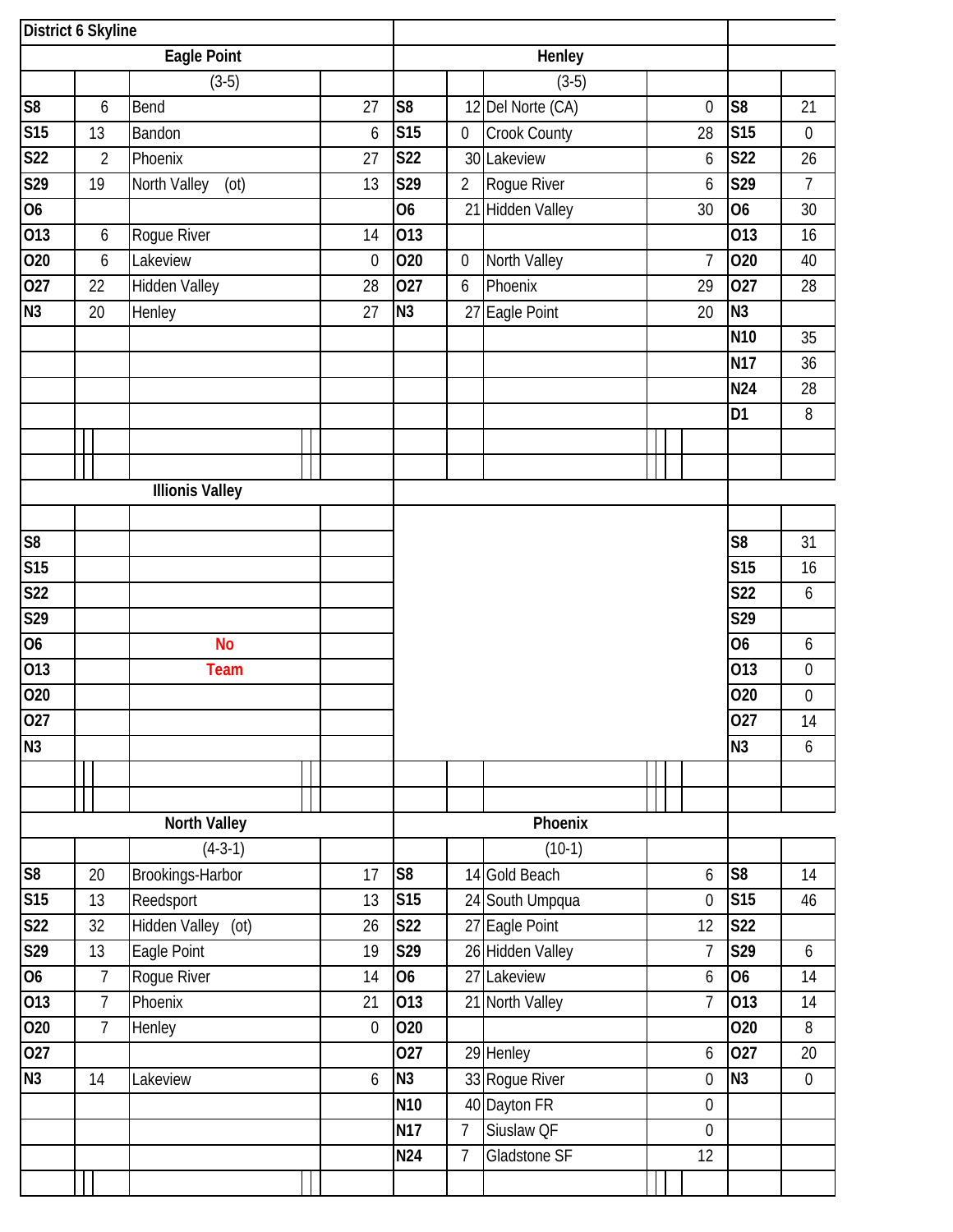|                         |                  | District 7 Greater Oregon |                  |                  |                  |                    |  |    |                        |                  |
|-------------------------|------------------|---------------------------|------------------|------------------|------------------|--------------------|--|----|------------------------|------------------|
|                         |                  | <b>Burns</b>              |                  |                  |                  |                    |  |    |                        |                  |
|                         |                  | $(8-3)$                   |                  |                  |                  |                    |  |    |                        |                  |
| S <sub>8</sub>          | 31               | Lakeview                  | 0                |                  |                  |                    |  |    | S <sub>1</sub>         | 36               |
| S15                     | 12               | La Grande                 | 34               |                  |                  |                    |  |    | $\overline{\text{S8}}$ | 28               |
| <b>S22</b>              | 35               | Payette (ID)              | $\overline{1}$   |                  |                  |                    |  |    | <b>S15</b>             | 28               |
| S29                     | 20               | Nyssa                     | 14               |                  |                  |                    |  |    | <b>S22</b>             | 26               |
| 06                      | $\overline{7}$   | Crook County              | 27               |                  |                  |                    |  |    | $\overline{S29}$       | 48               |
| 013                     | $\overline{7}$   | McLoughlin                | $\boldsymbol{0}$ |                  |                  |                    |  |    | 06                     | 27               |
| 020                     | 14               | Madras                    | $\overline{7}$   |                  |                  |                    |  |    | 013                    | 13               |
| 027                     | 7                | Vale                      | $\boldsymbol{0}$ |                  |                  |                    |  |    | 020                    | $\overline{7}$   |
| N3                      | 15               | <b>Grant Union</b>        | 12               |                  |                  |                    |  |    | 027                    |                  |
| N <sub>10</sub>         | 28               | Central FR                | 6                |                  |                  |                    |  |    | N <sub>3</sub>         | 30               |
| <b>N17</b>              | 6                | South Umpqua QF           | $\overline{7}$   |                  |                  |                    |  |    |                        |                  |
|                         |                  |                           |                  |                  |                  |                    |  |    |                        |                  |
|                         |                  |                           |                  |                  |                  |                    |  |    |                        |                  |
|                         |                  | <b>Grant Union</b>        |                  |                  |                  | <b>Madras</b>      |  |    |                        |                  |
|                         |                  | $(2-6)$                   |                  |                  |                  | $(1-7)$            |  |    |                        |                  |
| S <sub>8</sub>          | 13               | Emmett (ID)               | $\overline{0}$   | S <sub>8</sub>   |                  | 13 Redmond         |  | 28 | S <sub>8</sub>         | 34               |
| S15                     | 13               | Payette (ID)              | 46               | <b>S15</b>       | $\mathbf 0$      | Gladstone          |  | 25 | <b>S15</b>             | 22               |
| S <sub>22</sub>         | $\boldsymbol{6}$ | Vale                      | 13               | <b>S22</b>       |                  | 16 McLoughlin      |  | 36 | <b>S22</b>             | 36               |
| $\overline{\text{S29}}$ |                  |                           |                  | $\overline{S29}$ |                  | 13 Vale            |  | 12 | $\overline{S29}$       | $20\,$           |
| 06                      | $20\,$           | Nyssa                     | 29               | $\overline{06}$  |                  |                    |  |    | 06                     | $\boldsymbol{0}$ |
| 013                     | $\, 8$           | Crook County              | 13               | $\overline{013}$ | 6                | Nyssa              |  | 32 | 013                    | $\mathbf 0$      |
| 020                     | 12               | McLoughlin                | 20               | 020              | 7                | <b>Burns</b>       |  | 14 | 020                    | 20               |
| 027                     | 26               | <b>Madras</b>             | 25               | 027              | 25               | <b>Grant Union</b> |  | 26 | 027                    | 16               |
| N3                      | 12               | <b>Burns</b>              | 15               | N <sub>3</sub>   | $\boldsymbol{0}$ | Crook County       |  | 30 | N <sub>3</sub>         | 12               |
|                         |                  |                           |                  |                  |                  |                    |  |    |                        |                  |
|                         |                  |                           |                  |                  |                  |                    |  |    |                        |                  |
|                         |                  | <b>Nyssa</b>              |                  |                  |                  |                    |  |    |                        |                  |
|                         |                  | $(7-2)$                   |                  |                  |                  |                    |  |    |                        |                  |
| S <sub>1</sub>          | 48               | Ontario                   | 14               |                  |                  |                    |  |    | S <sub>1</sub>         | 12               |
| S8                      |                  |                           |                  |                  |                  |                    |  |    | S <sub>8</sub>         | 7                |
| S15                     | 28               | Weiser (ID)               | 6                |                  |                  |                    |  |    | <b>S15</b>             | 33               |
| <b>S22</b>              | 27               | Crook County              | 26               |                  |                  |                    |  |    | <b>S22</b>             | 13               |
| S29                     | 14               | <b>Burns</b>              | 20               |                  |                  |                    |  |    | S29                    | 12               |
| 06                      | 29               | <b>Grant Union</b>        | 20               |                  |                  |                    |  |    | <b>O6</b>              | 21               |
| 013                     | 32               | Madras                    | 6                |                  |                  |                    |  |    | 013                    |                  |
| 020                     |                  |                           |                  |                  |                  |                    |  |    | 020                    | 12               |
| 027                     | 38               | McLoughlin                | 16               |                  |                  |                    |  |    | 027                    | $\boldsymbol{0}$ |
| N3                      | 20               | Vale                      | $\boldsymbol{0}$ |                  |                  |                    |  |    | N <sub>3</sub>         | $\boldsymbol{0}$ |
| <b>N10</b>              | 13               | Newport FR                | 43               |                  |                  |                    |  |    | N <sub>10</sub>        |                  |
|                         |                  |                           |                  |                  |                  |                    |  |    |                        |                  |
|                         |                  |                           |                  |                  |                  |                    |  |    |                        |                  |
|                         |                  |                           |                  |                  |                  |                    |  |    |                        |                  |
|                         |                  |                           |                  |                  |                  |                    |  |    |                        |                  |
|                         |                  |                           |                  |                  |                  |                    |  |    |                        |                  |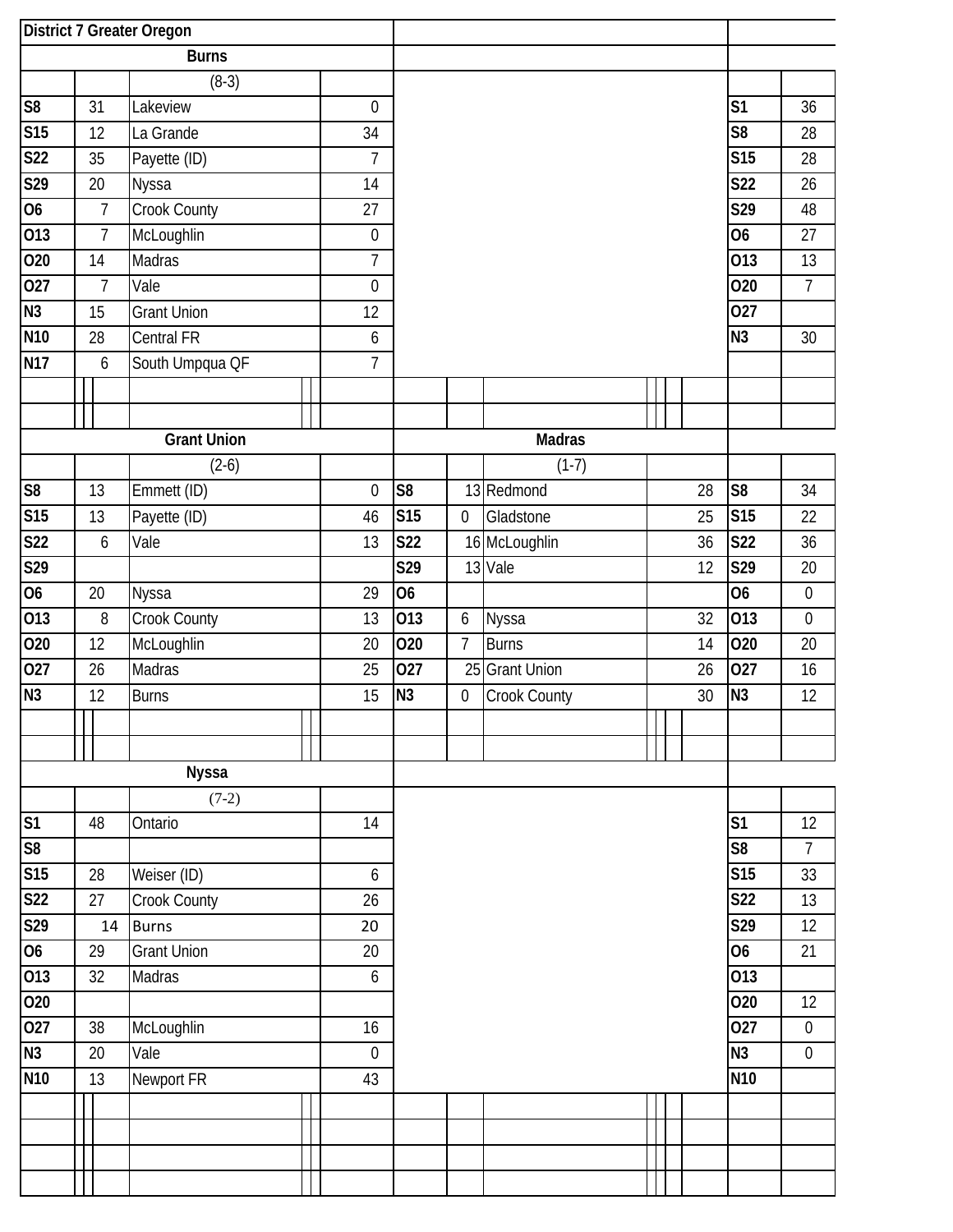|                         |                 | District 8     |                  |                 |                  | <b>Captial League</b> |                |                  |                  |
|-------------------------|-----------------|----------------|------------------|-----------------|------------------|-----------------------|----------------|------------------|------------------|
|                         |                 | Cascade        |                  |                 |                  | Central               |                |                  |                  |
|                         |                 | $(5-4)$        |                  |                 |                  | $(5-5)$               |                |                  |                  |
| S8                      | 6               | Oakridge       | 14               | S <sub>8</sub>  |                  | 19 Scappoose          | 24             | S <sub>8</sub>   | 14               |
| S15                     | $\overline{1}$  | Toledo         | $\mathbf 0$      | <b>S15</b>      | $\boldsymbol{0}$ | Elmira                | 18             | S15              | 14               |
| S <sub>22</sub>         | $\overline{7}$  | Gladstone      | 14               | <b>S22</b>      |                  | 26 Woodburn           | 14             | <b>S22</b>       | 24               |
| S29                     | $\overline{0}$  | Woodburn       | $\overline{2}$   | S29             |                  | 27 Stayton            | 19             | S29              | 24               |
| 06                      | 28              | Stayton        | 6                | <b>O6</b>       |                  | 14 La Salle           | $\overline{7}$ | <b>O6</b>        | 19               |
| 013                     | 33              | Central        | 19               | 013             |                  | 19 Cascade            | 33             | 013              |                  |
| 020                     | 32              | La Salle       | $\mathbf 0$      | 020             |                  | 34 Salem Academy      | 6              | 020              | $\boldsymbol{6}$ |
| 027                     | 34              | Salem Academy  | $\mathbf{0}$     | 027             | 14               | Clatskanie            | 6              | 027              | 20               |
| N3                      | 13              | Tillamook      | 17               | N3              | 0                | Gladstone             | 44             | N3               | $\boldsymbol{6}$ |
| N <sub>10</sub>         |                 |                |                  | N <sub>10</sub> | 6                | <b>Burns FR</b>       | 28             | <b>N10</b>       |                  |
| <b>N17</b>              |                 |                |                  | <b>N17</b>      |                  |                       |                | <b>N17</b>       |                  |
|                         |                 |                |                  |                 |                  |                       |                |                  |                  |
|                         |                 |                |                  |                 |                  |                       |                |                  |                  |
|                         |                 | Gladstone      |                  |                 |                  |                       |                |                  |                  |
|                         |                 | $(13-0)$       |                  |                 |                  |                       |                |                  |                  |
| S <sub>8</sub>          | 20              | Tillamook      | 0                |                 |                  |                       |                | S <sub>8</sub>   | 6                |
| S15                     | 25              | Madras         | $\boldsymbol{0}$ |                 |                  |                       |                | <b>S15</b>       | $\mathbf 0$      |
| S <sub>22</sub>         | 14              | Cascade        | $\overline{1}$   |                 |                  |                       |                | <b>S22</b>       | 27               |
| S29                     | 35              | Salem Academy  | 14               |                 |                  |                       |                | $\overline{S29}$ | 12               |
| 06                      | 34              | Rainier        | 3                |                 |                  |                       |                | <b>O6</b>        | $\overline{7}$   |
| 013                     | 47              | La Salle       | 8                |                 |                  |                       |                | 013              | $\, 8$           |
| 020                     | 31              | Woodburn       | $\overline{7}$   |                 |                  |                       |                | 020              | $\boldsymbol{0}$ |
| 027                     | 35              | Stayton        | 21               |                 |                  |                       |                | 027              | $\boldsymbol{0}$ |
| N3                      | 44              | Central        | $\boldsymbol{0}$ |                 |                  |                       |                | N <sub>3</sub>   | $\boldsymbol{0}$ |
| N <sub>10</sub>         | $\overline{25}$ | Marist FR      | $\boldsymbol{0}$ |                 |                  |                       |                |                  |                  |
| <b>N17</b>              | 63              | Newport QF     | 20               |                 |                  |                       |                |                  |                  |
| <b>N24</b>              | 7               | Phoenix SF     | 6                |                 |                  |                       |                |                  |                  |
| D <sub>1</sub>          | 21              | Hidde Valley F | 8                |                 |                  |                       |                |                  |                  |
|                         |                 |                |                  |                 |                  |                       |                |                  |                  |
|                         |                 |                |                  |                 |                  |                       |                |                  |                  |
|                         |                 | Salem Academy  |                  |                 |                  | <b>Stayton</b>        |                |                  |                  |
|                         |                 |                |                  |                 |                  | $(0-9)$               |                |                  |                  |
| S8                      | 32              | Regis          | 20               | S <sub>8</sub>  | $\overline{1}$   | Neah-Kah-Nie          | 14             | S <sub>8</sub>   | 8                |
| $\overline{\text{S15}}$ | $\overline{0}$  | Vernonia       | 21               | S15             | $\boldsymbol{0}$ | Oakridge              | 6              | S15              | 12               |
| S <sub>22</sub>         | 21              | Seaside        | 14               | S22             | $\overline{7}$   | La Salle              | 27             | <b>S22</b>       | 14               |
| S <sub>29</sub>         | 14              | Gladstone      | 35               | S29             | 19               | Central               | 27             | S29              | $\overline{2}$   |
| <b>O6</b>               | 0               | Woodburn       | 35               | <b>O6</b>       | 6                | Cascade               | 28             | <b>O6</b>        | 35               |
| 012                     | 34              | Stayton        | 21               | 013             |                  | 21 Salem Academy      | 34             | 013              | 34               |
| 020                     | 6               | Central        | 34               | 020             |                  | 14 Banks              | 22             | 020              | $\overline{7}$   |
| 027                     | 0               | Cascade        | 34               | 027             | 21               | Gladstone             | 35             | 027              | 29               |
| N3                      | 26              | La Salle       | $\mathbf 0$      | N3              | $\mathbf 0$      | Woodburn              | 33             | N <sub>3</sub>   | 33               |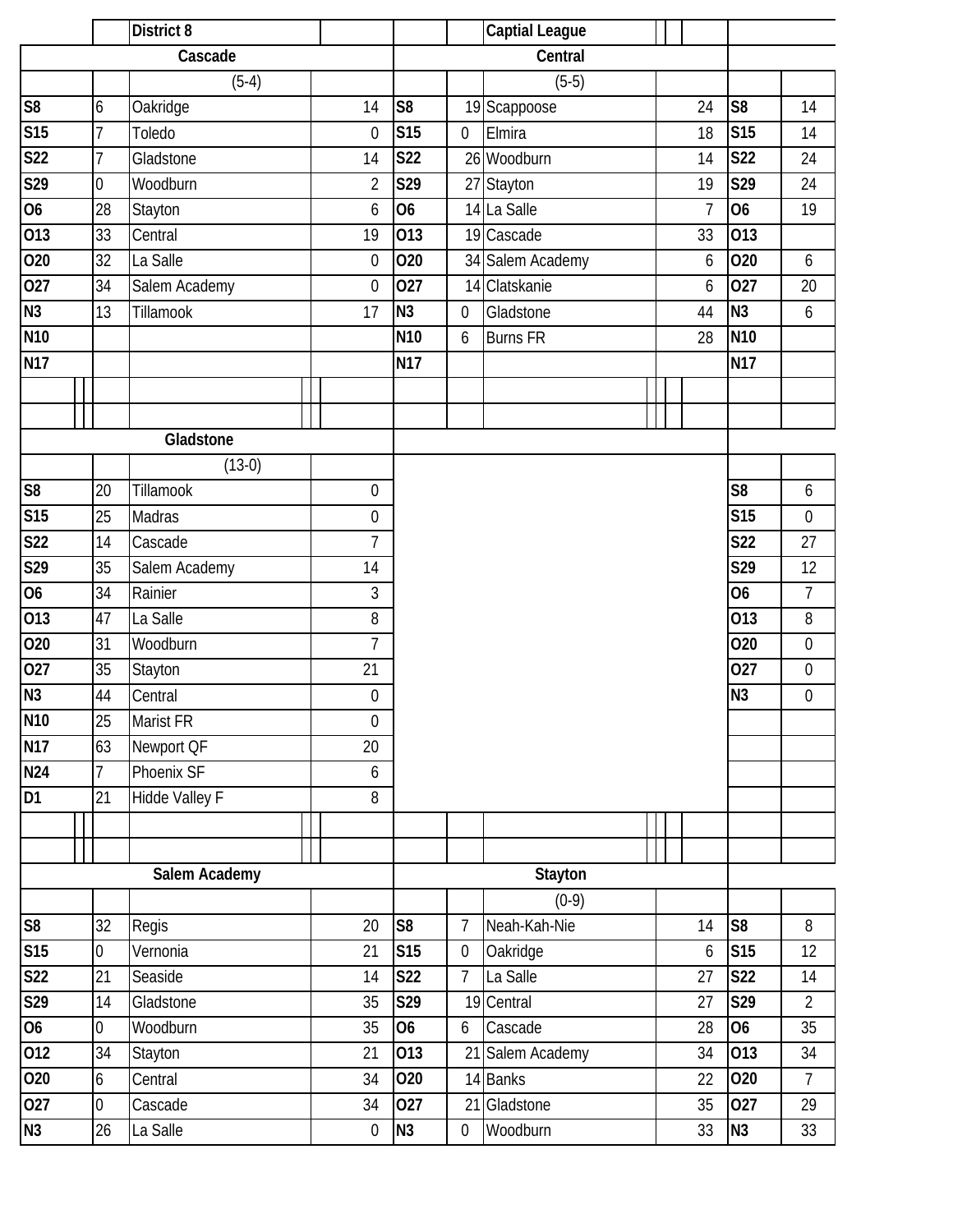| Cleveland           |                 |
|---------------------|-----------------|
| $(5-4)$             |                 |
| Wilson              | $\overline{0}$  |
| Benson              | $\overline{18}$ |
| South Albany        | 30              |
| Marshall            | 7               |
| Grant               | 48              |
| Franklin            | 10              |
| Madison             | $\overline{12}$ |
| Lincoln             | $\overline{0}$  |
| Roosevelt           | $\overline{8}$  |
|                     |                 |
|                     |                 |
|                     |                 |
| Madison             |                 |
| $(3-6)$             |                 |
| Franklin            | $\overline{12}$ |
| Ft. Vancouver (WA)( | $\overline{17}$ |
| Wilson              | $\overline{13}$ |
| Grant               | 41              |
| Benson              | 36              |
| Marshall            | 14              |
| Cleveland           | 14              |
| South Salem         | _<br>34         |
| Jefferson           | 6               |
|                     |                 |
|                     |                 |
|                     |                 |
|                     |                 |
| Wilson              |                 |
| $(2-7)$             |                 |
| Cleveland           | 20              |
| Grant               | 42              |
| Madison             | 32              |
| Benson              | 41              |
| Franklin            | 35              |
| Corvallis           | 46              |
| Marshall            | $\overline{22}$ |
| Jefferson           | $\overline{6}$  |
| Adams               | 6               |
|                     |                 |
|                     |                 |
|                     |                 |
|                     |                 |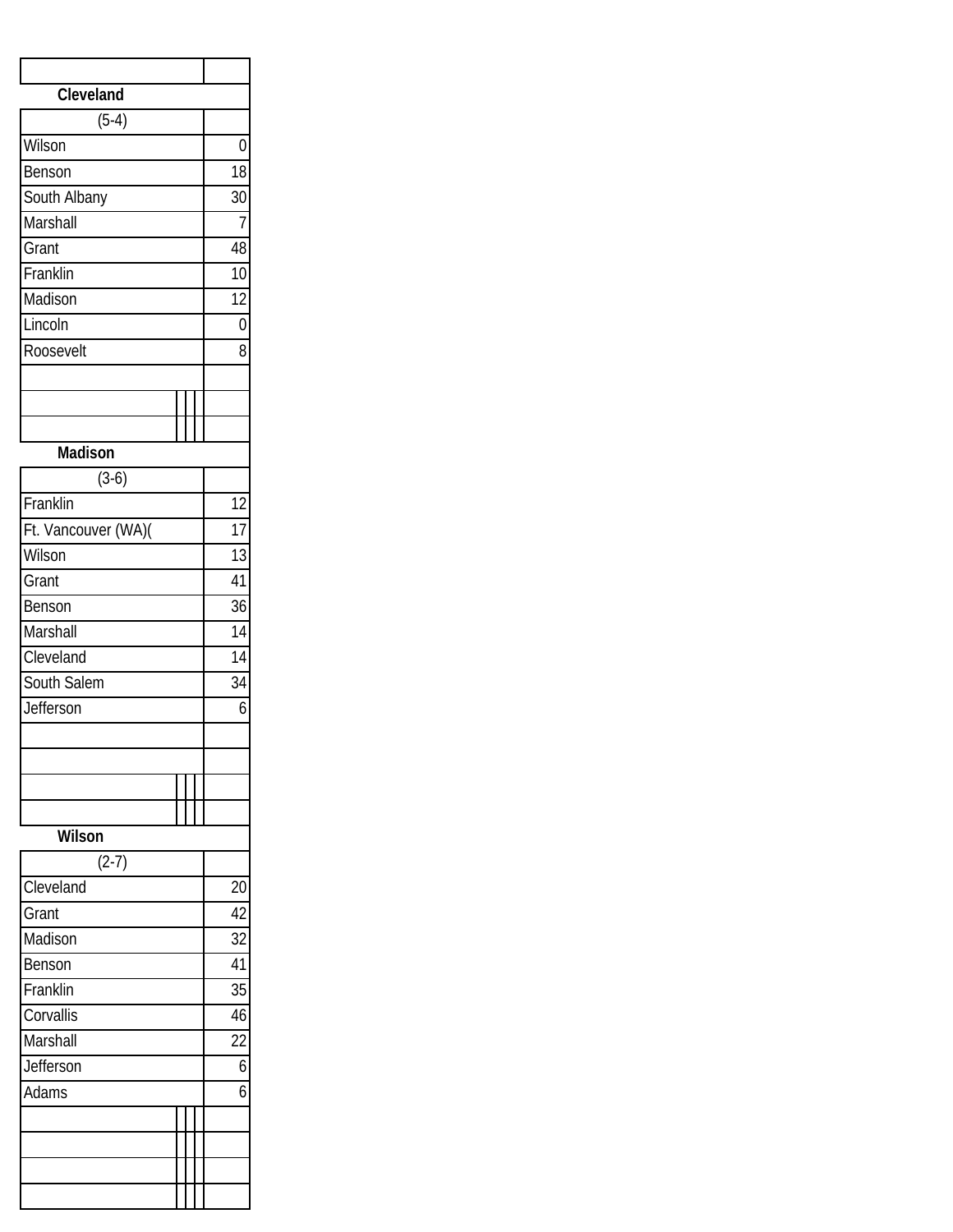| <b>Jefferson</b>  |                 |
|-------------------|-----------------|
| $(3-6)$           |                 |
| Washington-Monroe | 7               |
| Evergreen (WA)    | 20              |
| Roosevelt         | 8               |
| Lincoln           | 7               |
| Adams             | 8               |
| Jackson           | 14              |
| Washington-Monroe | 0               |
| Wilson            | 14              |
| Madison           | 18              |
|                   |                 |
|                   |                 |
| Washington-Monroe |                 |
| $(1-8)$           |                 |
| Jefferson         | 16              |
| Adams             | 0               |
| Jackson           | 48              |
| Roosevelt         | 38              |
| Lincoln           | 34              |
| Adams             | $\overline{20}$ |
| Jefferson         | 24              |
| Marshall          | 70              |
| Franklin          | 39              |
|                   |                 |
|                   |                 |
| Central Catholic  |                 |
| $(3-6)$           |                 |
| Klamath Union     | 7               |
| Aloha             | 10              |
| Hillsboro         | 21              |
| Ashland           | 17              |
| Beaverton         | $\overline{12}$ |
| David Douglas     | 13              |
| Sunset            | 27              |
| Parkrose          | 6               |
| Jesuit            | 23              |
|                   |                 |
|                   |                 |
|                   |                 |
|                   |                 |
|                   |                 |
|                   |                 |
|                   |                 |
|                   |                 |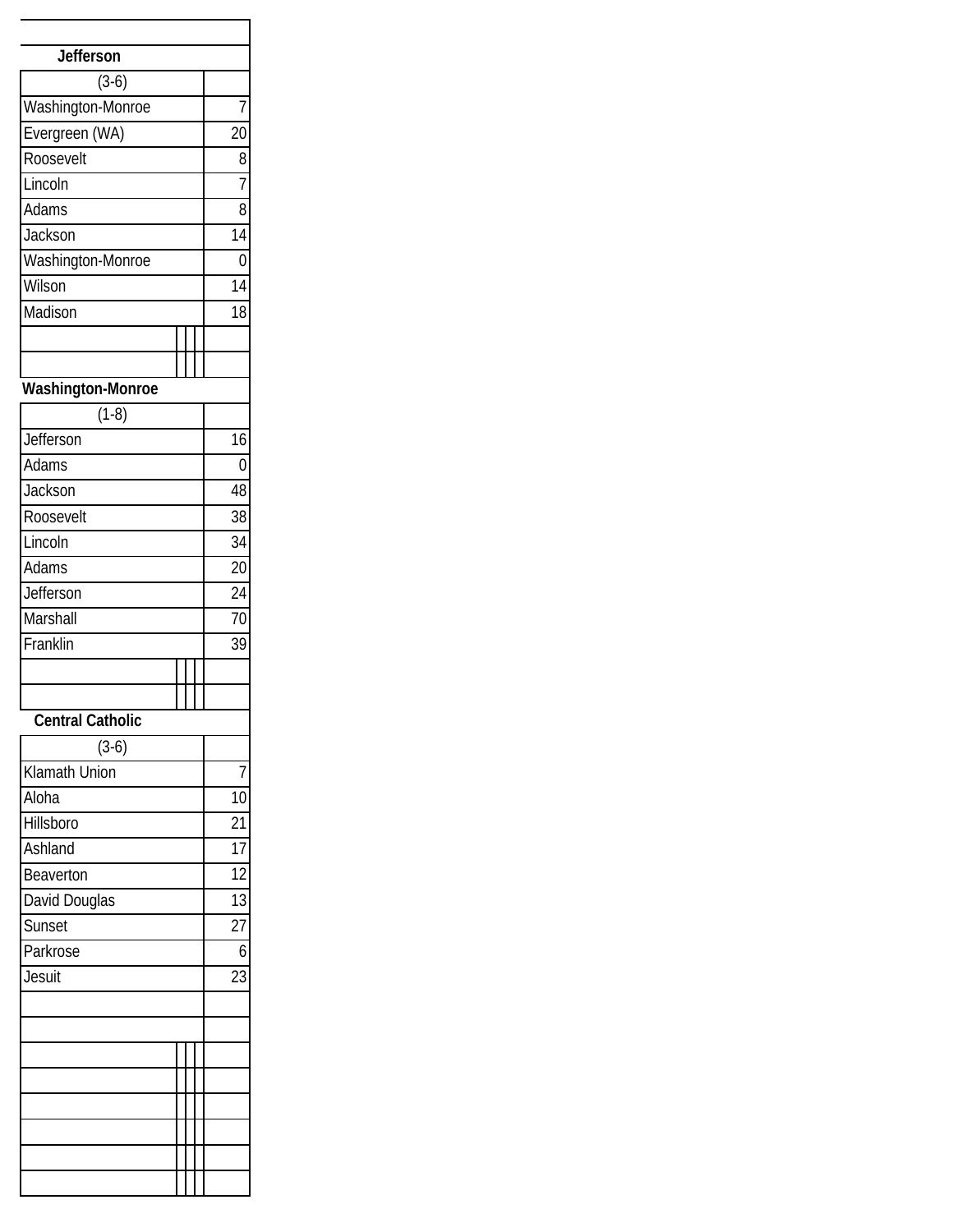| <b>Hillsboro</b>         |                 |
|--------------------------|-----------------|
| $(5-4)$                  |                 |
| Ashland                  | 23              |
| Jesuit                   | 6               |
| <b>Central Catholic</b>  | 6               |
| Medford                  | $\overline{27}$ |
| Sunset                   | 33              |
| Parkrose                 | 15              |
| Aloha                    | 14              |
| Beaverton                | $\overline{21}$ |
| David Douglas            | 0               |
|                          |                 |
|                          |                 |
| <b>Sunset</b>            |                 |
| $(8-1)$                  |                 |
| Roseburg                 | 26              |
| David Douglas            | 0               |
| Parkrose                 | 15              |
| Klamath Union            | 7               |
| Hillsboro                | 28              |
| Jesuit                   | $\overline{12}$ |
| Central Catholic         | $\overline{12}$ |
| Aloha (cancelled)        |                 |
| (measles at Sunset)      |                 |
| Beaverton                | 8               |
| Churchill                | 22              |
|                          |                 |
|                          |                 |
| <b>Columbia Division</b> |                 |
| Columbia                 |                 |
| $(3-6)$                  |                 |
| Crook Couinty            | 28              |
| Centennial               | 14              |
| Lake Oswego              | 28              |
| <b>Hood River Valley</b> | 14              |
| Gresham                  | 23              |
| <b>Barlow</b>            | 45              |
| The Dalles               | 21              |
| Reynolds                 | 16              |
| Putnam                   | $\overline{27}$ |
|                          |                 |
|                          |                 |
|                          |                 |
|                          |                 |
|                          |                 |
|                          |                 |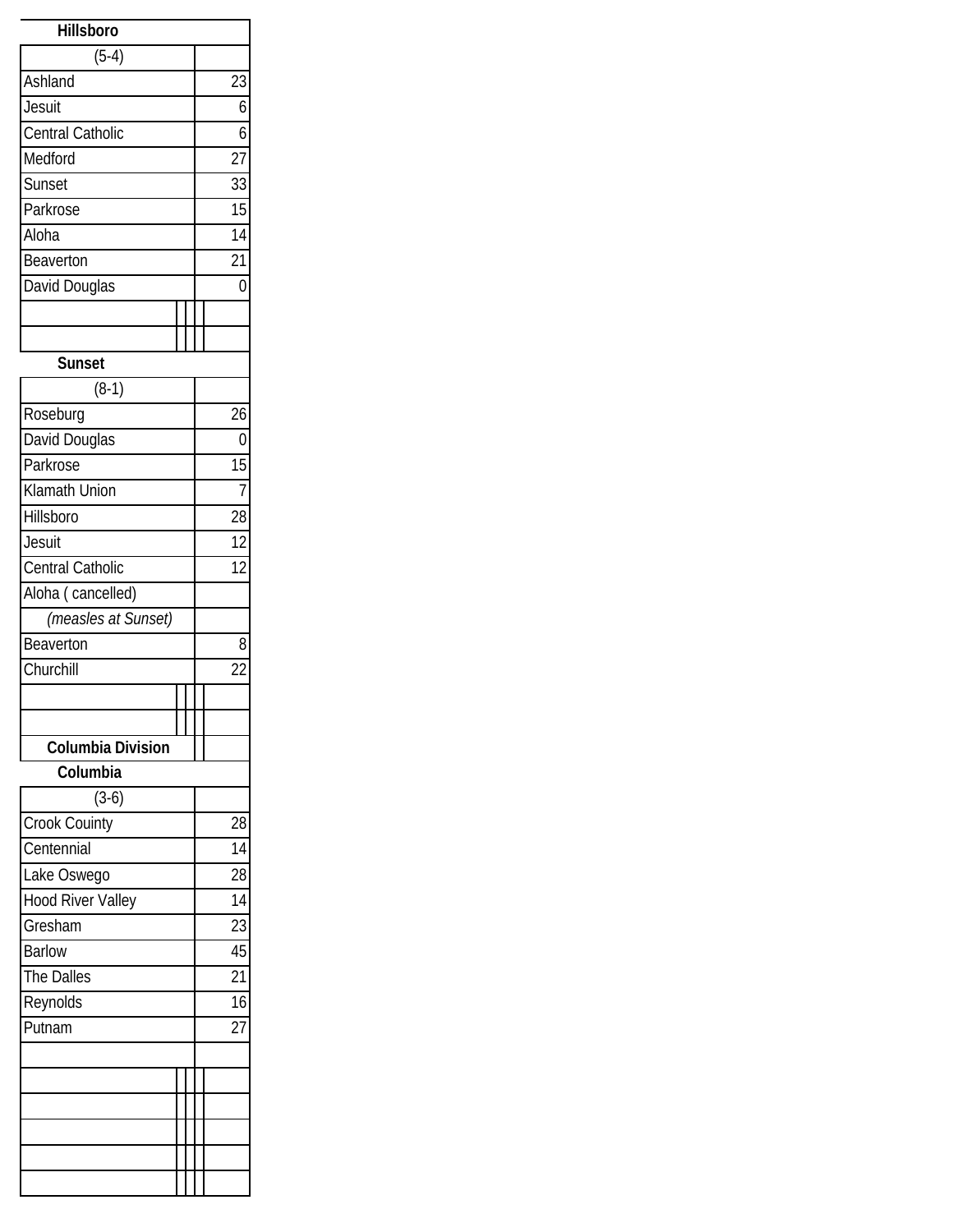| <b>Hood River Valley</b> |                 |
|--------------------------|-----------------|
| $(2-7)$                  |                 |
| Putnam                   | $\overline{24}$ |
| Reynolds                 | 13              |
| Centennial               | $\overline{20}$ |
| Columbia                 | 20              |
| Lake Oswego              | 56              |
| Gresham                  | 50              |
| Barlow                   | 28              |
| The Dalles               | 7               |
| Jefferson                | 32              |
|                          |                 |
|                          |                 |
| <b>The Dalles</b>        |                 |
| $(4-5)$                  |                 |
| Oregon City              | 13              |
| Gresham                  | $\overline{14}$ |
| <b>Barlow</b>            | $\overline{41}$ |
| Lake Oswego              | 41              |
| Reynolds                 | 20              |
| Centennial               | 15              |
| Columbia                 | $\overline{20}$ |
| Hood River Valley        | $\overline{0}$  |
| Lakeridge                | 39              |
|                          |                 |
|                          |                 |
|                          |                 |
| Lakeridge                |                 |
| $(6-3)$                  |                 |
| <b>Barlow</b>            | 6               |
| Clackamas                | 10              |
| Oregon City              |                 |
| West Linn                | 16              |
| Milwaukie                | 34              |
| Tigard                   | 19              |
| Bend                     | 7               |
| Putnam                   | 13              |
| The Dalles               | 0               |
|                          |                 |
|                          |                 |
|                          |                 |
|                          |                 |
|                          |                 |
|                          |                 |
|                          |                 |
|                          |                 |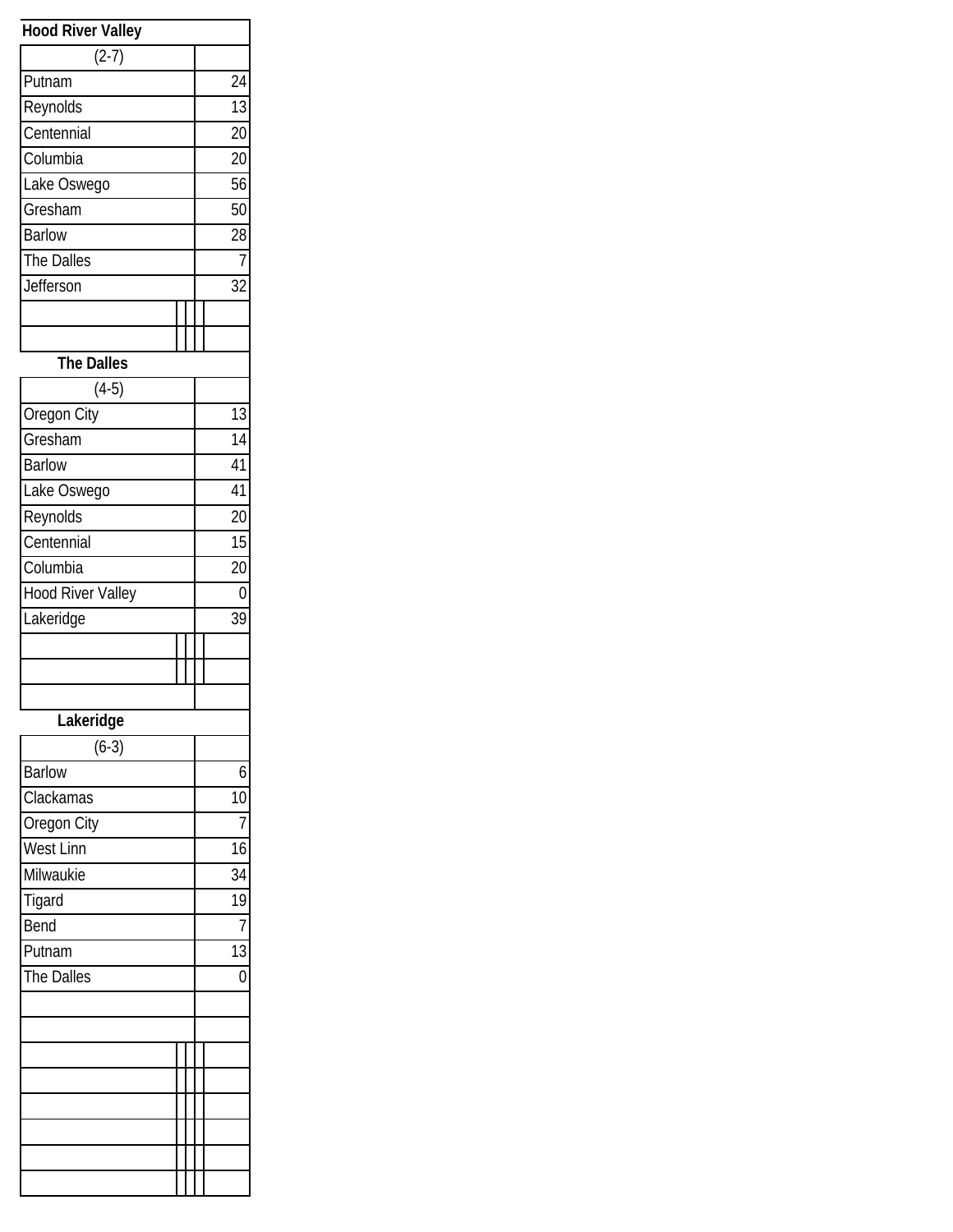| Putnam            |                 |
|-------------------|-----------------|
| $(4-5)$           |                 |
| Hood River Valley | $\overline{20}$ |
| Pendleton         | 20              |
| Clackamas         | 27              |
| Oregon City       | $\overline{14}$ |
| <b>West Linn</b>  | $\overline{41}$ |
| Milwaukie         | 26              |
| Tigard            | 20              |
| Lakeridge         | 34              |
| Columbia          | 0               |
|                   |                 |
|                   |                 |
| <b>West Linn</b>  |                 |
| $(6-3)$           |                 |
| Lake Oswego       | 14              |
| Milwaukie         | $\overline{10}$ |
| Tigard            | 28              |
| Lakeridge         | 13              |
| Putnam            | 6               |
| Clackamas         | 24              |
| Oregon City       | 0               |
| Redmond           | 14              |
| <b>Barlow</b>     | 6               |
|                   |                 |
|                   |                 |
|                   |                 |
|                   |                 |
| <b>Molalla</b>    |                 |
| $(2-7)$           |                 |
| St. Helens        | 29              |
| Astoria           | 22              |
| Newberg           | 0               |
| Canby             | 11              |
| Sandy             | 39              |
| <b>Sweet Home</b> | 33              |
| Estacada          | 6               |
| Silverton         | 34              |
| Molalla           | 21              |
|                   |                 |
|                   |                 |
|                   |                 |
|                   |                 |
|                   |                 |
|                   |                 |
|                   |                 |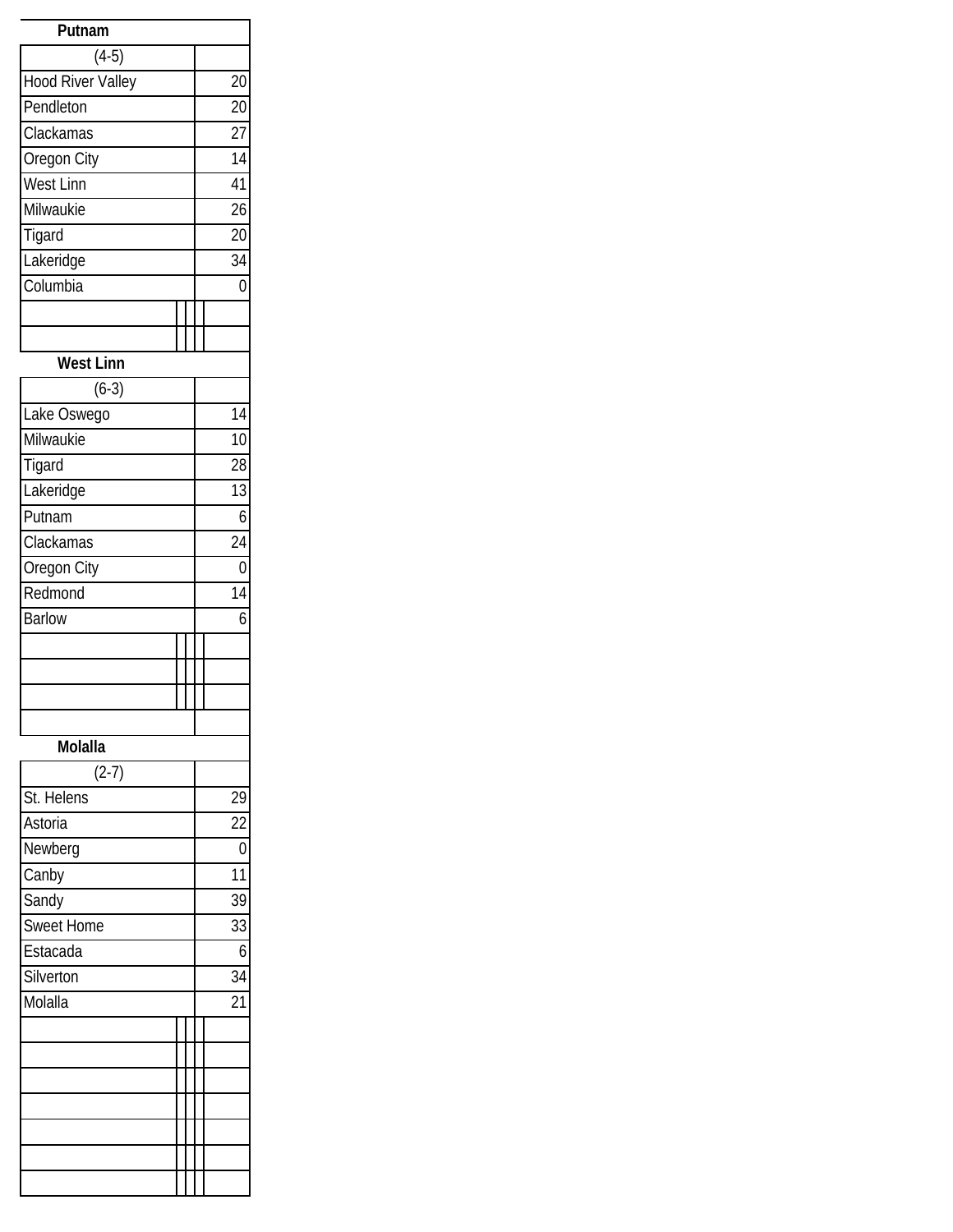| <b>Sweet Home</b>   |    |
|---------------------|----|
| $(6-3)$             |    |
| <b>Forest Grove</b> | 27 |
| Newberg             | 6  |
| <b>Dallas</b>       | 40 |
| Silverton           | 18 |
| Canby               | 14 |
| Molalla             | 6  |
| Sandy               | Ⴖ  |
| Estacada            | 14 |
| <b>Dallas</b>       | 44 |
|                     |    |
|                     |    |

| <b>Forest Grove</b> |                 |
|---------------------|-----------------|
| $(11-1)$            |                 |
| <b>Sweet Home</b>   | 0               |
| Silverton           | 0               |
| Canby               | 14              |
| Newberg             | 0               |
| St. Helens          | 7               |
| McMinnville         | 13              |
| Astoria             | 9               |
| <b>Dallas</b>       | 7               |
| Sandy               | 18              |
| Crescent Valley FR  | 14              |
| Clackamas QF        | 7               |
| Roseburg SF         | 35              |
|                     |                 |
|                     |                 |
| St. Helens          |                 |
| $(6-3)$             |                 |
| Molalla             | $\overline{12}$ |
| Sandy               | 6               |
| Estacada            | $\overline{2}$  |
| McMinnville         | 28              |
| <b>Forest Grove</b> | 27              |
| Astoria             | 19              |
| <b>Dallas</b>       | 49              |
| Newberg             | 20              |
| Canby               | 21              |
|                     |                 |
|                     |                 |
|                     |                 |
|                     |                 |
|                     |                 |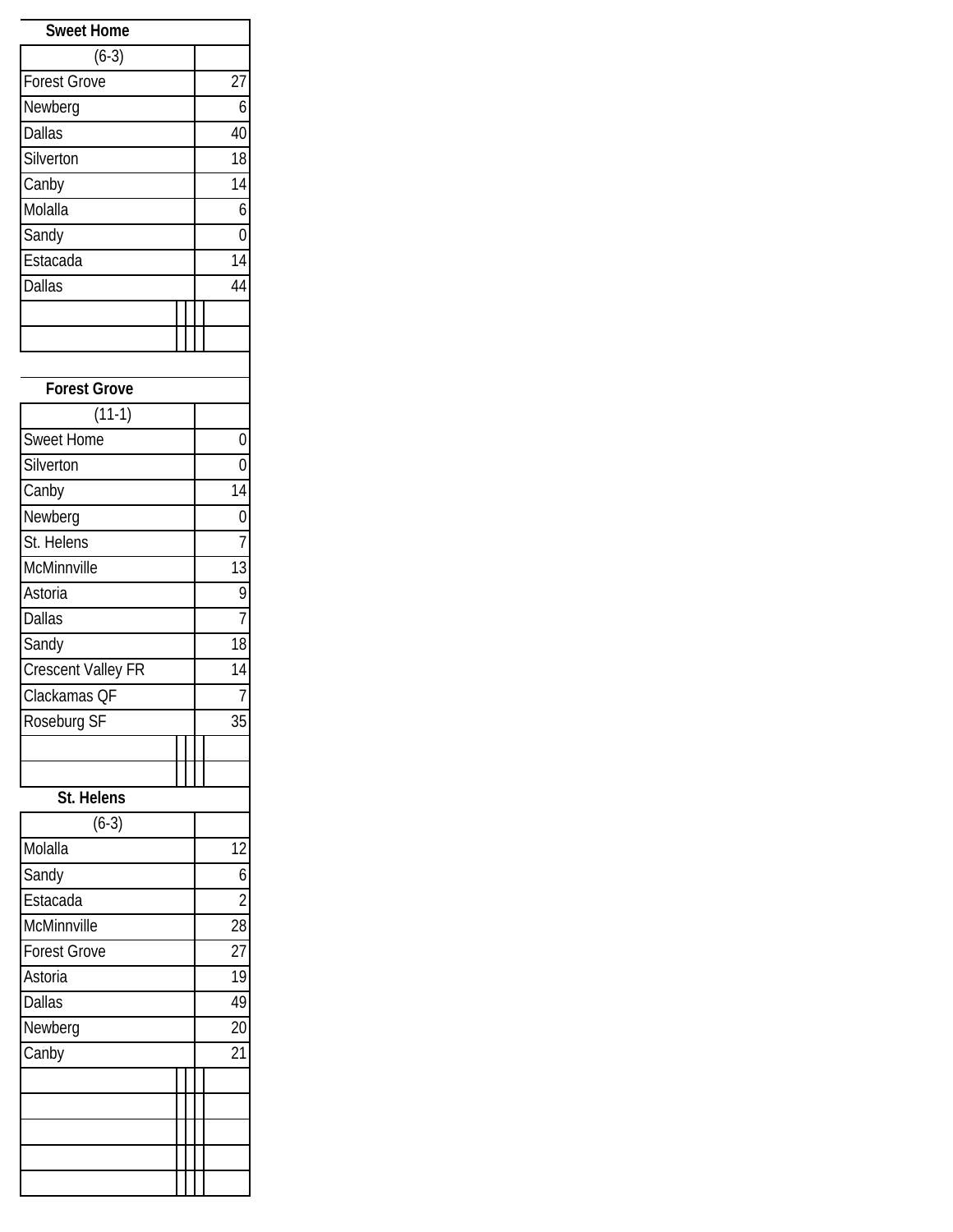| <b>Cottage Grove</b> |  |    |                 |
|----------------------|--|----|-----------------|
| $(4-5)$              |  |    |                 |
| Churchill            |  |    | 34              |
| Sheldon              |  |    | _<br>31         |
| Marshfield           |  |    | 20              |
| Springfield          |  |    | 14              |
| North Eugene         |  |    | 0               |
| South Eugene         |  |    | $\overline{20}$ |
| Thurston             |  |    | 7               |
| North Bend           |  |    | 6               |
| Willamette           |  | 15 |                 |
|                      |  |    |                 |
|                      |  |    |                 |
|                      |  |    |                 |
|                      |  |    |                 |
| North Eugene         |  |    |                 |
| $(1-8)$              |  |    |                 |
| Sheldon              |  |    | 26              |
| Marshfield           |  |    | 42              |
| Springfield          |  |    | $\overline{20}$ |
| Willamette           |  |    | 28              |
| Cottage Grove        |  |    | 26              |
| Thurston             |  |    | 31              |
| North Bend           |  |    | 6               |
| Churchill            |  |    | 48              |
| South Eugene         |  |    | 20              |
|                      |  |    |                 |
|                      |  |    |                 |
|                      |  |    |                 |
| Springfield          |  |    |                 |
| $(2-7)$              |  |    |                 |
| South Eugene         |  |    | 13              |
| Willamette           |  |    | 47              |
| North Eugene         |  |    | 7               |
| Cottage Grove        |  |    | 7               |
| North Bend           |  |    | 6               |
| Churchill            |  |    | 27              |
| Sheldon              |  |    | $\overline{29}$ |
| Marshfield           |  |    | 27              |
| Thurston             |  |    | 27              |
|                      |  |    |                 |
|                      |  |    |                 |
|                      |  |    |                 |
|                      |  |    |                 |
|                      |  |    |                 |
|                      |  |    |                 |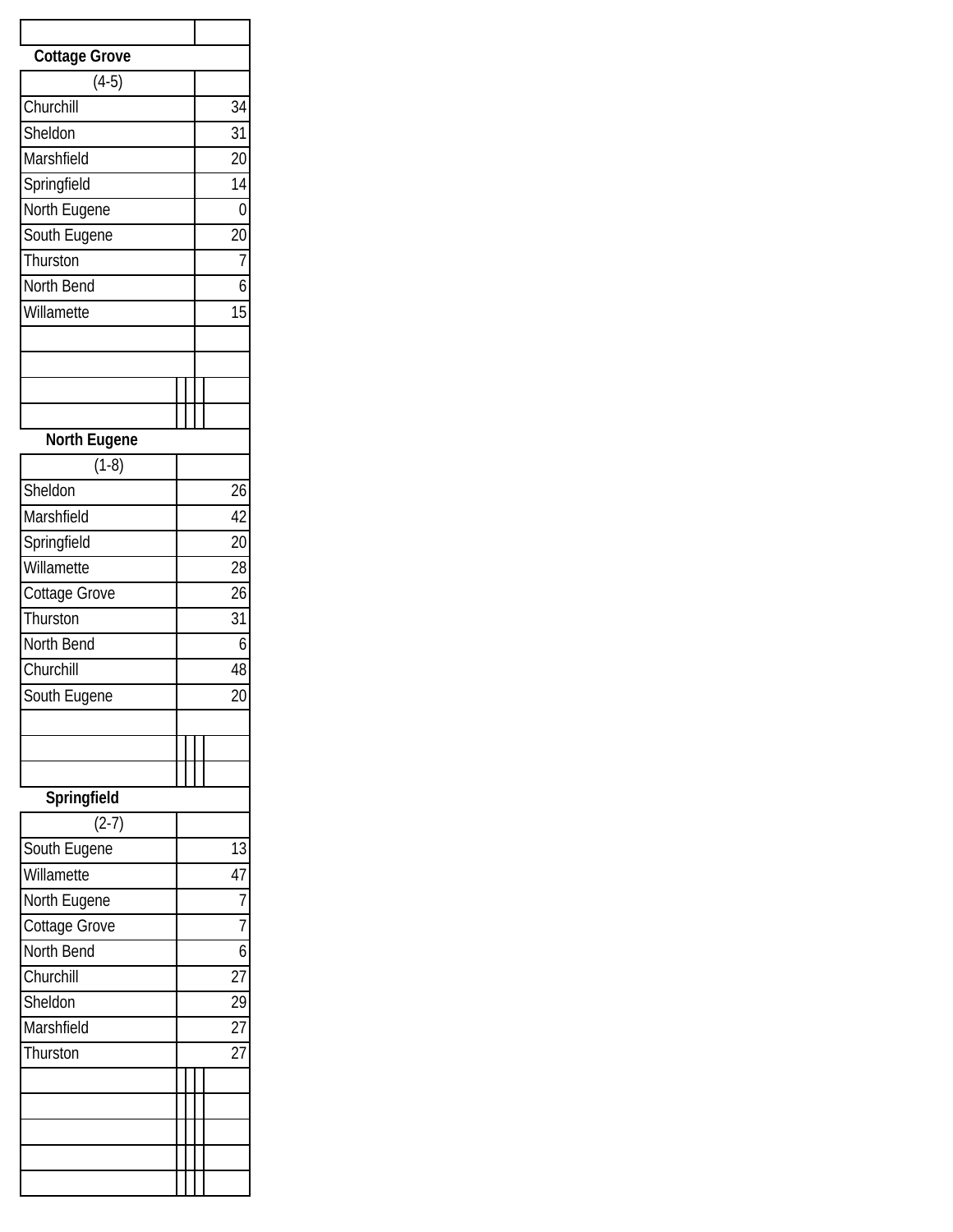| Willamette         |    |
|--------------------|----|
| $(5-4)$            |    |
| Marshfield<br>(ot) | 20 |
| Springfield        | 6  |
| South Eugene       | 14 |
| North Eugene       | N  |
| Thurston (ot)      | 21 |
| North Bend         | N  |
| Churchill          | 33 |
| Sheldon            | 10 |
| Cottage Grove      | 21 |
|                    |    |
|                    |    |

| <b>Grants Pass</b>     |  |                 |
|------------------------|--|-----------------|
| $(3-6)$                |  |                 |
| Aloha                  |  | 33              |
| Redmond                |  | $\overline{3}2$ |
| David Douglas          |  | 10              |
| Parkrose               |  | 7               |
| Crater                 |  | 19              |
| Medford                |  | 34              |
| Roseburg               |  | $\overline{27}$ |
| <b>Klamath Union</b>   |  | 21              |
| Ashland                |  | 6               |
|                        |  |                 |
|                        |  |                 |
| Roseburg               |  |                 |
| $(10-3)$               |  |                 |
| Sunset                 |  | $\overline{28}$ |
| Bend                   |  | 3               |
| Jesuit                 |  | $\overline{0}$  |
| Arcata (CA)            |  | 7               |
| Medford                |  | 8               |
| Klamath Union          |  | $\overline{14}$ |
| <b>Grants Pass</b>     |  | $\overline{0}$  |
| Ashland                |  | $\overline{20}$ |
| Crater                 |  | $\overline{14}$ |
| Aloha FR               |  | 3               |
| Grant QF               |  | 8               |
| <b>Forest Grove SF</b> |  | $\overline{14}$ |
| Corvallis F            |  | 21              |
|                        |  |                 |
|                        |  |                 |
|                        |  |                 |
|                        |  |                 |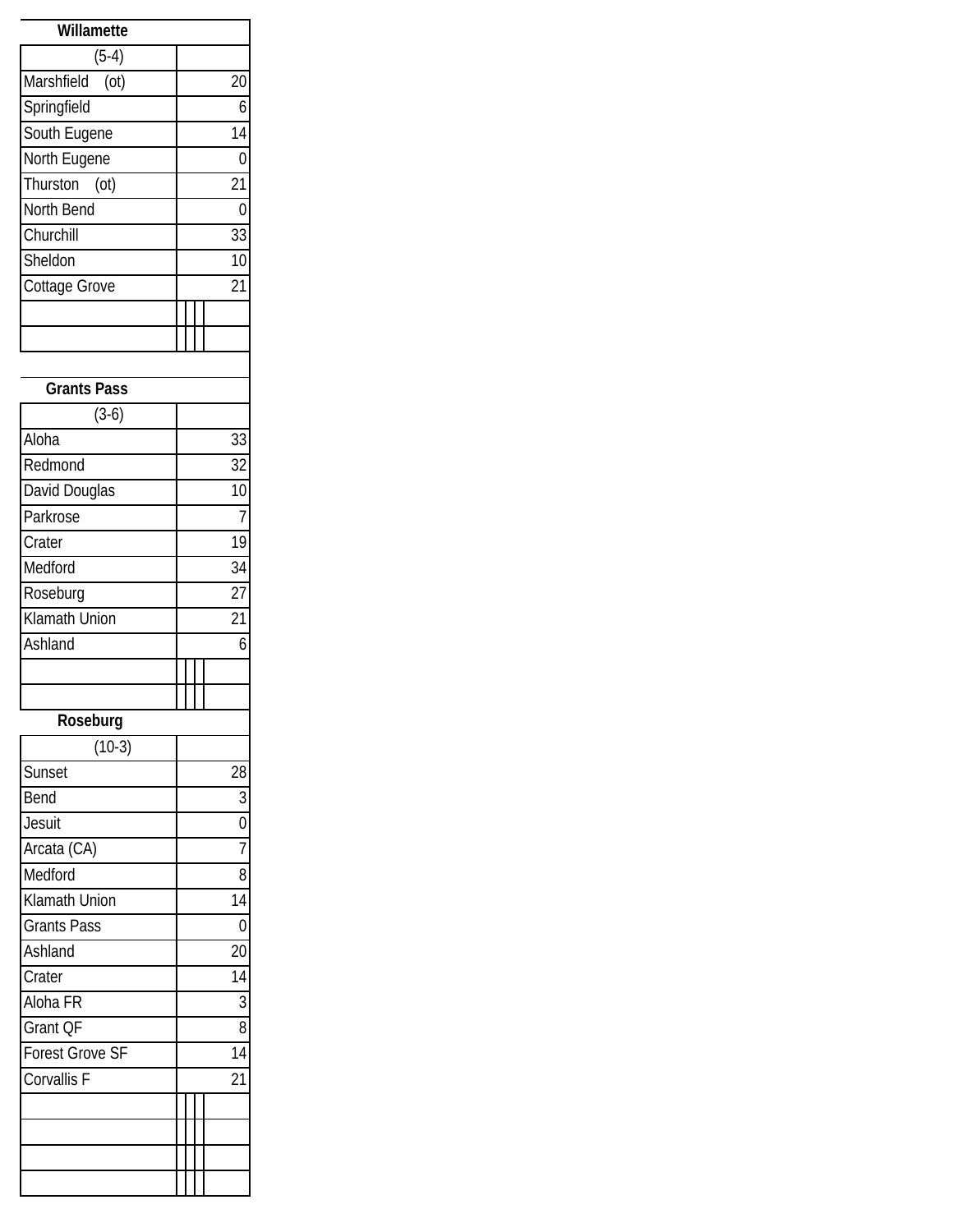| Hermiston                    |                 |
|------------------------------|-----------------|
| $(4-5)$<br>Bishop Kelly (ID) | 21              |
| Bale                         | 33              |
|                              |                 |
| Bend                         | 12              |
| Redmond                      | $\overline{17}$ |
| La Grande                    | 7               |
| Oregon City                  | 14              |
| Ontario                      | $\overline{12}$ |
| <b>Baker</b>                 | 6               |
| Pendleton                    | 34              |
|                              |                 |
|                              |                 |
| Ontario                      |                 |
| $(4-5)$                      |                 |
| Nyssa                        | 48              |
| Vale                         | 7               |
| $B$ aker                     | 6               |
| La Grande                    | $\overline{5}0$ |
| Redmond                      | $\overline{27}$ |
|                              |                 |
| Bend                         | 7               |
| Hermiston                    | 13              |
| Pendleton                    | 49              |
| McLoughlin                   | 12              |
|                              |                 |
|                              |                 |
|                              |                 |
| Redmond                      |                 |
| $(6-3)$                      |                 |
| Madras                       | 13              |
| <b>Grants Pass</b>           | 27              |
| Pendleton                    | 29              |
| Hermiston                    | 0               |
| Ontario                      | 6               |
| <b>Baker</b>                 | 13              |
| La Grande                    | 20              |
| <b>West Linn</b>             | 29              |
| Bend                         | 0               |
|                              |                 |
|                              |                 |
|                              |                 |
|                              |                 |
|                              |                 |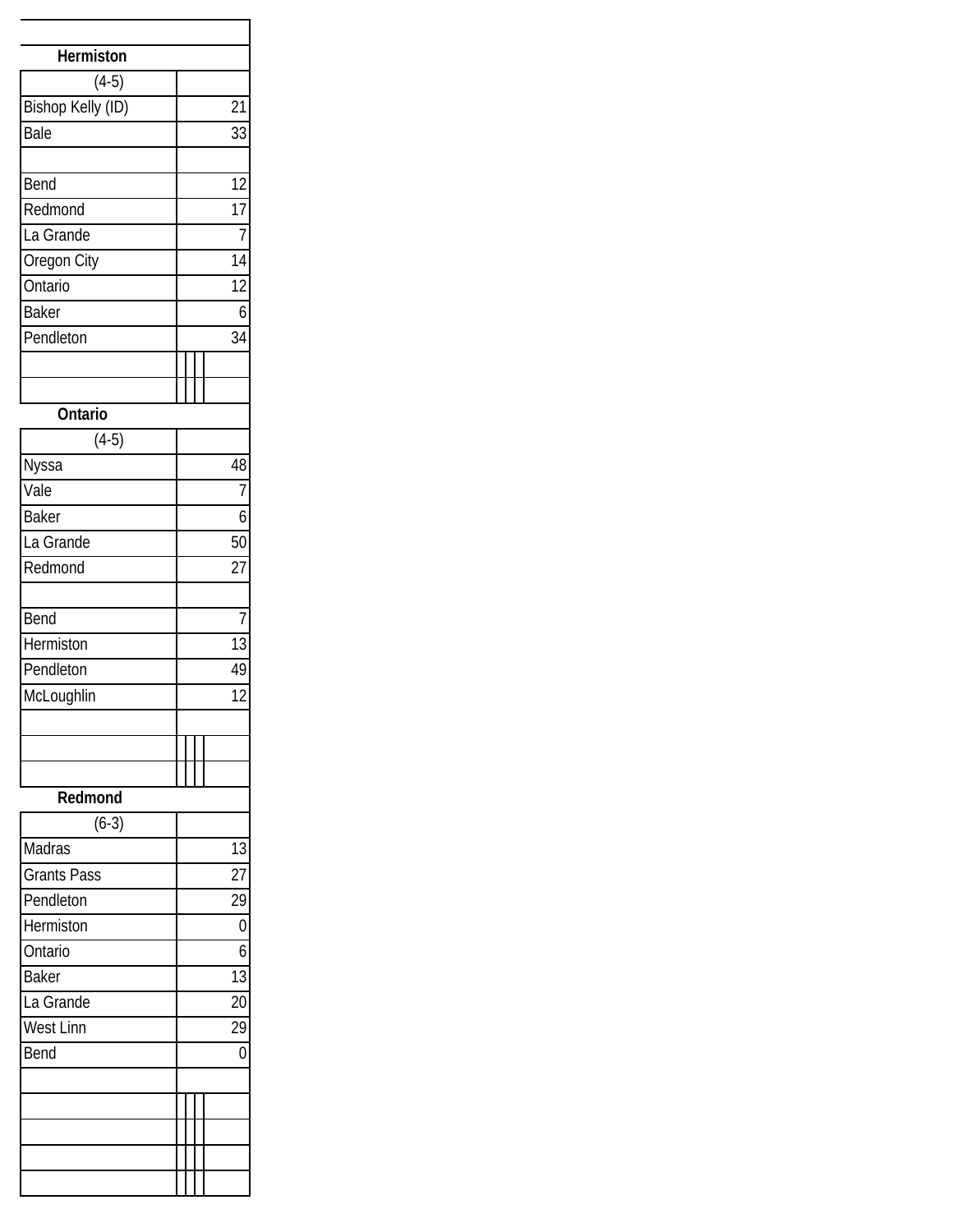| Lebanon                |                  |
|------------------------|------------------|
| $(2-7)$                |                  |
| Sprague                | 27               |
| North Salem            | 26               |
| West Albany            | 35               |
| Franklin               | 28               |
| Corvallis              | 21               |
| South Salem            | 35               |
| McNary                 | $\overline{1}$   |
| South Albany           | 21               |
| <b>Crescent Valley</b> | 40               |
|                        |                  |
|                        |                  |
|                        |                  |
| South Albany           |                  |
| $(1-8)$                |                  |
| South Salem            | $\overline{2}$ 1 |
| McNary                 | 21               |
| Cleveland              | $\overline{0}$   |
| <b>Crescent Valley</b> | 42               |
| Sprague                | $\overline{26}$  |
| North Salem            | 35               |
| West Albany            | 27               |
| Lebanon                | 27               |
| Corvallis              | 51               |
|                        |                  |
|                        |                  |
| <b>West Albany</b>     |                  |
| $(6-3)$                |                  |
| North Salem            | 0                |
| Roosevelt              | 6                |
| Lebanon                | 6                |
| Corvallis              | 24               |
| South Salem            | 50               |
| McNary                 | 21               |
| South Albany           | 20               |
| <b>Crescent Valley</b> | 21               |
| Sprague                | 14               |
|                        |                  |
|                        |                  |
|                        |                  |
|                        |                  |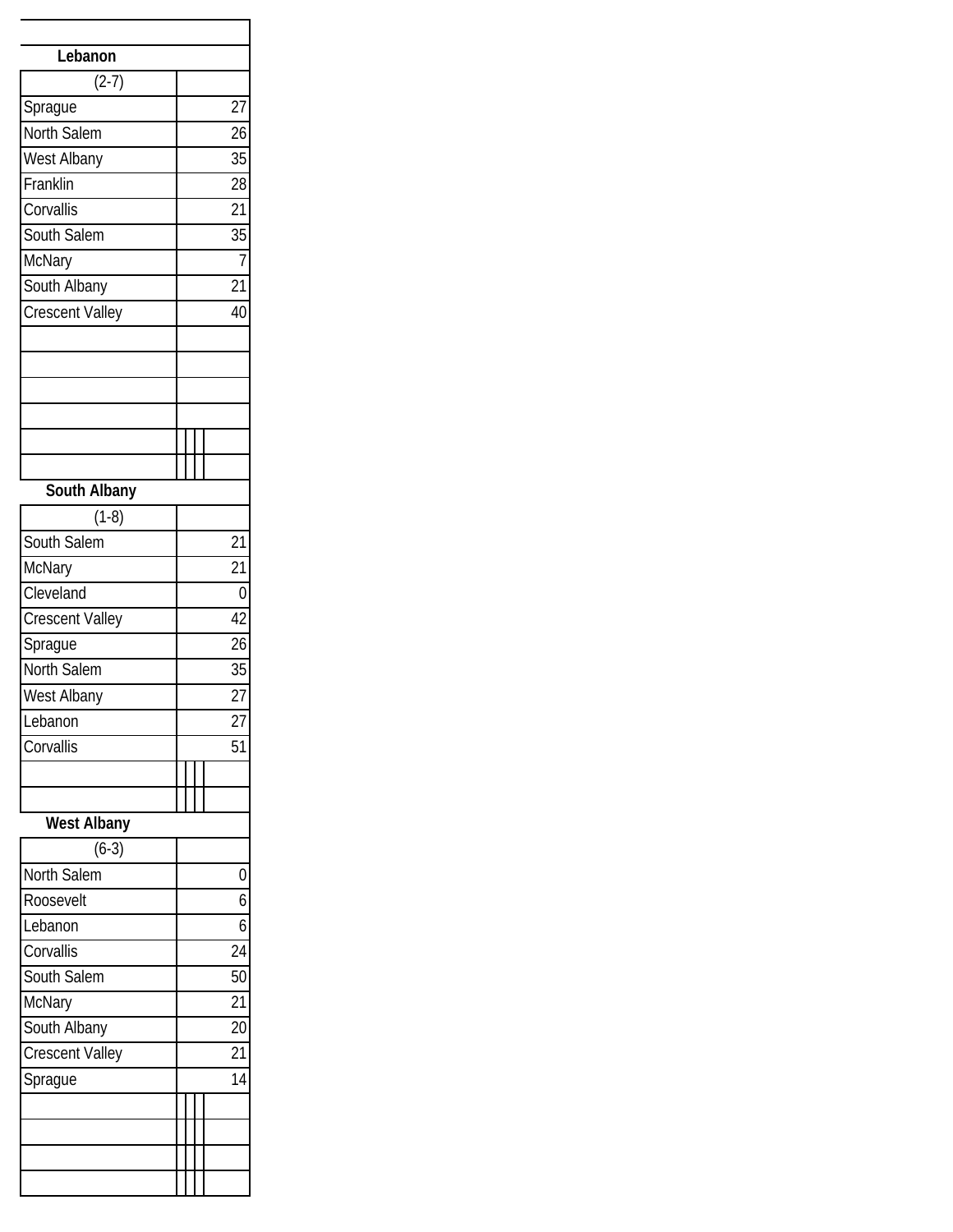| Clatskanie       |                 |
|------------------|-----------------|
| $(6-3)$          |                 |
| Knappa           | $\overline{0}$  |
| Warrenton        | $\overline{0}$  |
| Rainier          | 21              |
| Tillamook        | $\overline{42}$ |
| <b>Banks</b>     | 6<br>t)         |
| Scappoose        | 7               |
| Seaside          | 0               |
| Central          | 14              |
| Neah-Kah-Nie     | $\overline{6}$  |
|                  |                 |
|                  |                 |
| Scappoose        |                 |
| $(5-4)$          |                 |
| Central          | 19              |
| Sherwood         | 20              |
| Tillamook        | 30              |
| La Salle         | 12              |
| Seaside          | 6               |
| Clatskanie       | 13              |
| Neah-Kah-Nie     | 6               |
| <b>Banks</b>     | 6               |
| Rainier          | 20              |
|                  |                 |
|                  |                 |
|                  |                 |
| <b>Tillamook</b> |                 |
| $(8-2)$          |                 |
| Gladstone        | 20              |
| La Salle         | $\overline{0}$  |
| Scappoose        | $\overline{0}$  |
| Clatskanie       | 0               |
| Neah-Kah-Nie     | 12              |
| <b>Banks</b>     | 6               |
| Rainier          | 14              |
| Seaside          | 6               |
| Cascade          | 13              |
| Hidden Valley FR | 35              |
|                  |                 |
|                  |                 |
|                  |                 |
|                  |                 |
|                  |                 |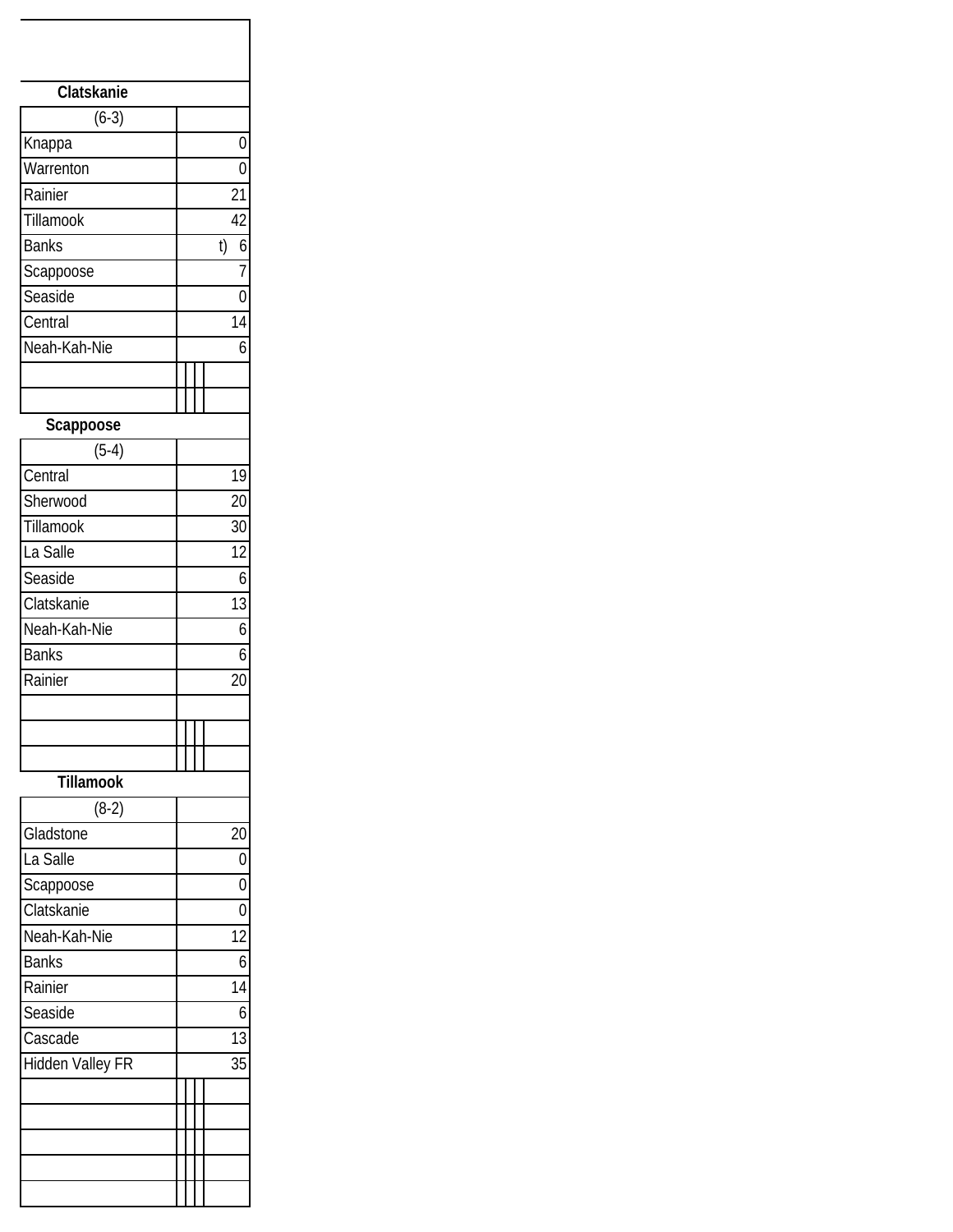| Nestucca               |  |                 |
|------------------------|--|-----------------|
|                        |  |                 |
| Taft                   |  | 14              |
| Neah-Kah-Noe           |  | 28              |
| Sherwood               |  | $\overline{22}$ |
| Willamina              |  | 21              |
| <b>North Marion</b>    |  | 21              |
| Sheridan               |  | 29              |
| Yamhill-Carlton        |  | $\overline{32}$ |
| Jefferson              |  | 34              |
| Dayton                 |  | 46              |
|                        |  |                 |
|                        |  |                 |
|                        |  |                 |
| Sheridan               |  |                 |
| Colton                 |  | 0               |
| Regis                  |  | 47              |
| North Marion           |  | 12              |
| Dayton                 |  | 38              |
| Jefferson              |  | 15              |
| Nestucca               |  | 22              |
| Sherwood               |  | 16              |
| Yamhill-Carlton        |  | $\overline{24}$ |
| Willamina              |  | $\overline{1}$  |
|                        |  |                 |
|                        |  |                 |
| <b>Yamhill-Carlton</b> |  |                 |
| $(3-6)$                |  |                 |
| Seaside                |  | 7               |
| <b>Banks</b>           |  | 25              |
| Dayton                 |  | 30              |
| North Marion           |  | 39              |
| Willamina              |  | 0               |
| Jefferson (OR)         |  | 28              |
| Nestucca               |  | 14              |
| Sheridan               |  | 22              |
| Sherwood               |  | 21              |
|                        |  |                 |
|                        |  |                 |
|                        |  |                 |
|                        |  |                 |
|                        |  |                 |
|                        |  |                 |
|                        |  |                 |
|                        |  |                 |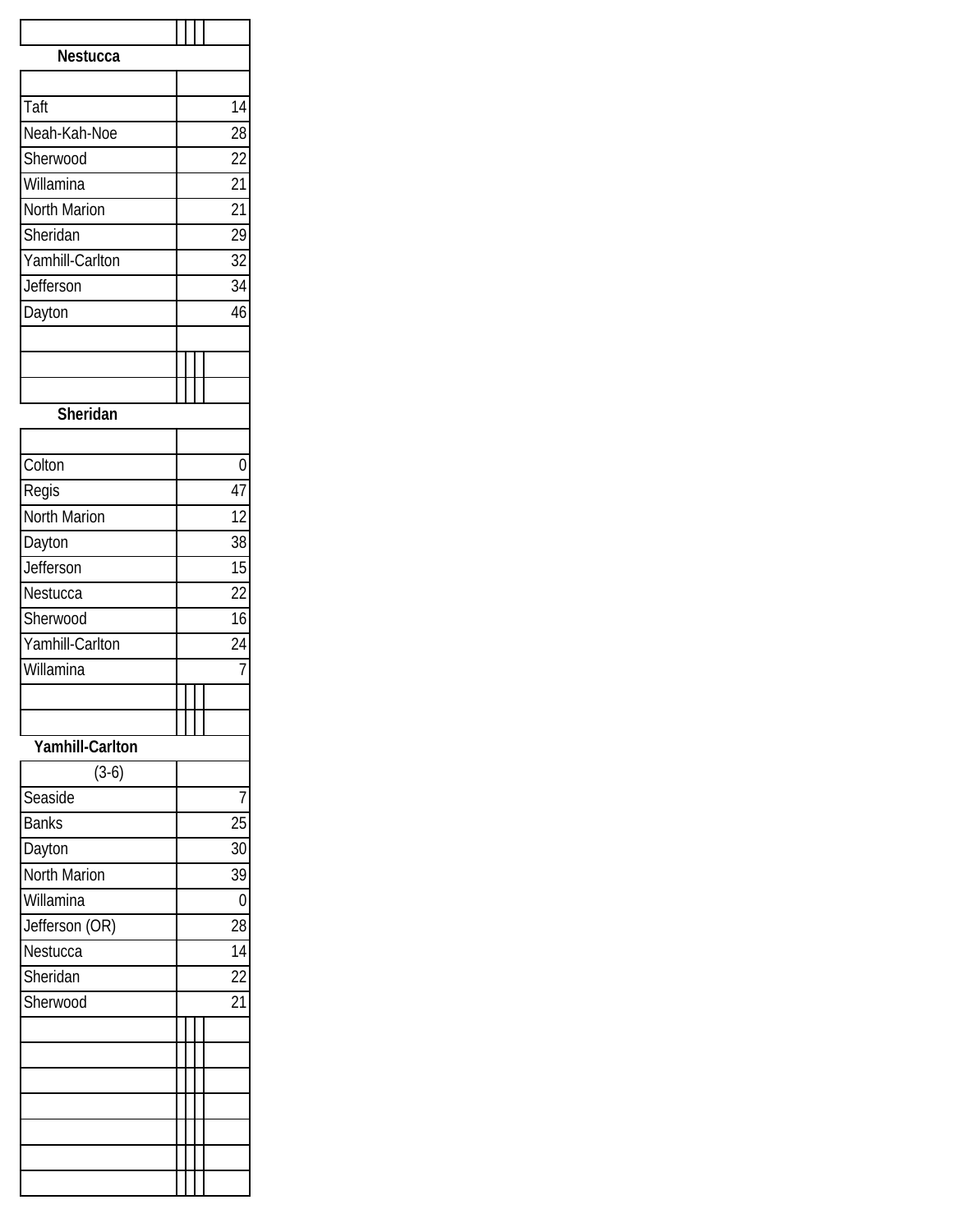| <b>Brookings-Harbor</b> |                 |
|-------------------------|-----------------|
| $(2-6)$                 |                 |
| Bandon                  | 0               |
| North Valley            | 20              |
| Bandon                  | $\overline{12}$ |
| Siuslaw                 | 34              |
| <b>Gold Beach</b>       | 36              |
| Coquille                | $\overline{41}$ |
| Reedsport               | $\overline{22}$ |
| Myrtle Point            | 20              |
|                         |                 |
|                         |                 |
|                         |                 |
| <b>Myrtle Point</b>     |                 |
| $(3-6)$                 |                 |
| Coquille                | 48              |
| South Umpqua            | 48              |
| Douglas                 | 33              |
| <b>Gold Beach</b>       | 47              |
| Coquille                | 28              |
| Reedsport               | 19              |
| Siuslaw                 | 28              |
| Brookings-Harbor        | 17              |
| Bandon                  | 8               |
|                         |                 |
|                         |                 |
|                         |                 |
| <b>Siuslaw</b>          |                 |
| $(8-2)$                 |                 |
| Crook County            | 36              |
| Toledo                  | 0               |
| Newport                 | 35              |
| Brookings-Harbor        | $\overline{0}$  |
| Coquille                | 6               |
| Bandon                  | 18              |
| Myrtle Point            | 14              |
| <b>Gold Beach</b>       | 12              |
| Reedsport               | $\overline{0}$  |
| Rainier FR              | 12              |
| Phoenix QF              | 7               |
|                         |                 |
|                         |                 |
|                         |                 |
|                         |                 |
|                         |                 |
|                         |                 |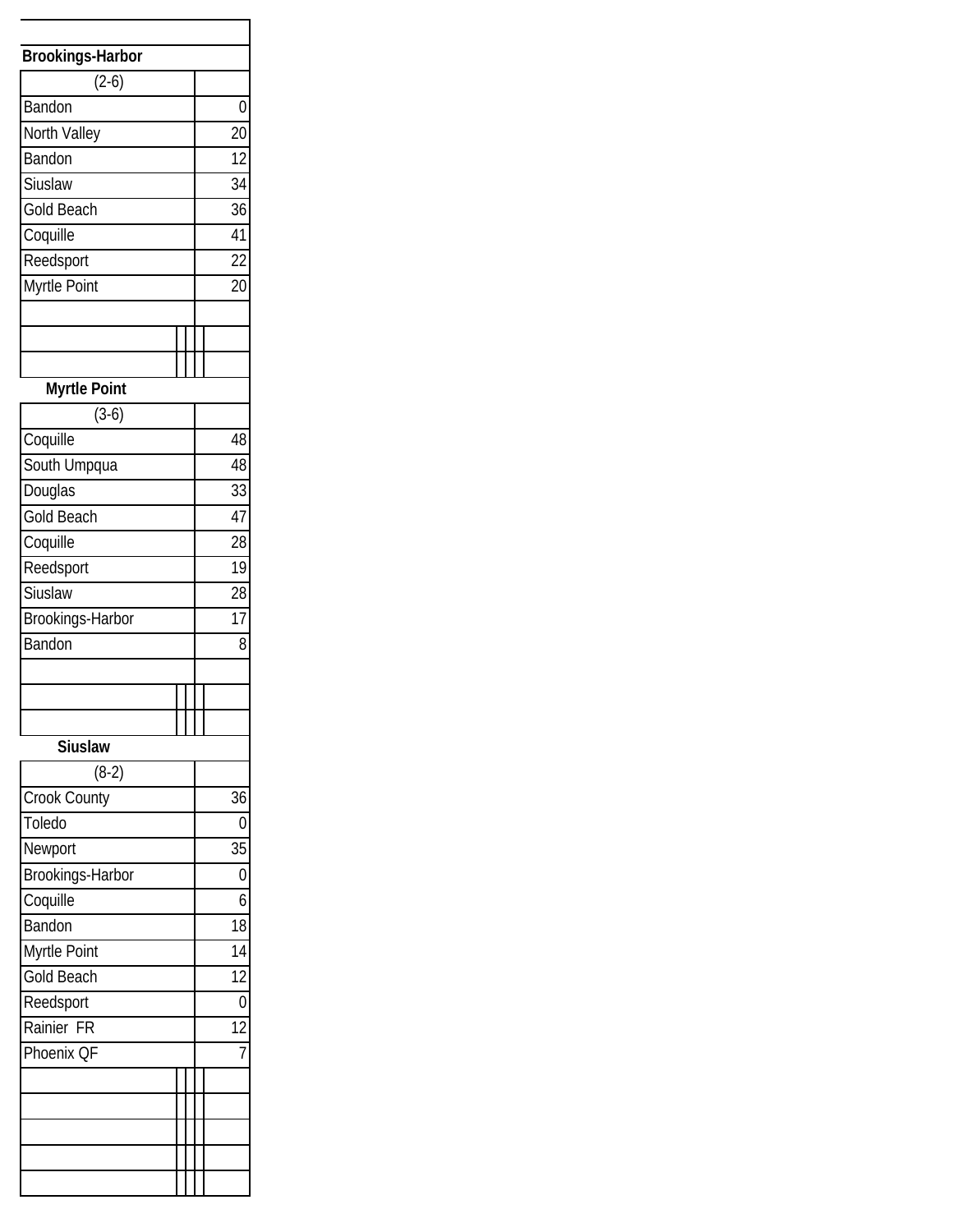| <b>Junction City</b><br>$(7-4)$<br>Marist<br>29<br>Pleasant Hill<br>8<br>Elmira<br>$\overline{26}$<br>Philomath<br>$\overline{0}$<br>Toledo<br>7<br>Taft<br>6<br>Central Linn<br>22<br>Scio<br>8 |
|--------------------------------------------------------------------------------------------------------------------------------------------------------------------------------------------------|
|                                                                                                                                                                                                  |
|                                                                                                                                                                                                  |
|                                                                                                                                                                                                  |
|                                                                                                                                                                                                  |
|                                                                                                                                                                                                  |
|                                                                                                                                                                                                  |
|                                                                                                                                                                                                  |
|                                                                                                                                                                                                  |
|                                                                                                                                                                                                  |
|                                                                                                                                                                                                  |
| 29<br>Newport                                                                                                                                                                                    |
| Sherwood <sub>FR</sub><br>$\overline{0}$                                                                                                                                                         |
| Hidden Valley QF<br>36                                                                                                                                                                           |
| Philomath                                                                                                                                                                                        |
| $(6-3)$                                                                                                                                                                                          |
| Sutherlin<br>16                                                                                                                                                                                  |
| Marist<br>21                                                                                                                                                                                     |
| 13<br>Newport                                                                                                                                                                                    |
| $\overline{14}$<br>Junction City                                                                                                                                                                 |
| 12<br>Elmira                                                                                                                                                                                     |
| Toledo<br>$\overline{7}$                                                                                                                                                                         |
| Taft<br>6                                                                                                                                                                                        |
| Central Linn<br>6                                                                                                                                                                                |
| Scio<br>0                                                                                                                                                                                        |
|                                                                                                                                                                                                  |
|                                                                                                                                                                                                  |
| <b>Toledo</b>                                                                                                                                                                                    |
| $(3-8)$                                                                                                                                                                                          |
| Siuslaw<br>21                                                                                                                                                                                    |
| Cascade<br>7                                                                                                                                                                                     |
| Scio<br>6                                                                                                                                                                                        |
| Newport<br>42                                                                                                                                                                                    |
| Junction City<br>31                                                                                                                                                                              |
| Philomath<br>10                                                                                                                                                                                  |
| Elmira<br>$\overline{24}$                                                                                                                                                                        |
| $\overline{12}$<br>$\overline{T}$ aft                                                                                                                                                            |
| Central Linn<br>0                                                                                                                                                                                |
|                                                                                                                                                                                                  |
|                                                                                                                                                                                                  |
|                                                                                                                                                                                                  |
|                                                                                                                                                                                                  |
|                                                                                                                                                                                                  |
|                                                                                                                                                                                                  |
|                                                                                                                                                                                                  |
|                                                                                                                                                                                                  |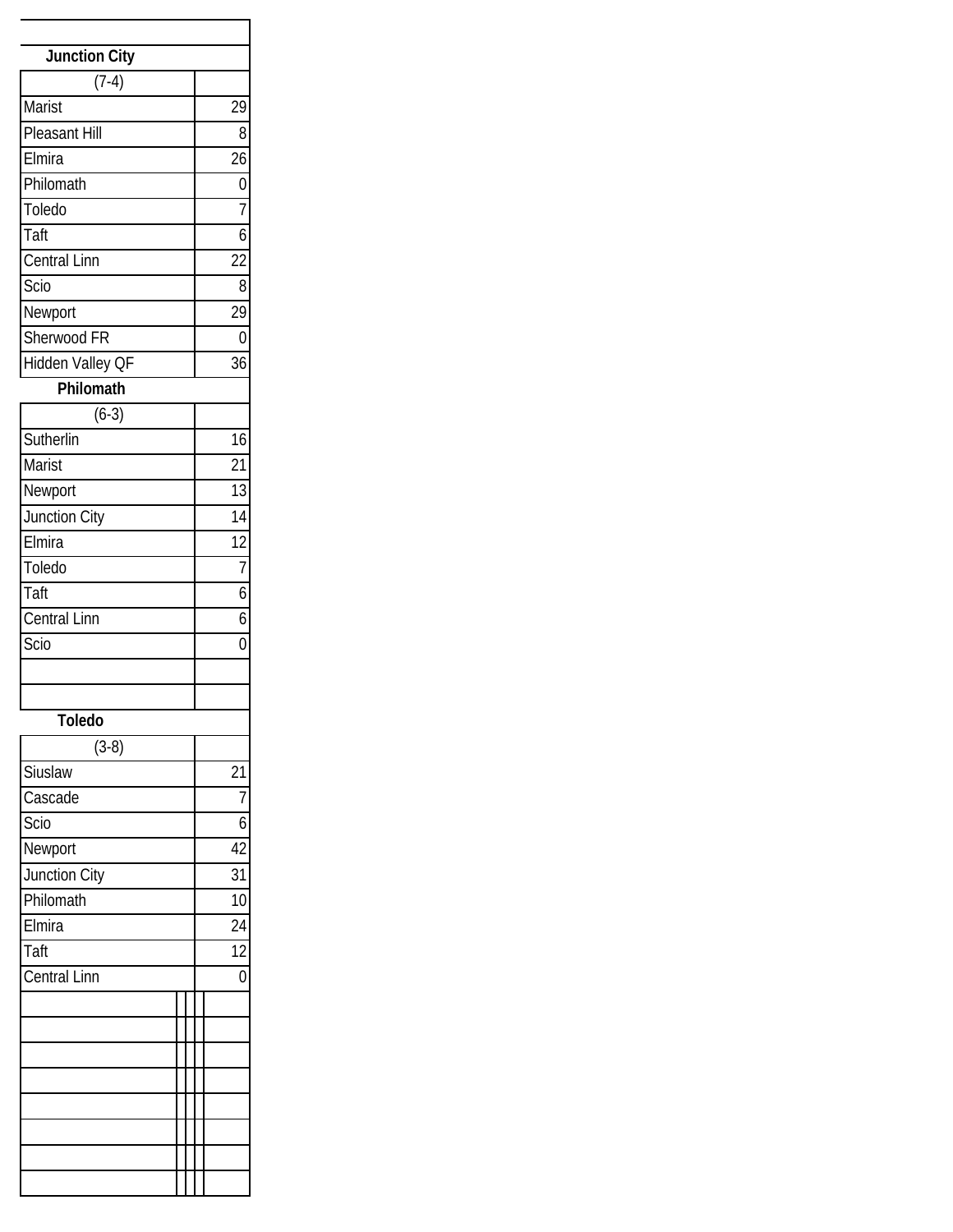| Glide                |                 |
|----------------------|-----------------|
| $(1-7)$              |                 |
|                      |                 |
| Rogue River          | 46              |
| Oakridge             | 28              |
| Creswell             | 0               |
| Sutherlin            | 23              |
| <b>Pleasant Hill</b> | $\overline{24}$ |
| Marist               | $\overline{43}$ |
| South Umpqua         | 48              |
| Douglas              | 34              |
|                      |                 |
|                      |                 |
| <b>Oakridge</b>      |                 |
| $(4-5)$              |                 |
| Cascade              | 6               |
| Stayton              | $\overline{0}$  |
| Glide                | $\overline{0}$  |
| Marist               | $\overline{15}$ |
| Douglas              | 26              |
| South Umpqua         | 28              |
| Sutherlin            | 20              |
| Pleasant Hill        | 28              |
| Creswell             | 12              |
|                      |                 |
|                      |                 |
|                      |                 |
| Sutherlin            |                 |
| $(5-4)$              |                 |
| Philomath            | 6               |
| Coquille             | 15              |
| Pleasant Hill        | 0               |
| Douglas              | 14              |
| Glide                | 8               |
| Marist               | 14              |
| Oakridge             | 0               |
| Creswell             | 0               |
| South Umpqua         | 33              |
|                      |                 |
|                      |                 |
|                      |                 |
|                      |                 |
|                      |                 |
|                      |                 |
|                      |                 |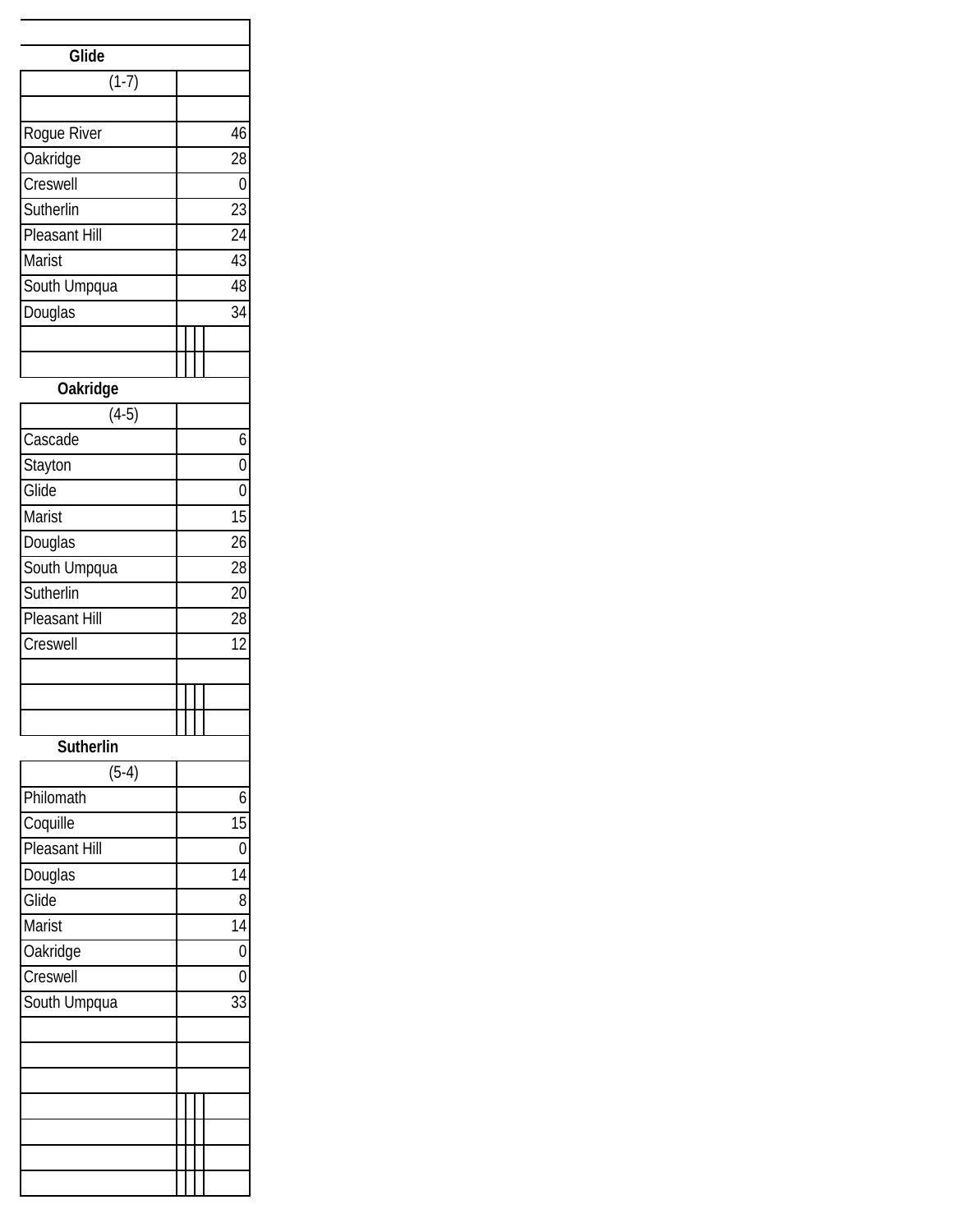| <b>Hidden Valley</b> |                 |
|----------------------|-----------------|
| $(8-4)$              |                 |
| Bandon               | 0               |
| Crater               | $\overline{24}$ |
| North Valley<br>(ot) | 32              |
| Phoenix              | 26              |
| Henley               | $\overline{21}$ |
| Lakeview             | 0               |
| Rogue River          | 8               |
| Eagle Point          | 22              |
|                      |                 |
| <b>Tillamook FR</b>  | 28              |
| Junction City QF     | $\overline{12}$ |
| South Umpqua SF      | 22              |
| <b>Gladstone F</b>   | 21              |
|                      |                 |
|                      |                 |
| Lakeview             |                 |
| $(2-6)$              |                 |
| <b>Burns</b>         | 0               |
| Modoc (CA)           | 13              |
| Henley               | 20              |
|                      |                 |
| Phoenix              | 27              |
| Hidden Valley        | 16              |
| Eagle Point          | 6               |
| Rogue River          | 20              |
| North Valley         | 14              |
|                      |                 |
|                      |                 |
| Rogue River          |                 |
| $(5-3)$              |                 |
| Douglas              | 21              |
| Glide                | 0               |
|                      |                 |
| Henley               | $\overline{2}$  |
| North Valley         | 7               |
| Eagle Point          | 6               |
| Hidden Valley        | 40              |
| Lakeview             | 14              |
| Phoenix              | 33              |
|                      |                 |
|                      |                 |
|                      |                 |
|                      |                 |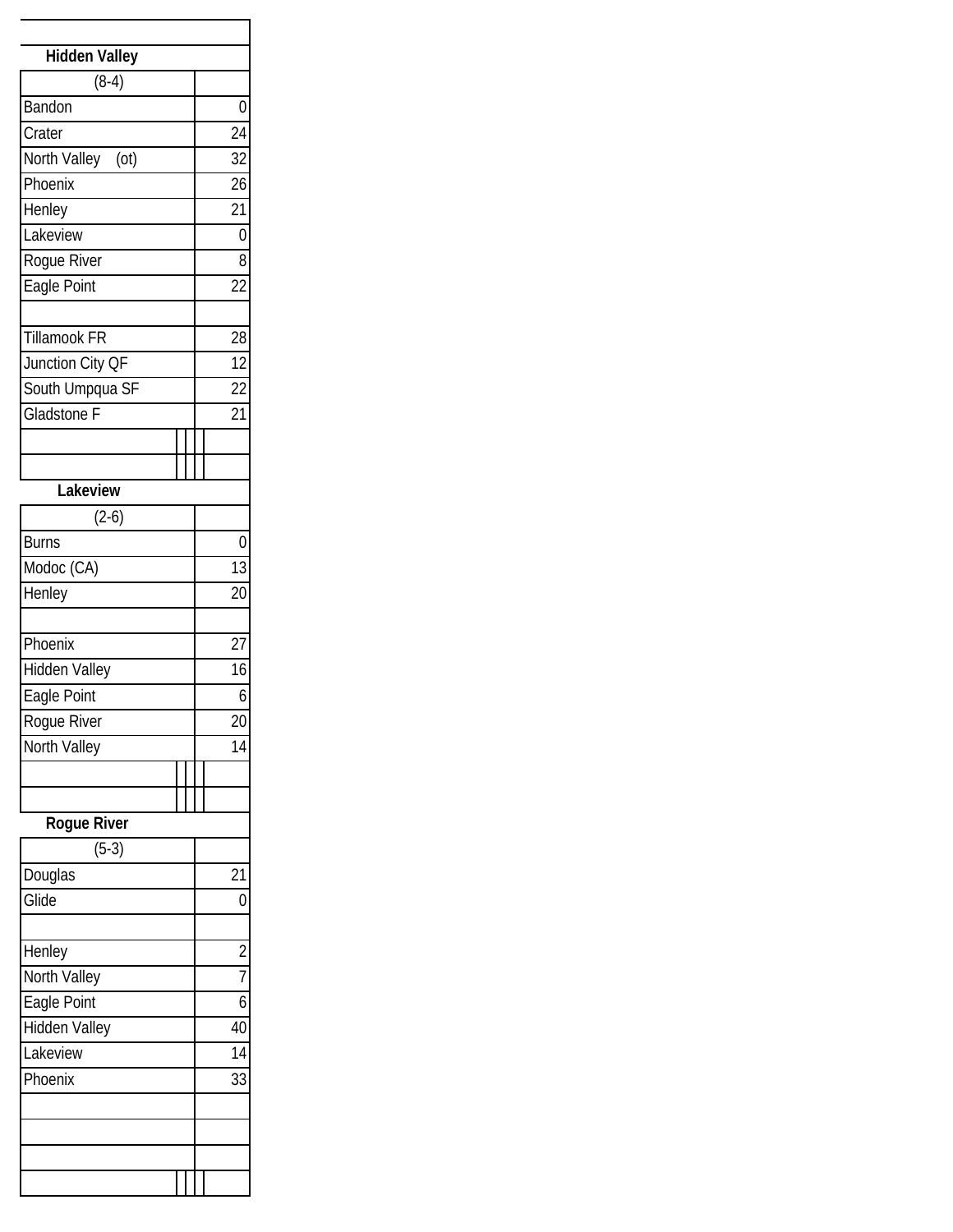| Crook County                  |    |
|-------------------------------|----|
| $(5-4)$                       |    |
| Siuslaw                       | 48 |
| Columbia                      | 35 |
| Henley                        | 0  |
| Nyssa                         | 27 |
| McLoughlin                    | 20 |
| <b>Burns</b>                  | 7  |
| <b>Grant Union</b>            | 8  |
| Vale                          | 12 |
|                               |    |
| Madras                        | 0  |
|                               |    |
|                               |    |
|                               |    |
| McLoughlin                    |    |
| $(3-6)$                       |    |
| DeSales (WA)                  | 0  |
| Connell (WA)                  | 44 |
| $\overline{\mathsf{M}}$ adras | 16 |
| Crook County                  | 48 |
| Vale                          | 21 |
| <b>Burns</b>                  | 7  |
| <b>Grant Union</b>            | 12 |
|                               | 38 |
| Nyssa                         |    |
| Ontario                       | 32 |
|                               |    |
|                               |    |
| Vale                          |    |
| $(6-3)$                       |    |
| Vallivue (ID)                 |    |
| Ontario<br>(ot)               |    |
| Hermiston                     | 14 |
| <b>Grant Union</b>            | 6  |
| Madras                        | 13 |
| McLoughlin                    | 0  |
|                               |    |
| Crook County                  | 7  |
| <b>Burns</b>                  |    |
| Nyssa                         | 20 |
|                               |    |
|                               |    |
|                               |    |
|                               |    |
|                               |    |